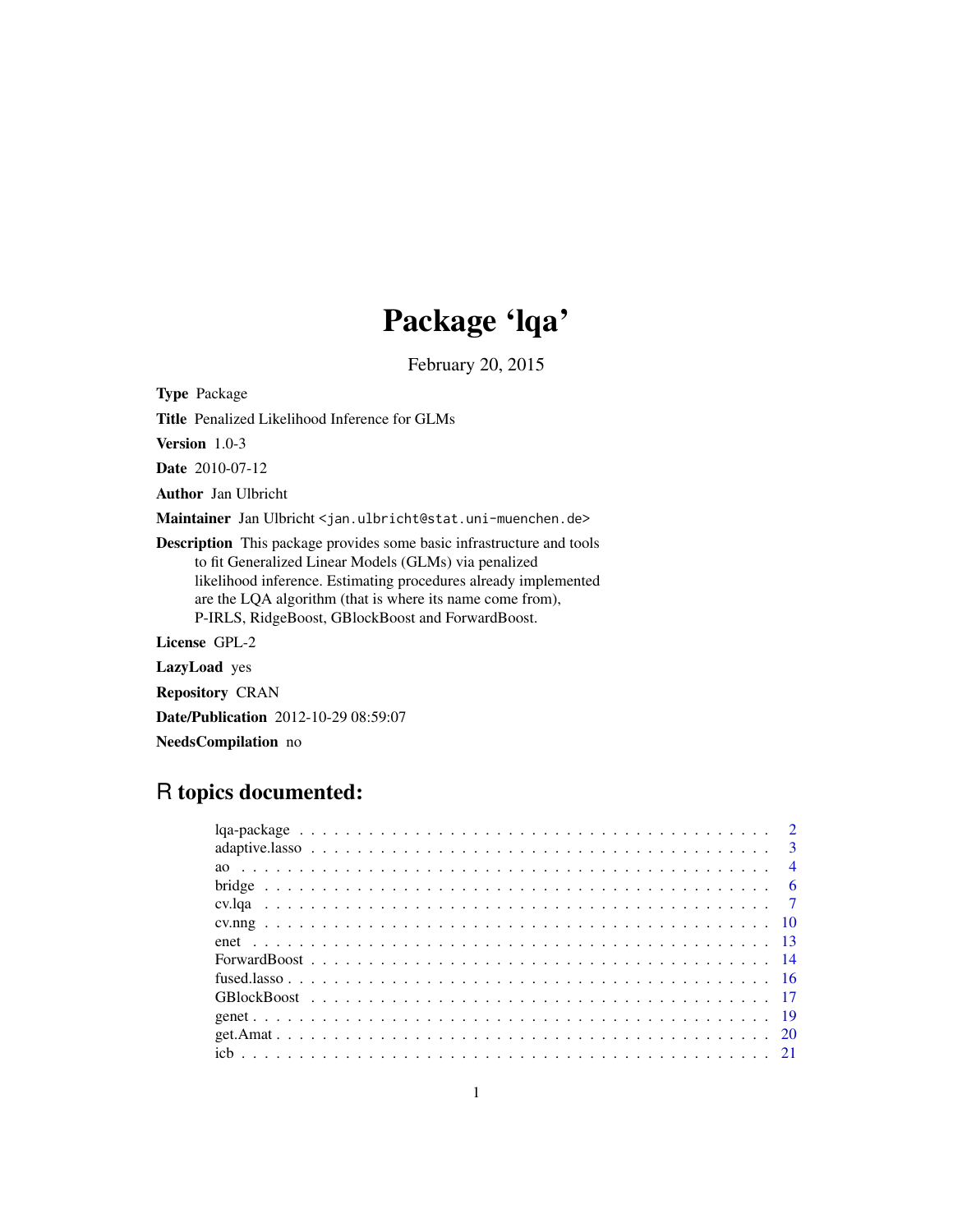# <span id="page-1-0"></span>2 lqa-package

| Index |  |  |  |  |  |  |  |  |  |  |  |  |  |  |  |  |  |  |
|-------|--|--|--|--|--|--|--|--|--|--|--|--|--|--|--|--|--|--|

<span id="page-1-1"></span>lqa-package *Fitting GLMs based on penalized likelihood inference.*

#### Description

The lqa package is designed to fit Generalized Linear Models (GLMs) based on penalized likelihood inference. That is we assume our objective to be

$$
\min_{\mathbf{b}} -\ell(\mathbf{b}) + P_{\lambda}(\boldsymbol{\beta}),
$$

where  $\ell(b)$  is the log-likelihood of the underlying GLM with unknown coefficient vector b =  $(\beta_0, \beta^{\top})^{\top}$  and the penalty term has structure

$$
P_{\lambda}(\boldsymbol{\beta}) = \sum_{j=1}^J p_{\lambda,j}(|\mathbf{a}_j^{\top}\boldsymbol{\beta}|)
$$

with known vectors of constants  $a_j$ . The subscript  $\lambda$  illustrates the dependency on a vector of tuning parameters. This structure allows for many different penalty terms, including polytopes (such as lasso, fused lasso, LICB) and quadratic penalties (ridge, penalreg etc.).

The main important fitting procedure is the LQA algorithm. Alternatively, you can apply GBlock-Boost (including RidgeBoost as special case when you use the arguments penalty = ridge and componentwise = TRUE) or ForwardBoost. However, the P-IRLS algorithm is also implemented (indirectly) as this is a special case of the LQA algorithm. See Ulbricht (2010) or the accompanying 'User's Guide' for further details.

# Details

| Package:  | lqa        |
|-----------|------------|
| Type:     | Package    |
| Version:  | $1.0 - 3$  |
| Date:     | 2010-07-12 |
| License:  | $GPL-2$    |
| LazyLoad: | yes        |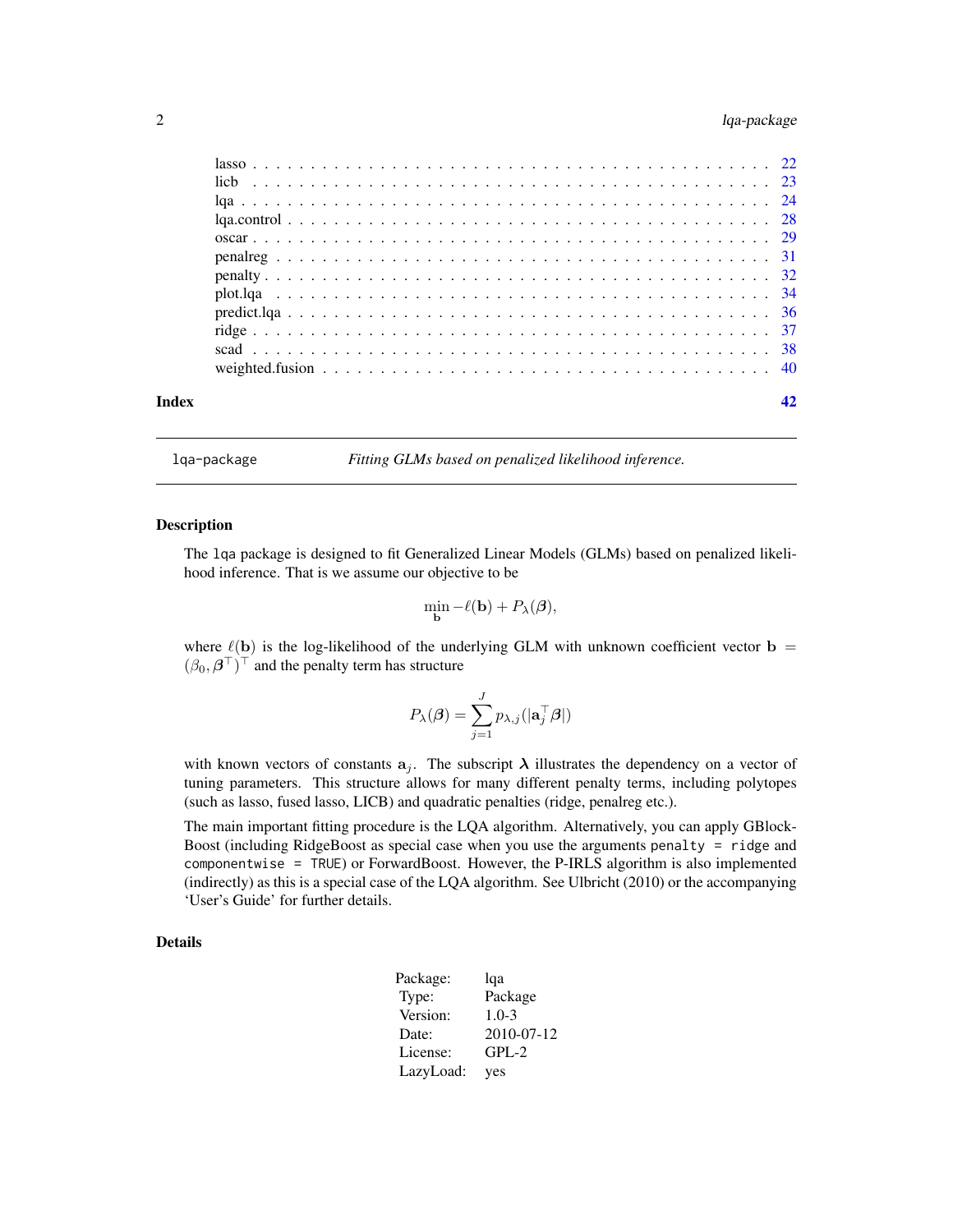#### <span id="page-2-0"></span>Author(s)

Jan Ulbricht

Maintainer: Jan Ulbricht <jan.ulbricht@stat.uni-muenchen.de>

### References

Ulbricht, Jan (2010) *Variable Selection in Generalized Linear Models*. Ph.D. Thesis. Ludwig Maximilians University Munich.

adaptive.lasso *Adaptive Lasso Penalty*

# Description

Object of the [penalty](#page-31-1) class to handle the adaptive lasso penalty (Zou, 2006).

# Usage

adaptive.lasso (lambda =  $NULL$ , al.weights =  $NULL$ , ...)

#### Arguments

| lambda                  | regularization parameter. This must be a nonnegative real number. |
|-------------------------|-------------------------------------------------------------------|
| al.weights              | weights used for the adaptive lasso penalty.                      |
| $\cdot$ $\cdot$ $\cdot$ | further arguments.                                                |

# Details

The adaptive lasso penalty (Zou, 2006) is defined as

$$
P_{\tilde{\lambda}}^{al}(\boldsymbol{\beta}) = \lambda \sum_{i=1}^{p} w_i |\beta_i|,
$$

where adaptive weights  $w_i$  are used for penalizing different coefficients in the  $L_1$ -norm penalty. Based on a root-n-consistent estimator  $\hat{\beta}$  of the true parameter vector  $\beta$ , Zou (2006) uses the weight vector  $\hat{\mathbf{w}} = (\hat{w}_1, \dots, \hat{w}_p)^\top$  with

$$
\hat{w}_j = \frac{1}{|\hat{\beta}_j|^{\gamma}}, \quad j = 1, \dots, p
$$

as estimates for the adaptive weights, where  $\gamma > 0$  can be chosen arbitrarily. In the  $n > p$  case, the MLE can be used for the estimated weights. In the  $n \ll p$  case, a ridge penalized MLE with an optimized regularization parameter might be a good alternative. You can commit any nonnegative weights by using al.weights in the initialization of the corresponding penalty object. If you left it unspecified then al.weights = 1 will be used.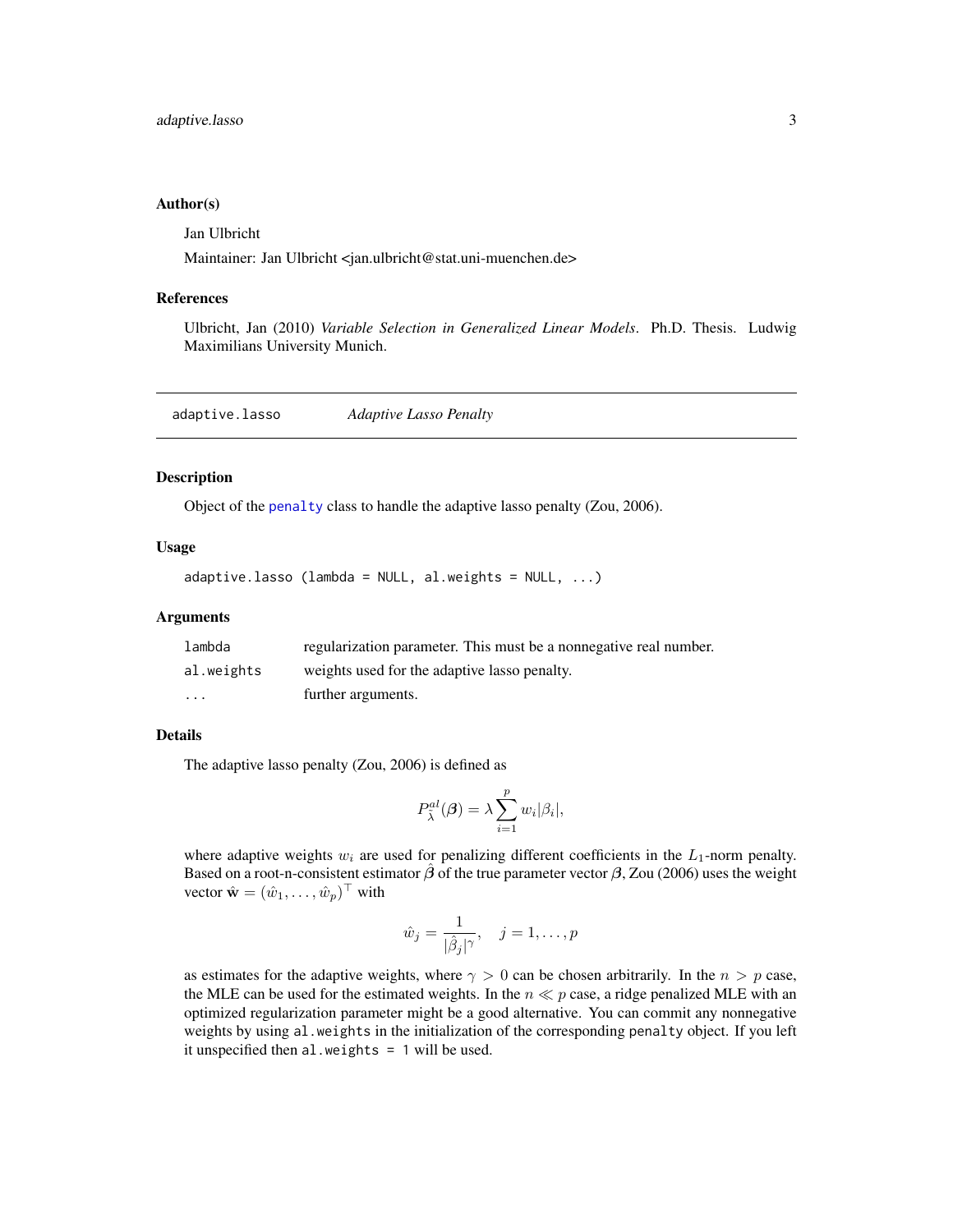# <span id="page-3-0"></span>Value

An object of the class penalty. This is a list with elements

| penalty          | character: the penalty name.                                                                                                                                                                         |
|------------------|------------------------------------------------------------------------------------------------------------------------------------------------------------------------------------------------------|
| lambda           | double: the (nonnegative) regularization parameter.                                                                                                                                                  |
| getpenmat        | function: computes the diagonal penalty matrix.                                                                                                                                                      |
| first.derivative |                                                                                                                                                                                                      |
|                  | function: This returns the p-dimensional vector of the first derivative of the p<br>penalty terms with respect to $ \beta_i $ . However, this function is not really required<br>for adaptive lasso. |

# Author(s)

Jan Ulbricht

# References

Zou, H. (2006) The adaptive lasso and its oracle properties. *Journal of the American Statistical Association* 101, 1418–1429.

# See Also

[penalty](#page-31-1), [lasso](#page-21-1)

<span id="page-3-1"></span>ao *Approximated Octagon Penalty*

# Description

Object of the [penalty](#page-31-1) class to handle the AO penalty (Ulbricht, 2010).

# Usage

ao (lambda =  $NULL, ...)$ 

| lambda | two dimensional tuning parameter parameter. The first component corresponds                                                         |
|--------|-------------------------------------------------------------------------------------------------------------------------------------|
|        | to the regularization parameter $\lambda$ . This must be a nonnegative real number. The                                             |
|        | second component indicates the exponent $\gamma$ of the bridge penalty term. See<br>details below. It must hold that $\gamma > 1$ . |
| .      | further arguments.                                                                                                                  |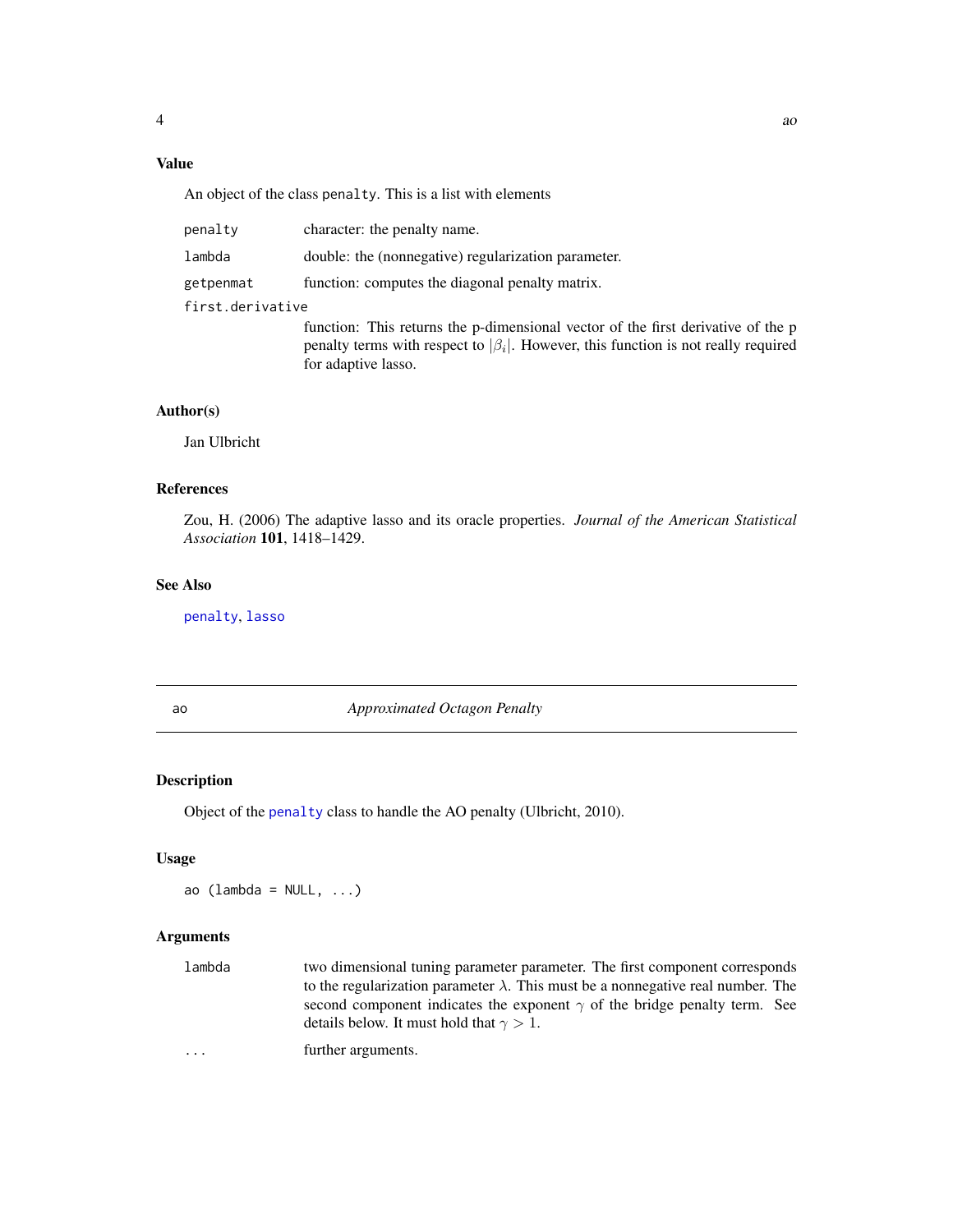<span id="page-4-0"></span>The basic idea of the AO penalty is to use a linear combination of  $L_1$ -norm and the bridge penalty with  $\gamma > 1$  where the amount of the bridge penalty part is driven by empirical correlation. So, consider the penalty

$$
P_{\tilde{\lambda}}^{ao}(\boldsymbol{\beta}) = \sum_{i=2}^{p} \sum_{j
$$

where

$$
p_{\tilde{\lambda},ij} = \lambda \left[ (1 - |\varrho_{ij}|)(|\beta_i| + |\beta_j|) + |\varrho_{ij}|(|\beta_i|^\gamma + |\beta_j|^\gamma) \right],
$$

and  $\varrho_{ij}$  denotes the value of the (empirical) correlation of the i-th and j-th regressor. Since we are going to approximate an octagonal polytope in two dimensions, we will refer to this penalty as *approximated octagon* (AO) penalty. Note that  $P_{\tilde{\lambda}}^{ao}(\beta)$  leads to a dominating lasso term if the regressors are uncorrelated and to a dominating bridge term if they are nearly perfectly correlated.

The penalty can be rearranged as

$$
P_{\tilde{\lambda}}^{ao}(\boldsymbol{\beta}) = \sum_{i=1}^{p} p_{\tilde{\lambda},i}^{ao}(\beta_i),
$$

where

$$
p_{\tilde{\lambda},i}^{ao}(\beta_i) = \lambda \left\{ |\beta_i| \sum_{j \neq i} (1 - |\varrho_{ij}|) + |\beta_i|^\gamma \sum_{j \neq i} |\varrho_{ij}| \right\}.
$$

It uses two tuning parameters  $\tilde{\lambda} = (\lambda, \gamma)$ , where  $\lambda$  controls the penalty amount and  $\gamma$  manages the approximation of the pairwise  $L_{\infty}$ -norm.

#### Value

An object of the class penalty. This is a list with elements

| penalty   | character: the penalty name.                        |
|-----------|-----------------------------------------------------|
| lambda    | double: the (nonnegative) regularization parameter. |
| getpenmat | function: computes the diagonal penalty matrix.     |

#### Author(s)

Jan Ulbricht

#### References

Ulbricht, Jan (2010) *Variable Selection in Generalized Linear Models*. Ph.D. Thesis. LMU Munich.

# See Also

[penalty](#page-31-1), [genet](#page-18-1)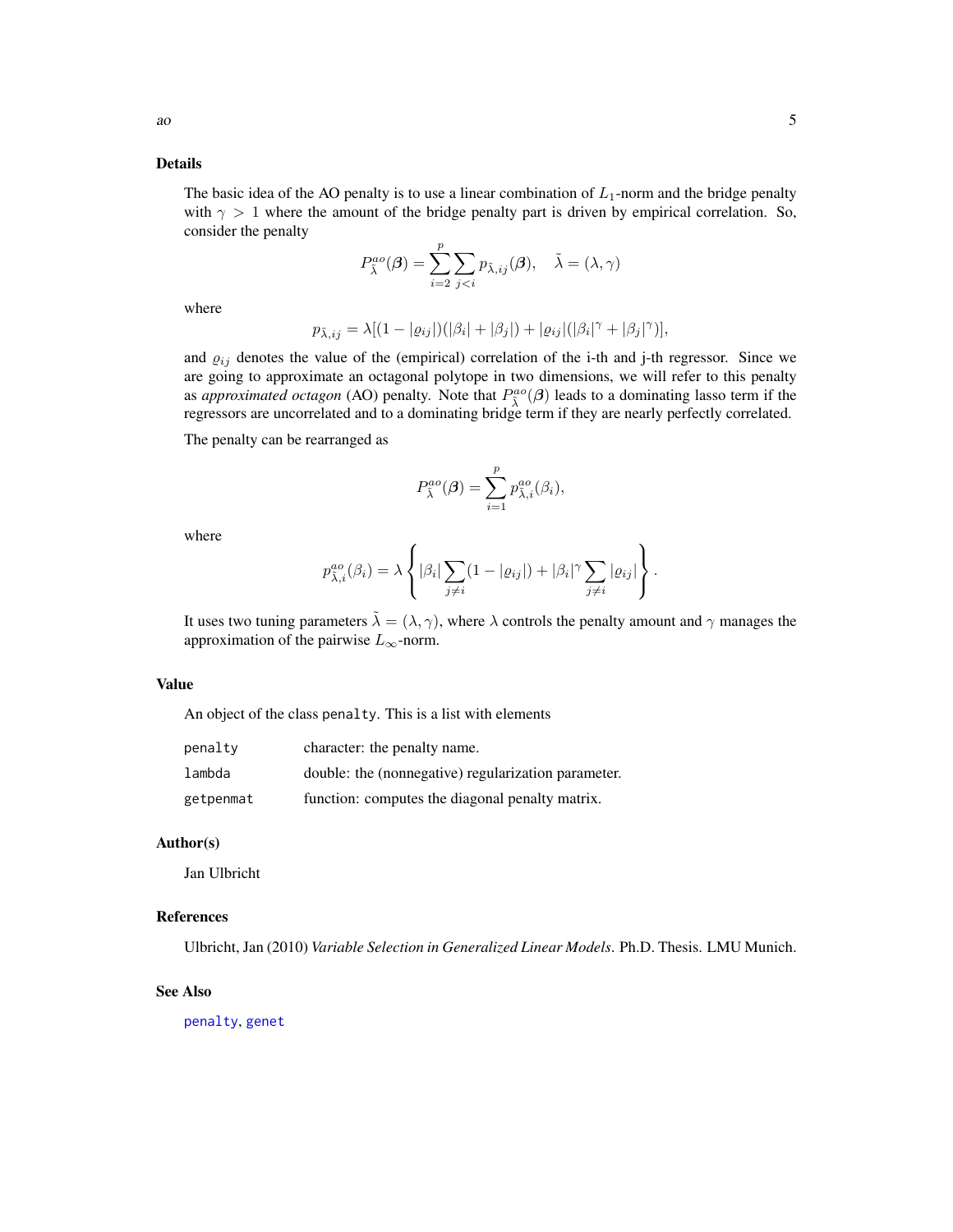<span id="page-5-0"></span>

# Description

Object of the [penalty](#page-31-1) to handle the bridge penalty (Frank \& Friedman, 1993, Fu, 1998)

#### Usage

bridge (lambda =  $NULL, ...)$ 

# Arguments

| lambda                  | two dimensional tuning parameter parameter. The first component corresponds             |
|-------------------------|-----------------------------------------------------------------------------------------|
|                         | to the regularization parameter $\lambda$ . This must be a nonnegative real number. The |
|                         | second component indicates the exponent $\gamma$ of the penalty term. It must hold      |
|                         | that $\gamma > 1$ .                                                                     |
| $\cdot$ $\cdot$ $\cdot$ | further arguments.                                                                      |

#### Details

The *bridge* penalty has been introduced in Frank \& Friedman (1993). See also Fu (1998). It is defined as

$$
P_{\tilde{\lambda}}^{br}(\boldsymbol{\beta}) = \lambda \sum_{i=1}^{p} |\beta_i|^{\gamma}, \quad \gamma > 0,
$$

where  $\tilde{\lambda} = (\lambda, \gamma)$ . It features an additional tuning parameter  $\gamma$  that controls the degree of preference for the estimated coefficient vector to align with the original, hence standardized, data axis directions in the regressor space. It comprises the lasso penalty ( $\gamma = 1$ ) and the ridge penalty ( $\gamma = 2$ ) as special cases.

# Value

An object of the class penalty. This is a list with elements

| penalty   | character: the penalty name.                        |
|-----------|-----------------------------------------------------|
| lambda    | double: the (nonnegative) regularization parameter. |
| getpenmat | function: computes the diagonal penalty matrix.     |

#### Author(s)

Jan Ulbricht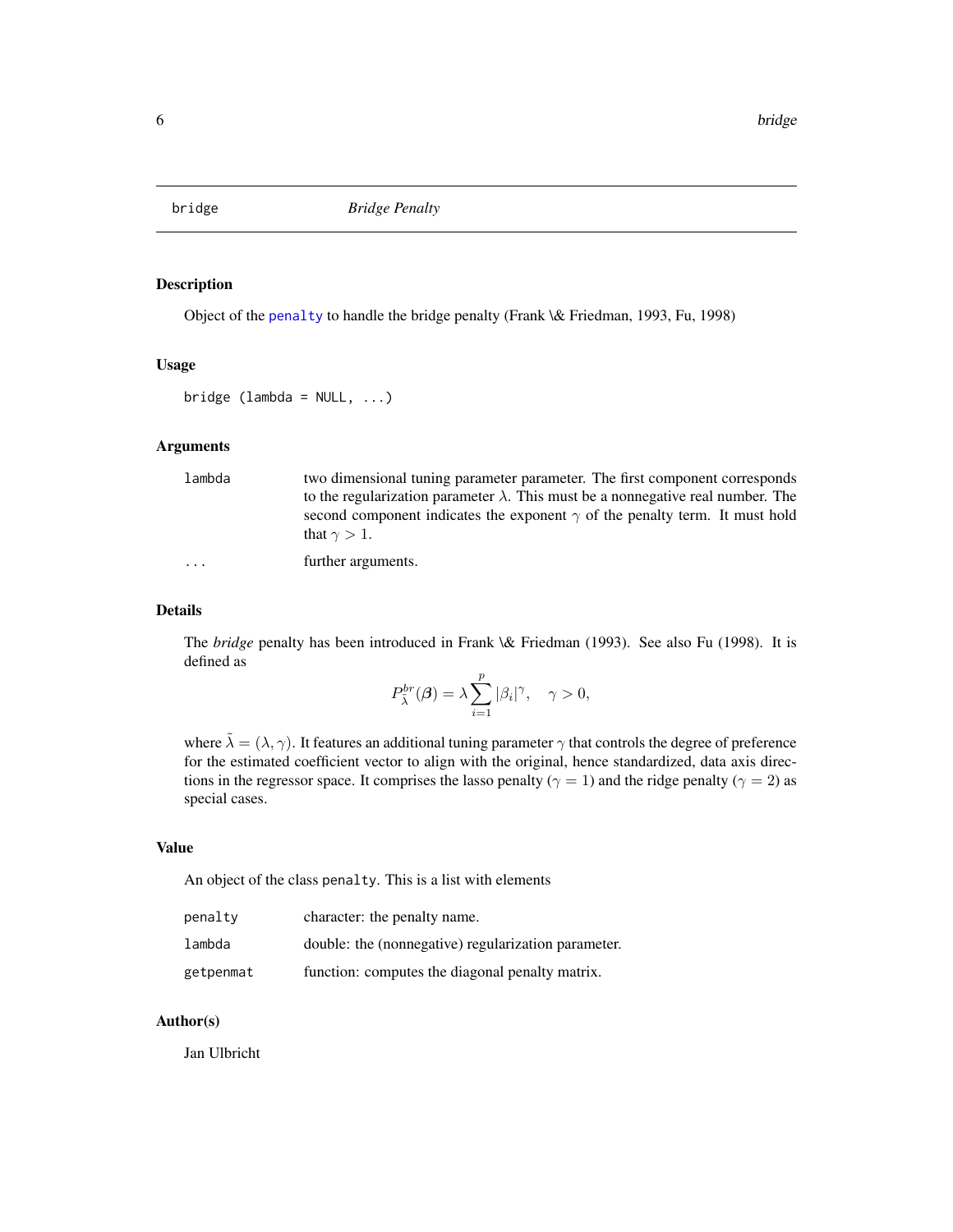#### <span id="page-6-0"></span>cv.lqa *7*

# References

Frank, I. E. \& J. H. Friedman (1993) A statistical view of some chemometrics regression tools (with discussion). *Technometrics* 35, 109–148.

Fu, W. J. (1998) Penalized Regression: the bridge versus the lasso. *Journal of Computational and Graphical Statistics* 7, 397–416.

# See Also

[penalty](#page-31-1), [lasso](#page-21-1), [ridge](#page-36-1), [ao](#page-3-1), [genet](#page-18-1)

<span id="page-6-1"></span>

| cv.lga | Finding Optimal Tuning Parameter via Cross-Validation or Validation |
|--------|---------------------------------------------------------------------|
|        | Data                                                                |

#### Description

This function computes optimal tuning parameters for penalized GLMs that can be fitted by [lqa](#page-23-1). The optimal tuning parameter minimizes the loss function you have specified in the argument loss.func. However, to find the optimal one this function evaluates model performance for different tuning parameter candidates given in the argument lambda.candidates.

If you just give training data then a cross-validation will be applied. If you additionally provide validation data (y.vali and x.vali) then these will be used for measuring model performance while your training data  $(y \text{.train and } x \text{.train})$  are entirely used for model fitting.

The [cv.lqa](#page-6-1) function also returns best.obj. That is the lqa object as returned from [lqa](#page-23-1) when it has been called with the chosen penalty family and the optimal tuning parameter.

#### Usage

```
cv.lqa(y.train, x.train, intercept = TRUE, y.vali = NULL,
             x.vali = NULL, lambda.candidates, family, penalty.family,
             standardize = TRUE, n.fold, cv.folds,
             loss. func = aic. loss, control = lqa.control(), ...)
  ## S3 method for class 'cv.lqa'
print(x, \ldots)
```

| y.train   | the vector of response training data.                                                                                                                                                          |
|-----------|------------------------------------------------------------------------------------------------------------------------------------------------------------------------------------------------|
| x.train   | the design matrix of training data. If intercept $=$ TRUE then it does not matter<br>whether a column of ones is already included in x. train or not. The function<br>adjusts it if necessary. |
| intercept | logical. If 'TRUE' then an intercept is included in the model (this is recom-<br>mended).                                                                                                      |
| v.vali    | an additional vector of response validation data. If given the validation data are<br>used for evaluating the loss function.                                                                   |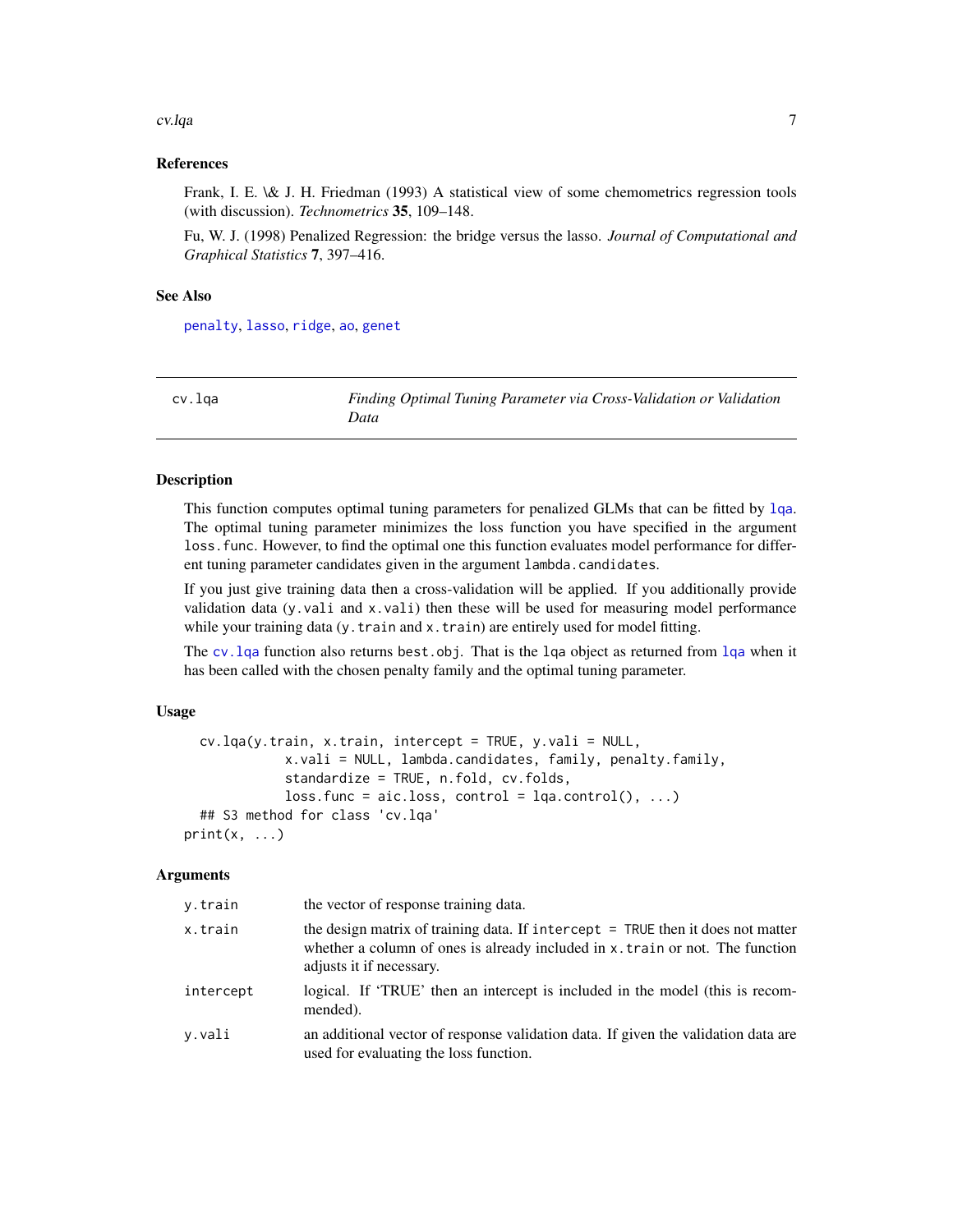<span id="page-7-0"></span>

| x.vali            | an additional design matrix of validation data. If given the validation data are<br>used for evaluating the loss function. If intercept $=$ TRUE then it does not<br>matter whether a column of ones is already included in x.vali or not. The<br>function adjusts it if necessary. |
|-------------------|-------------------------------------------------------------------------------------------------------------------------------------------------------------------------------------------------------------------------------------------------------------------------------------|
| lambda.candidates |                                                                                                                                                                                                                                                                                     |
|                   | a list containing the tuning parameter candidates. The number of list elements<br>must correspond to the dimension of the tuning parameter. See the accompany-<br>ing 'User's Guide' for further details.                                                                           |
| family            | identifies the exponential family of the response and the link function of the<br>model. See the description of the R function family() for further details.                                                                                                                        |
| penalty.family    | a function or character argument identifying the penalty family. See examples<br>below.                                                                                                                                                                                             |
| standardize       | logical. If 'TRUE' the data are standardized (this is recommended).                                                                                                                                                                                                                 |
| n.fold            | number of folds in cross-validation. This argument can be omitted if a validation<br>set is used.                                                                                                                                                                                   |
| cv.folds          | a list containing the indices of y. train to indicate the observations that might be<br>used in the particular cross-validation folds. This can be omitted if a validation<br>set is used. Moreover, it is optional as well if no validation set is given.                          |
| loss.func         | a character indicating the loss function to be used in evaluating the model perfor-<br>mance for the tuning parameter candidates. If it is missing then the aic. loss()<br>function will be used. See details below.                                                                |
| control           | a list of parameters for controlling the fitting process. See the documentation of<br>lga.control for details.                                                                                                                                                                      |
| X                 | used in the 'print' method: a cv. 1qa object as returned by cv. 1qa.                                                                                                                                                                                                                |
| $\cdots$          | Further arguments.                                                                                                                                                                                                                                                                  |

This function can be used for evaluating model performance for different tuning parameter candidates. If you just give training data a cross-validation will be applied. If you additionally provide validation data then those data will be used for measuring the performance and the training data are completely used for model fitting.

You must specify a penalty family. This can be done by giving its name as a character (e.g. penalty.family = "lasso") or as a function call (e.g. penalty.family = lasso).

The tuning parameter candidates are given in the argument lambda.candidates. Usually one should a priori generate a sequence of equidistant points and then use them as exponents to Euler's number. See example below. Note that lambda.candidates must be a list in order to cope with different numbers of candidates among the elements of the tuning parameter vector.

For evaluation you must specify a loss function. The default value is aic.loss e.g. the AIC will be used to find an optimal tuning parameter. Other already implemented loss functions are bic.loss, gcv.loss, squared.loss (quadratic loss function), dev.loss (deviance as loss function).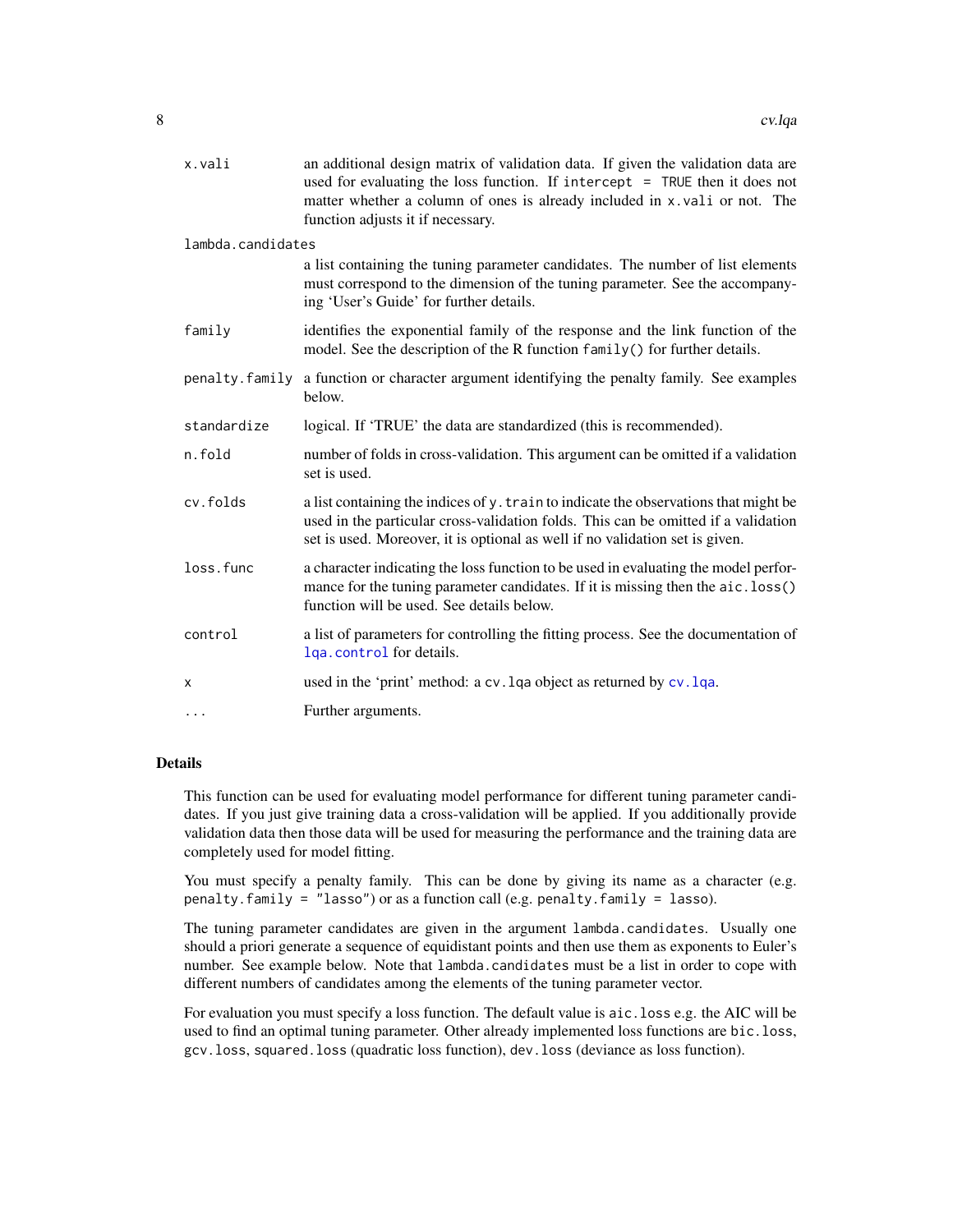<span id="page-8-0"></span>cv.lqa **9** 

# Value

The function [cv.lqa](#page-6-1) returns an object of class cv.lqa which is a list with the following components:

| lambda.opt        | the optimal tuning parameter(s).                                                                                          |  |
|-------------------|---------------------------------------------------------------------------------------------------------------------------|--|
| beta.opt          | the MLE corresponding to the optimal tuning parameter(s).                                                                 |  |
| best.pos          | the positions of the optimal tuning parameter(s) in the lambda.candidates ar-<br>gument.                                  |  |
| loss.mat          | the array containing the loss function values of all tuning parameter candidates<br>(rows) and all folds (columns).       |  |
| best.obj          | a member of the class 1qa where to optimal tuning parameters are used.                                                    |  |
| loss.func         | the loss function used.                                                                                                   |  |
| exist.vali        | logical whether or not a validation data set has been given as argument.                                                  |  |
| cv.folds          | the cyrfolds (list containing the indices of the training data that has been used in<br>the cross-validation folds) used. |  |
| n.fold            | number of folds.                                                                                                          |  |
| mean.array        | the array containing the mean performances of all tuning parameter candidates.                                            |  |
| lambda.candidates |                                                                                                                           |  |
|                   |                                                                                                                           |  |

the original lambda.candidates argument.

# Author(s)

Jan Ulbricht

#### See Also

[lqa](#page-23-1), [predict.lqa](#page-35-1)

# Examples

```
## Gaussian response + lasso penalty + aic.loss:
set.seed (1111)
n <- 200
p \le -5X \le - matrix (rnorm (n * p), ncol = p)
X[, 2] <- X[, 1] + rnorm (n, sd = 0.1)
X[, 3] \leftarrow X[, 1] + \text{norm} (\text{n}, \text{sd} = 0.1)true.beta <- c (1, 2, 0, 0, -1)y <- drop (X %*% true.beta) + rnorm (n)
cv.obj1 <- cv.lqa (y, X, intercept = TRUE,
   lambda.candidates = list (c (0.001, 0.05, 1, 5, 10)), family = gaussian (),
   penalty.family = lasso, n.fold = 5,
   loss.func = "aic.loss")
```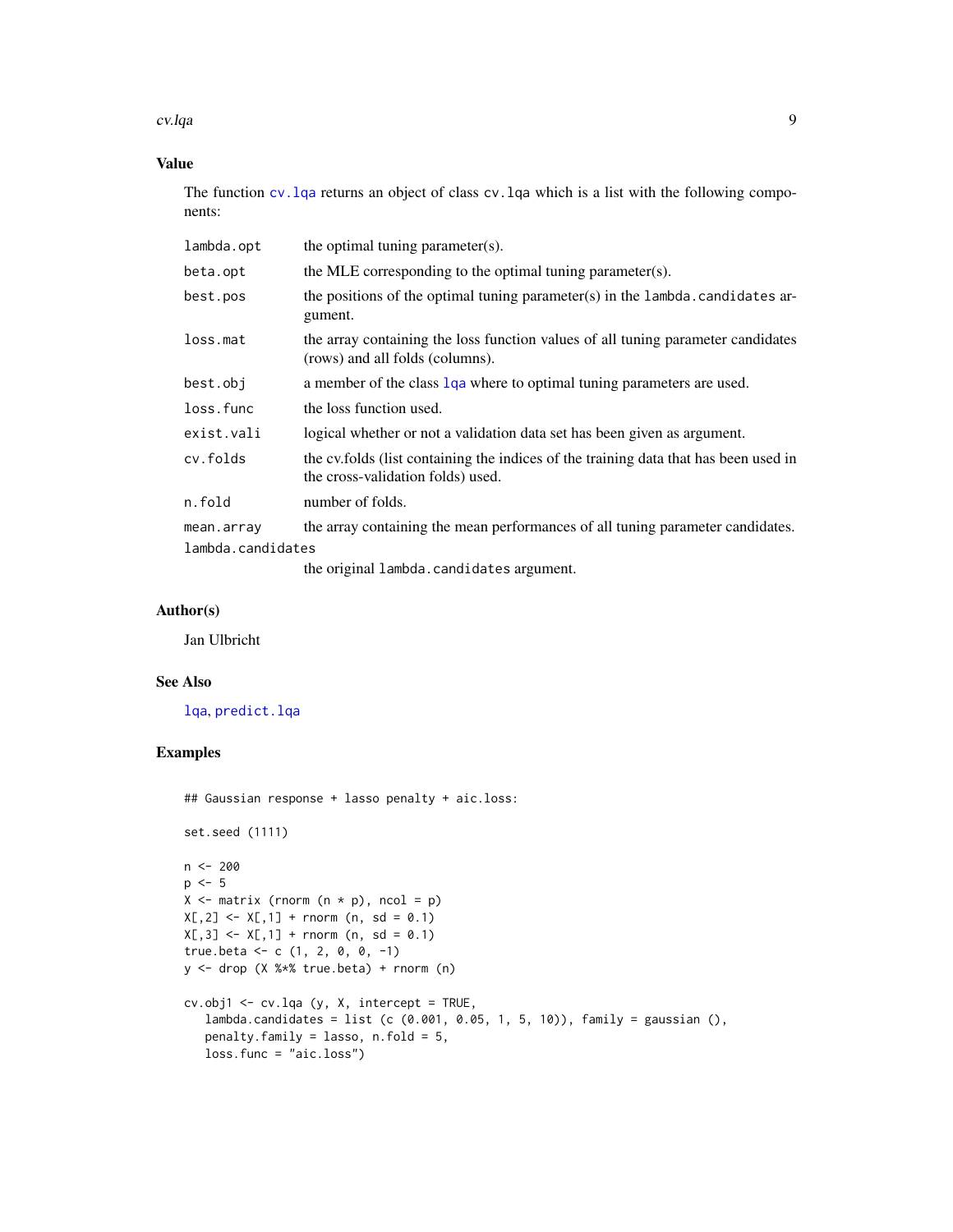```
cv.obj1
## Binary response + fused.lasso penalty + dev.loss:
 n < - 100p \le -5set.seed (1234)
 x \le matrix (rnorm (n * p), ncol = p)
 x[, 2] <- x[, 1] + rnorm (n, sd = 0.01)
 x[, 3] <- x[, 1] + rnorm (n, sd = 0.1)
 beta \leq c (1, 2, 0, 0, -1)
 prob1 <- 1 / (1 + \exp (\text{drop } (-x \frac{2 \times x}{3})))y <- sapply (prob1, function (prob1) {rbinom (1, 1, prob1)})
cv.obj2 <- cv.lqa (y, x, family = binomial (), penalty.family =
 fused.lasso, lambda.candidates = list (c (0.001, 0.05, 0.5, 1, 5),
c (0.001, 0.01, 0.5)), n.fold = 5, loss.func = "dev.loss")
cv.obj2
```
<span id="page-9-1"></span>cv.nng *Finding Optimal Tuning Parameter via Cross-Validation or Validation Data for non-negative garrote penalization*

#### Description

This function computes optimal tuning parameters for GLMs with non-negative garrote penalization that can be fitted by the algorithm described in Ulbricht (2010), Subsection 3.4.1. The optimal tuning parameter minimizes the loss function you have specified in the argument loss. func. However, to find the optimal one this function evaluates model performance for different tuning parameter candidates given in the argument lambda.candidates.

If you just give training data then a cross-validation will be applied. If you additionally provide validation data (y. vali and x. vali) then these will be used for measuring model performance while your training data (y.train and x.train) are entirely used for model fitting.

The [cv.lqa](#page-6-1) function also returns best.obj. That is the lqa object as returned from [lqa](#page-23-1) when it has been called with the chosen penalty family and the optimal tuning parameter.

#### Usage

```
cv.nng(y.train, x.train, intercept = TRUE, y.vali = NULL,
           x.vali = NULL, lambda.nng, family, penalty,
           standardize = TRUE, n.fold, cv.folds,
           loss.func = aic.loss, control = lqa.control(), ...)
```
<span id="page-9-0"></span>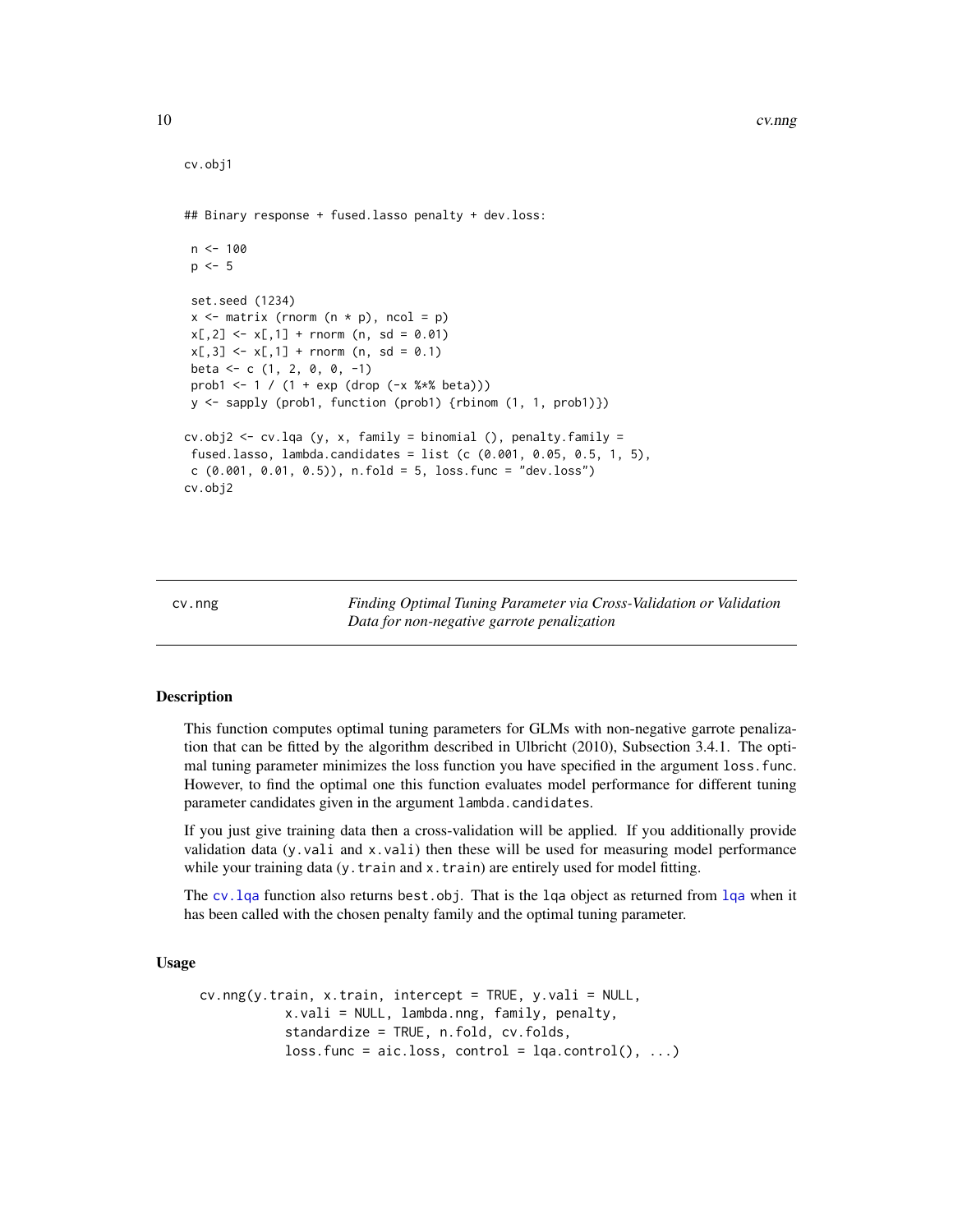#### <span id="page-10-0"></span>cv.nng and the contract of the contract of the contract of the contract of the contract of the contract of the contract of the contract of the contract of the contract of the contract of the contract of the contract of the

# Arguments

| y.train     | the vector of response training data.                                                                                                                                                                                                                                             |
|-------------|-----------------------------------------------------------------------------------------------------------------------------------------------------------------------------------------------------------------------------------------------------------------------------------|
| x.train     | the design matrix of training data. If intercept = TRUE then it does not matter<br>whether a column of ones is already included in x.train or not. The function<br>adjusts it if necessary.                                                                                       |
| intercept   | logical. If 'TRUE' then an intercept is included in the model (this is recom-<br>mended).                                                                                                                                                                                         |
| y.vali      | an additional vector of response validation data. If given the validation data are<br>used for evaluating the loss function.                                                                                                                                                      |
| x.vali      | an additional design matrix of validation data. If given the validation data are<br>used for evaluating the loss function. If intercept = TRUE then it does not<br>matter whether a column of ones is already included in x.vali or not. The<br>function adjusts it if necessary. |
| lambda.nng  | a list containing the tuning parameter candidates for the non-negative garrote<br>penalization.                                                                                                                                                                                   |
| family      | identifies the exponential family of the response and the link function of the<br>model. See the description of the R function family() for further details.                                                                                                                      |
| penalty     | a description of the penalty to be used in the fitting procedure. This must be a<br>penalty object. See penalty for details on penalty functions.                                                                                                                                 |
| standardize | logical. If 'TRUE' the data are standardized (this is recommended).                                                                                                                                                                                                               |
| n.fold      | number of folds in cross-validation. This argument can be omitted if a validation<br>set is used.                                                                                                                                                                                 |
| cv.folds    | a list containing the indices of y. train to indicate the observations that might be<br>used in the particular cross-validation folds. This can be omitted if a validation<br>set is used. Moreover, it is optional as well if no validation set is given.                        |
| loss.func   | a character indicating the loss function to be used in evaluating the model perfor-<br>mance for the tuning parameter candidates. If it is missing then the aic. loss()<br>function will be used. See details below.                                                              |
| control     | a list of parameters for controlling the fitting process. See the documentation of<br>lga.control for details.                                                                                                                                                                    |
| x           | used in the 'print' method: a cv. 1qa object as returned by cv. 1qa.                                                                                                                                                                                                              |
| $\ddots$    | Further arguments.                                                                                                                                                                                                                                                                |

# Details

This function can be used for evaluating model performance of different tuning parameter candidates for the non-negative garrote penalty. If you just give training data a cross-validation will be applied. If you additionally provide validation data then those data will be used for measuring the performance and the training data are completely used for model fitting.

If the non-negative garrote estimate might be based on the maximum likelihood estimator (MLE) then you can leave the argume penalty unspecified. Otherwise, e.g. if you want to apply a ridge penalty, you should specify it as follows, e.g. penalty = ridge (lambda.opt), where lambda.opt is the optimized ridge regularization parameter as determined from a previous crossvalidation procedure.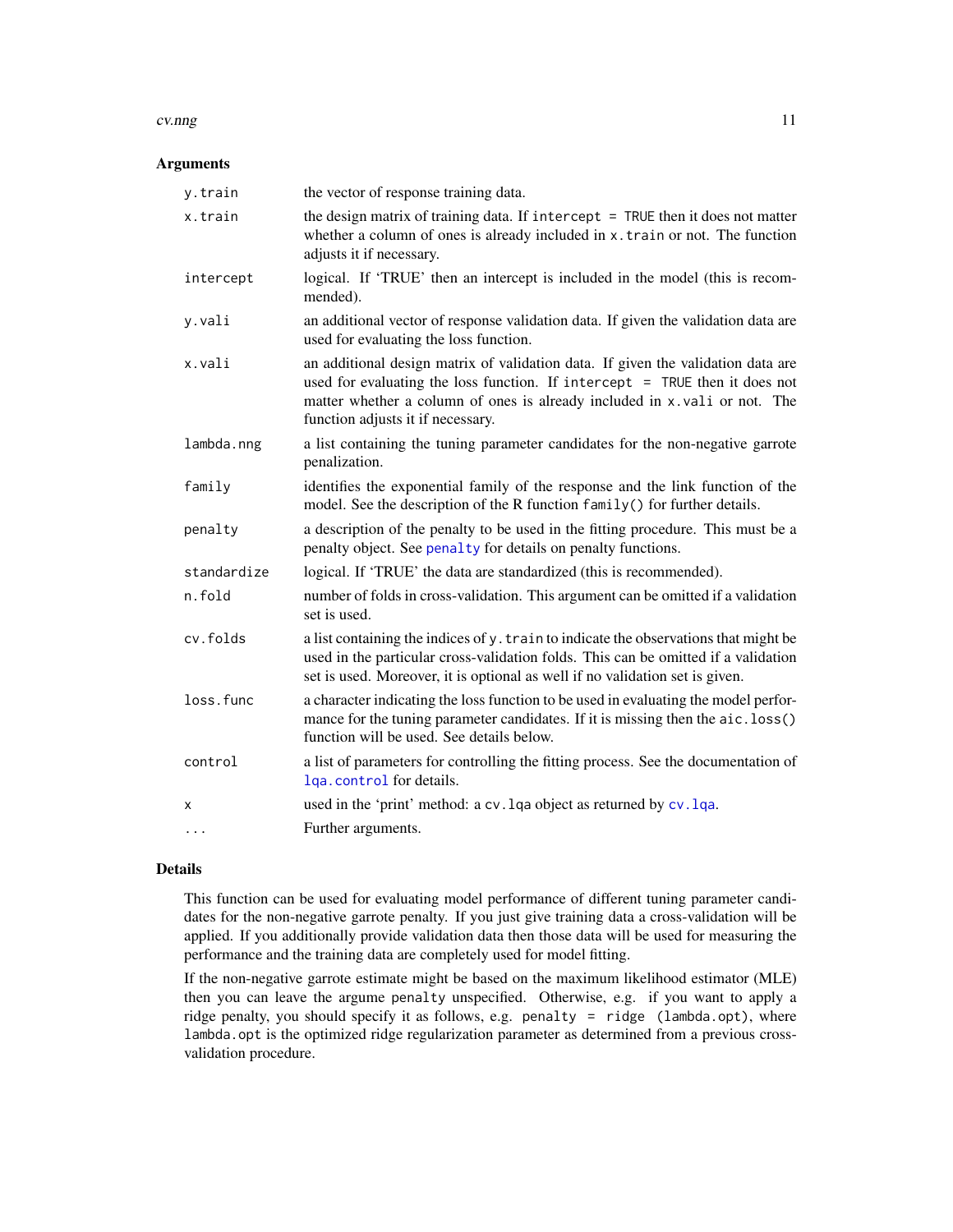<span id="page-11-0"></span>For evaluation you must specify a loss function. The default value is aic.loss e.g. the AIC will be used to find an optimal tuning parameter. Other already implemented loss functions are bic.loss, gcv.loss, squared.loss (quadratic loss function), dev.loss (deviance as loss function).

# Value

The function [cv.nng](#page-9-1) returns an object of class cv. 1qa which is a list with the following components:

| lambda.opt        | the optimal tuning parameter(s).                                                                                          |  |
|-------------------|---------------------------------------------------------------------------------------------------------------------------|--|
| beta.opt          | the MLE corresponding to the optimal tuning parameter(s).                                                                 |  |
| best.pos          | the positions of the optimal tuning parameter(s) in the lambda.candidates ar-<br>gument.                                  |  |
| loss.mat          | the array containing the loss function values of all tuning parameter candidates<br>(rows) and all folds (columns).       |  |
| best.obj          | a member of the class 1qa where to optimal tuning parameters are used.                                                    |  |
| loss.func         | the loss function used.                                                                                                   |  |
| exist.vali        | logical whether or not a validation data set has been given as argument.                                                  |  |
| cv.folds          | the cyrfolds (list containing the indices of the training data that has been used in<br>the cross-validation folds) used. |  |
| n.fold            | number of folds.                                                                                                          |  |
| mean.array        | the array containing the mean performances of all tuning parameter candidates.                                            |  |
| lambda.candidates |                                                                                                                           |  |
|                   | the original lambda.candidates argument.                                                                                  |  |

# Author(s)

Jan Ulbricht

# References

Ulbricht, Jan (2010) *Variable Selection in Generalized Linear Models*. Ph.D. Thesis. Ludwig Maximilians University Munich.

# See Also

[lqa](#page-23-1), [predict.lqa](#page-35-1)

# Examples

```
set.seed (1234)
n < -50p \le -5X \le - matrix (rnorm (n * p), ncol = p)
X[, 2] \leftarrow X[, 1] + \text{norm} (\text{n}, \text{sd} = 0.1)
```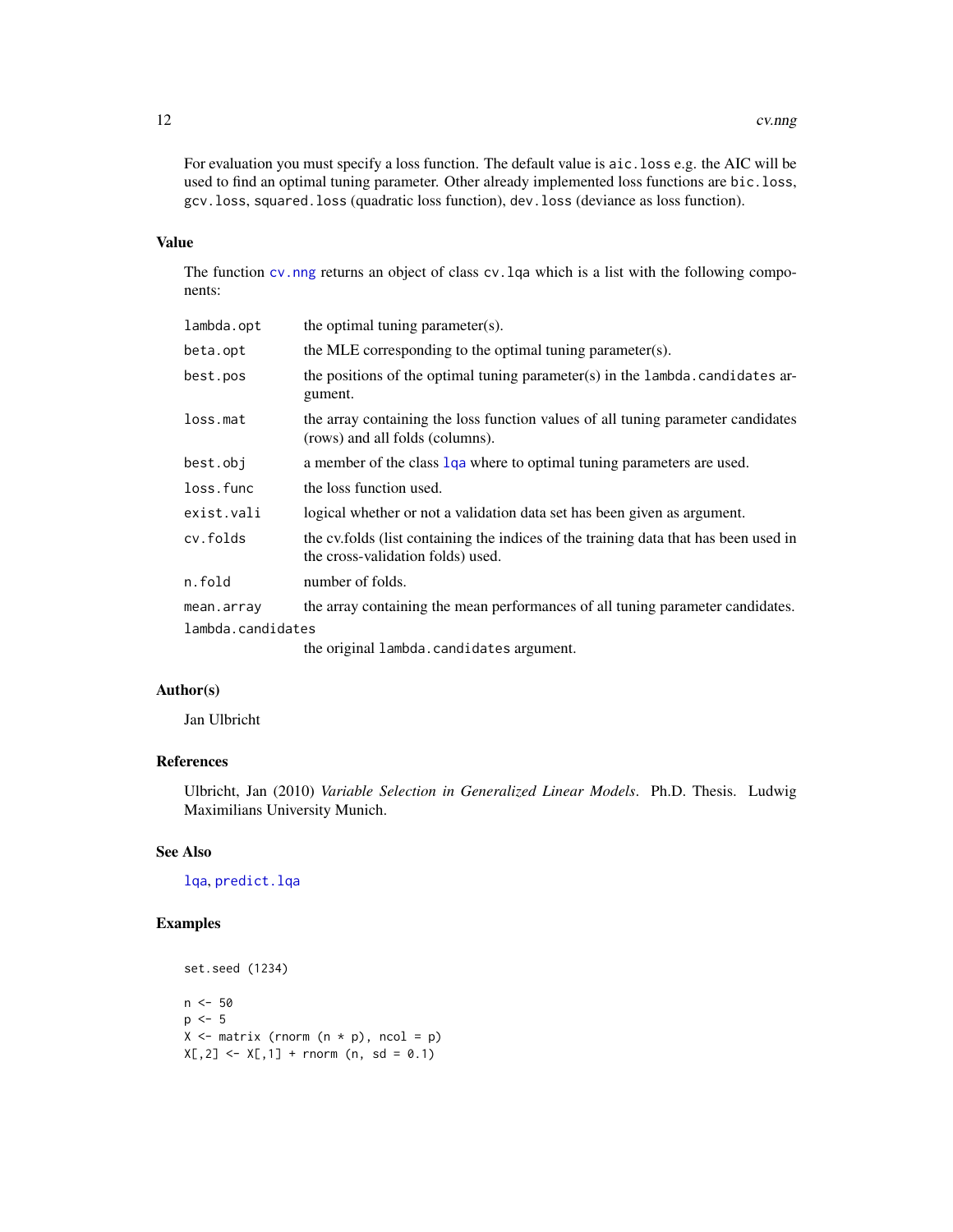```
X[, 3] \leftarrow X[, 1] + \text{norm} (n, sd = 0.1)true.beta <- c (1, 2, 0, 0, -1)y <- drop (X %*% true.beta) + rnorm (n)
family1 <- binomial ()
eta.true <- drop (X %*% true.beta)
mu.true <- family1$linkinv (eta.true)
nvec <-1 : n
y2 <- sapply (nvec, function (nvec) {rbinom (1, 1, mu.true[nvec])})
nng.obj \leq cv.nng (y.train = y2, x.train = X, lambda.nng =
             list (c (0.01, 0.1, 1, 5, 10)), family = binomial (),
             n.fold = 5, penalty = NULLcv.obj <- cv.lqa (y.train = y2, x.train = X, lambda.candidates =
             list (c (0.01, 0.1, 1, 5, 10)), family = binomial (),
             n.fold = 5, penalty = ridge)
lambda.opt <- cv.obj$lambda.opt
nng.obj2 <- cv.nng (y.train = y2, x.train = X, lambda.nng =
             list (c (0.01, 0.1, 1, 5, 10)), family = binomial (),
             n.fold = 5, penalty = ridge (lambda.opt))
coef (nng.obj$best.obj)
coef (cv.obj$best.obj)
coef (nng.obj2$best.obj)
```
enet *Elastic Net Penalty*

# Description

Object of the [penalty](#page-31-1) to handle the elastic net (enet) penalty (Zou \& Hastie, 2005)

#### Usage

enet (lambda =  $NULL, ...)$ 

| lambda                  | two-dimensional tuning parameter. The first component corresponds to the regu-              |  |
|-------------------------|---------------------------------------------------------------------------------------------|--|
|                         | larization parameter $\lambda_1$ of the lasso penalty, the second one to the regularization |  |
|                         | parameter $\lambda_2$ of the ridge penalty. Both must be nonnegative.                       |  |
| $\cdot$ $\cdot$ $\cdot$ | further arguments.                                                                          |  |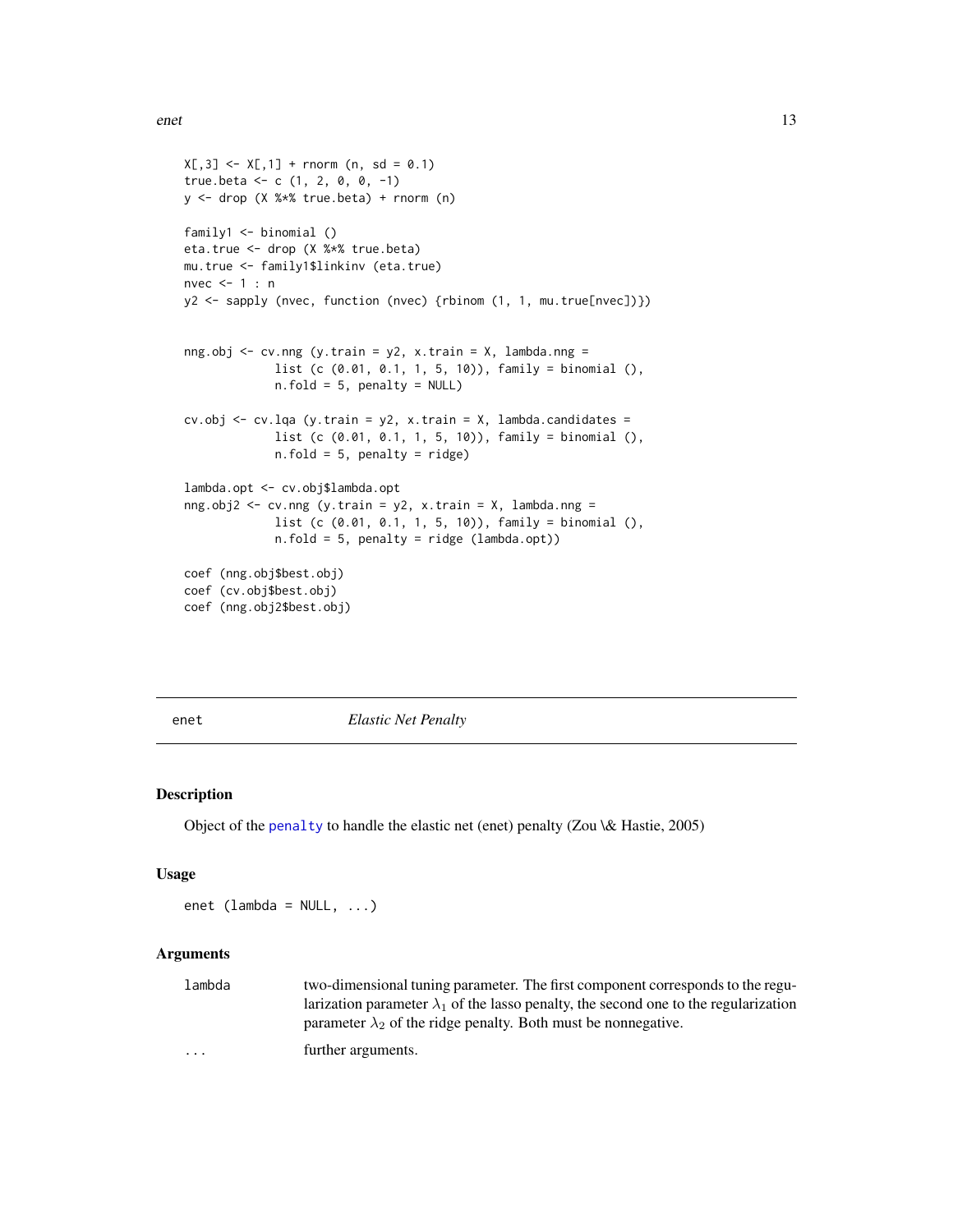<span id="page-13-0"></span>The elastic net penalty has been introduced in the linear model context by Zou \& Hastie (2005). The elastic net enables simultaneous automatic variable selection and continuous shrinkage. Furthermore, contrary to the lasso it can select groups of correlated variables. This is related to the so called grouping effect, where strongly correlated regressors tend to be in or out of the model together.

The *elastic net* penalty

$$
P_{\lambda}^{en}(\boldsymbol{\beta}) = \lambda_1 \sum_{i=1}^{p} |\beta_i| + \lambda_2 \sum_{i=1}^{p} \beta_i^2, \quad \lambda = (\lambda_1, \lambda_2)
$$

is a linear combination of the lasso penalty and the ridge penalty. Therefore the penalty covers these both as extreme cases.

#### Value

An object of the class penalty. This is a list with elements

| penalty   | character: the penalty name.                    |
|-----------|-------------------------------------------------|
| lambda    | double: the (nonnegative) tuning parameter.     |
| getpenmat | function: computes the diagonal penalty matrix. |

#### Author(s)

Jan Ulbricht

#### References

Zou, H. \& T. Hastie (2005) Regularization and variable selection via the elastic net. *Journal of the Royal Statistical Society B* 67, 301–320.

#### See Also

[penalty](#page-31-1), [genet](#page-18-1), [lasso](#page-21-1), [ridge](#page-36-1)

<span id="page-13-1"></span>ForwardBoost *Computation of the ForwardBoost Algorithm*

# Description

This function fits a GLM based on penalized likelihood inference by the ForwardBoost algorithm. However, it is primarily intended for internal use. You can access it via the argument setting method = "ForwardBoost" in [lqa](#page-23-1), [cv.lqa](#page-6-1) or [plot.lqa](#page-33-1).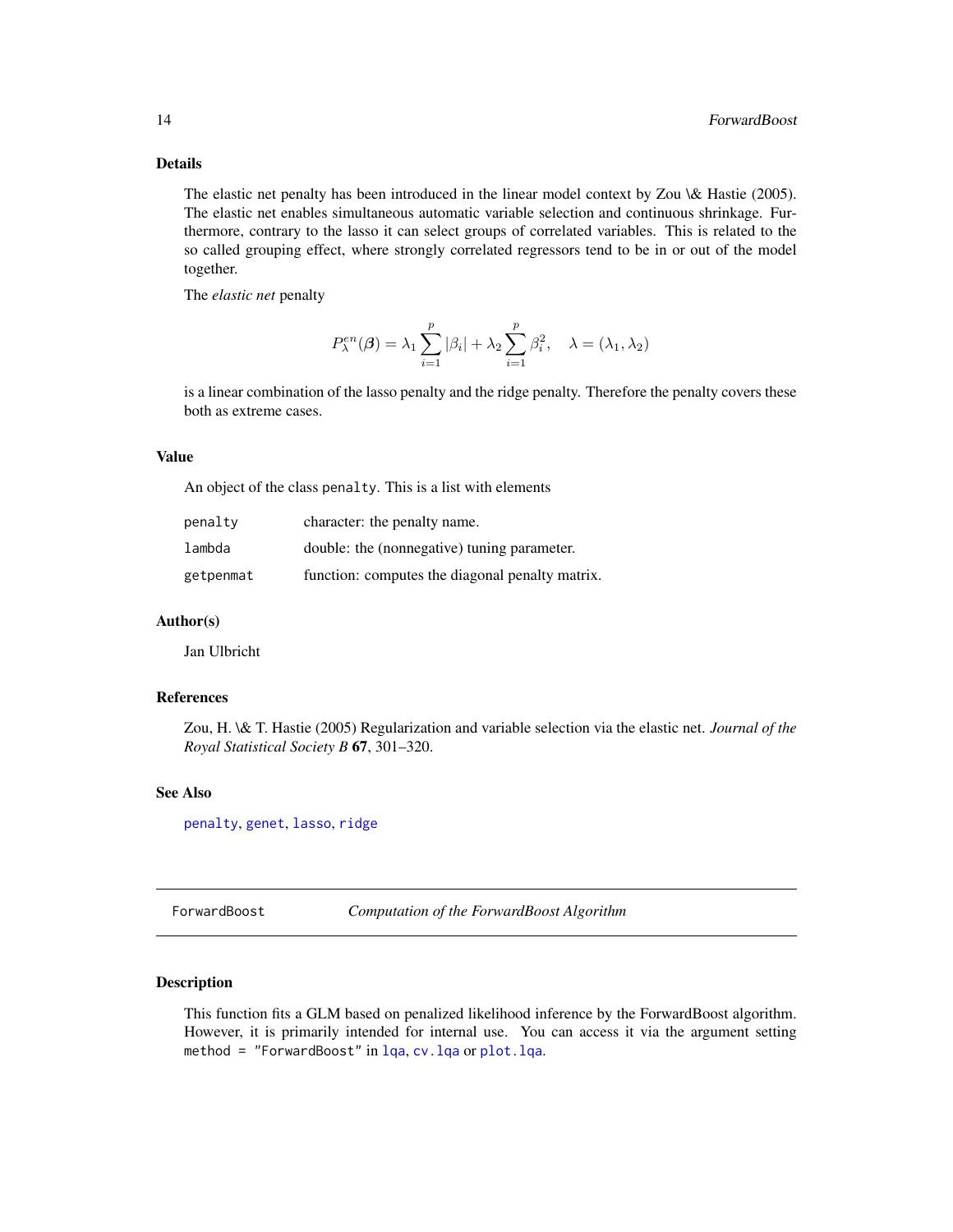# <span id="page-14-0"></span>ForwardBoost 15

# Usage

```
ForwardBoost (x, y, family = NULL, penalty = NULL, intercept =
    TRUE, weights = rep (1, nobs), control = lqa.control (),nu = 1, monotonic = TRUE, ...)
```
# Arguments

| X         | matrix of standardized regressors. This matrix does not need to include a first<br>column of ones when a GLM with intercept is to be fitted.                                                                                                         |  |
|-----------|------------------------------------------------------------------------------------------------------------------------------------------------------------------------------------------------------------------------------------------------------|--|
| У         | vector of observed response values.                                                                                                                                                                                                                  |  |
| family    | a description of the error distribution and link function to be used in the model.<br>This can be a character string naming a family function, a family function or the<br>result of a call to a family function. See family () for further details. |  |
| penalty   | a description of the penalty to be used in the fitting procedure, e.g. penalty = lasso (lambda = $1.7$ ).                                                                                                                                            |  |
| intercept | a logical object indicating whether the model should include an intercept (this is<br>recommended) or not. The default value is intercept $=$ TRUE.                                                                                                  |  |
| weights   | some additional weights for the observations.                                                                                                                                                                                                        |  |
| control   | a list of parameters for controlling the fitting process. See lqa.control.                                                                                                                                                                           |  |
| nu        | parameter $\nu$ from the ForwardBoost algorithm. This parameter manages the<br>update step length. See Ulbricht (2010).                                                                                                                              |  |
| monotonic | a logical variable. If TRUE then the number of active regressors increases mono-<br>tonically during the iterations. This is in line with the ForwardBoost algorithm<br>and hence recommended.                                                       |  |
| .         | further arguments.                                                                                                                                                                                                                                   |  |

# Details

The ForwardBoost algorithm has been described in Ulbricht (2010). So see there for a more detailed technical description.

# Value

GBlockBoost returns a list containing the following elements:

| coefficients | the vector of standardized estimated coefficients.                           |
|--------------|------------------------------------------------------------------------------|
| beta.mat     | matrix containing the estimated coefficients from all iterations (rowwise).  |
| m.stop       | the number of iterations until AIC reaches its minimum.                      |
| stop.at      | the number of iterations until convergence.                                  |
| aic.vec      | vector of AIC criterion through all iterations.                              |
| bic.vec      | vector of BIC criterion through all iterations.                              |
| converged    | a logical variable. This will be TRUE if the algorithm has indeed converged. |
| min.aic      | minimum value of AIC criterion.                                              |
| min.bic      | minimum value of BIC criterion.                                              |
| tr.H         | the trace of the hat matrix.                                                 |
| tr.Hatmat    | vector of hat matrix traces through all iterations.                          |
| dev.m        | vector of deviances through all iterations.                                  |
|              |                                                                              |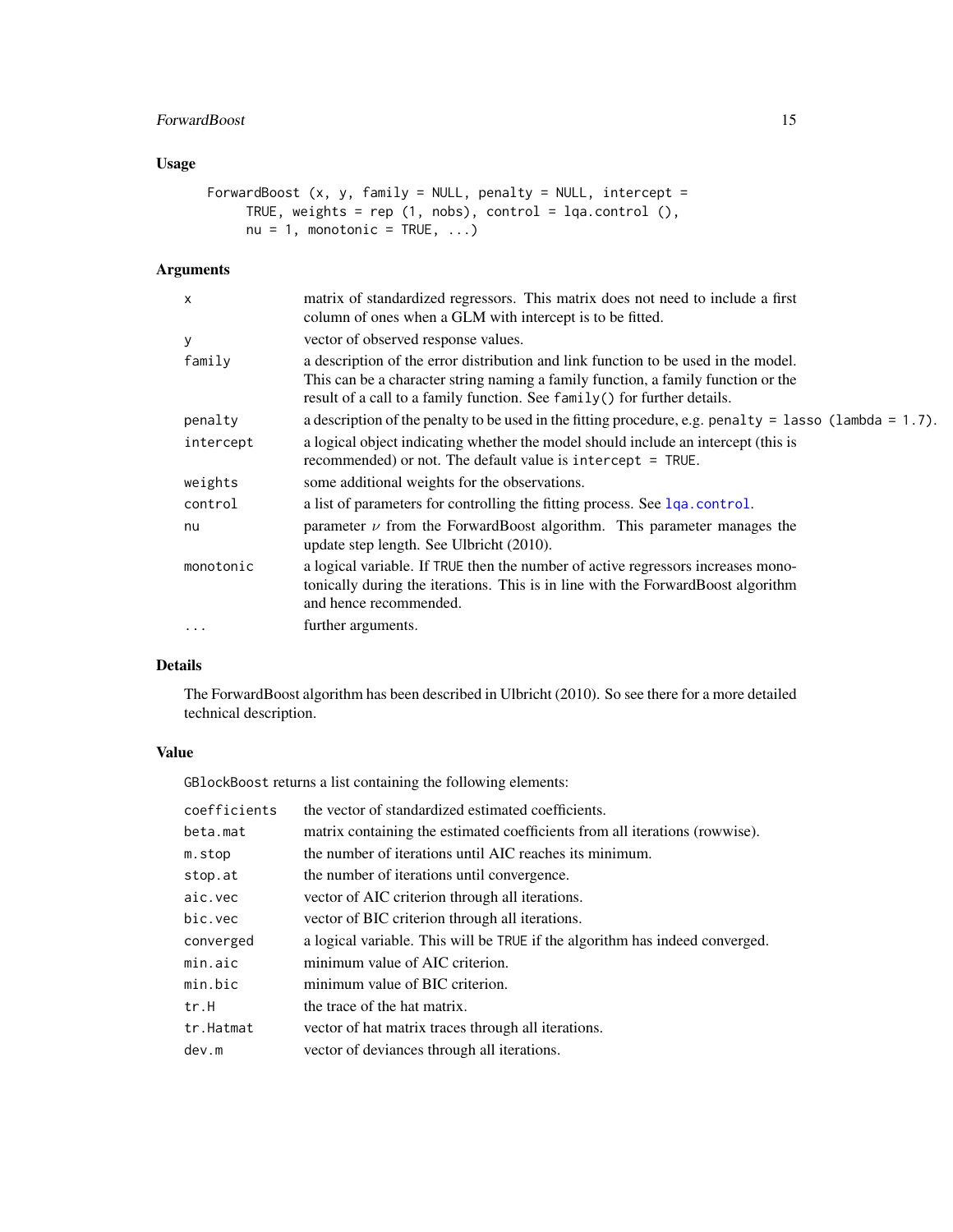#### Author(s)

Jan Ulbricht

## References

Ulbricht, Jan (2010) *Variable Selection in Generalized Linear Models*. Ph.D. Thesis. LMU Munich.

# See Also

[lqa](#page-23-1), [GBlockBoost](#page-16-1)

<span id="page-15-1"></span>fused.lasso *Fused Lasso Penalty*

# Description

Object of the [penalty](#page-31-1) to handle the fused lasso penalty (Tibshirani et al., 2005)

# Usage

fused.lasso (lambda = NULL, ...)

#### Arguments

| lambda               | two-dimensional tuning parameter. The first component corresponds to the regu-              |  |
|----------------------|---------------------------------------------------------------------------------------------|--|
|                      | larization parameter $\lambda_1$ of the lasso penalty, the second one to the regularization |  |
|                      | parameter $\lambda_2$ of the fusion penalty. Both must be nonnegative.                      |  |
| $\ddot{\phantom{0}}$ | further arguments                                                                           |  |

#### Details

The *fused lasso* penalty is defined as

$$
P_{\tilde{\lambda}}^{fl}(\boldsymbol{\beta}) = \lambda_1 \sum_{i=1}^{p} |\beta_i| + \lambda_2 \sum_{i=2}^{p} |\beta_i - \beta_{i-1}|,
$$

where  $\tilde{\lambda} = (\lambda_1, \lambda_2)$  contains two regularization parameters. The main idea of the fused lasso penalty is to encourage sparsity in the coefficients by using the  $L_1$ -norm lasso penalty, and additionally to force sparsity in the differences of the coefficients by the  $L_1$ -norm of their differences as reflected in the second penalty term. As a result, the fused lasso penalty conveys the estimated coefficients to behave in a smooth manner, with only a small number of big jumps. See Tibshirani et al. (2005) for further details.

<span id="page-15-0"></span>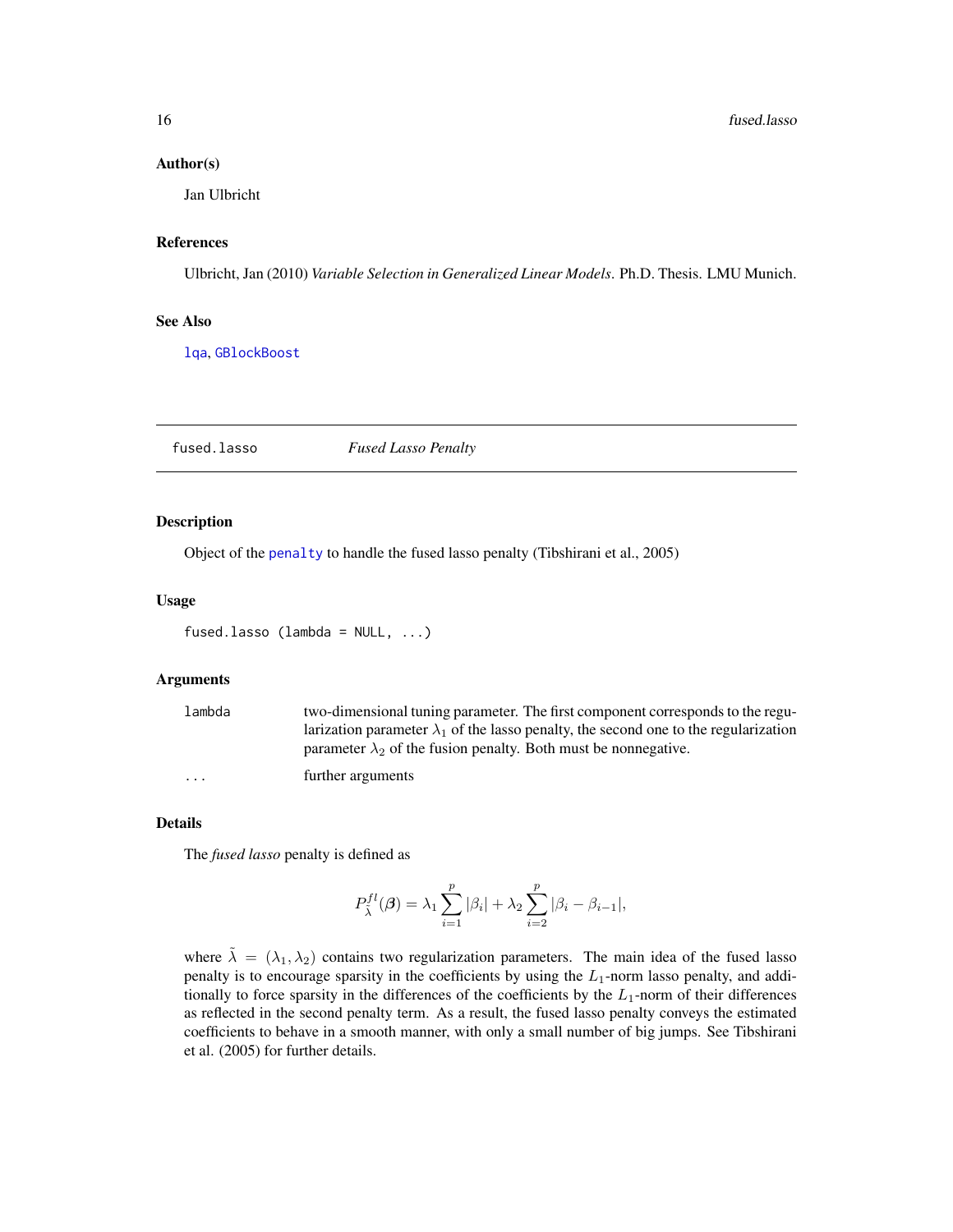# <span id="page-16-0"></span>GBlockBoost 17

# Value

An object of the class penalty. This is a list with elements

| penalty          | character: the penalty name.                                                                                                                                   |  |
|------------------|----------------------------------------------------------------------------------------------------------------------------------------------------------------|--|
| lambda           | double: the (nonnegative) regularization parameter.                                                                                                            |  |
| first.derivative |                                                                                                                                                                |  |
|                  | function: This returns the J-dimensional vector of the first derivative of the J<br>penalty terms with respect to $ \mathbf{a}_i^{\top} \boldsymbol{\beta} $ . |  |
| a.coefs          | function: This returns the p-dimensional coefficient vector $a_i$ of the J penalty<br>terms.                                                                   |  |

#### Author(s)

Jan Ulbricht

# References

Tibshirani, R., M. Saunders, S. Rosset, J. Zhu and K. Knight (2005) Sparsity and smoothness via the fused lasso. *Journal of the Royal Statistical Society B* 67, 91–108.

# See Also

[penalty](#page-31-1), [lasso](#page-21-1), [ridge](#page-36-1), [weighted.fusion](#page-39-1)

<span id="page-16-1"></span>GBlockBoost *Computation of the GBlockBoost Algorithm or Componentwise Boosting*

#### Description

This function fits a GLM based on penalized likelihood inference by the GBlockBoost algorithm. However, it is primarily intended for internal use. You can access it via the argument setting method = "GBlockBoost" in [lqa](#page-23-1), [cv.lqa](#page-6-1) or [plot.lqa](#page-33-1). If you use componentwise = TRUE then componentwise boosting will be applied.

#### Usage

```
GBlockBoost (x, y, family = NULL, penalty = NULL, intercept =
    TRUE, weights = rep (1, \text{nobs}), control = lqa.control (),componentwise, ...)
```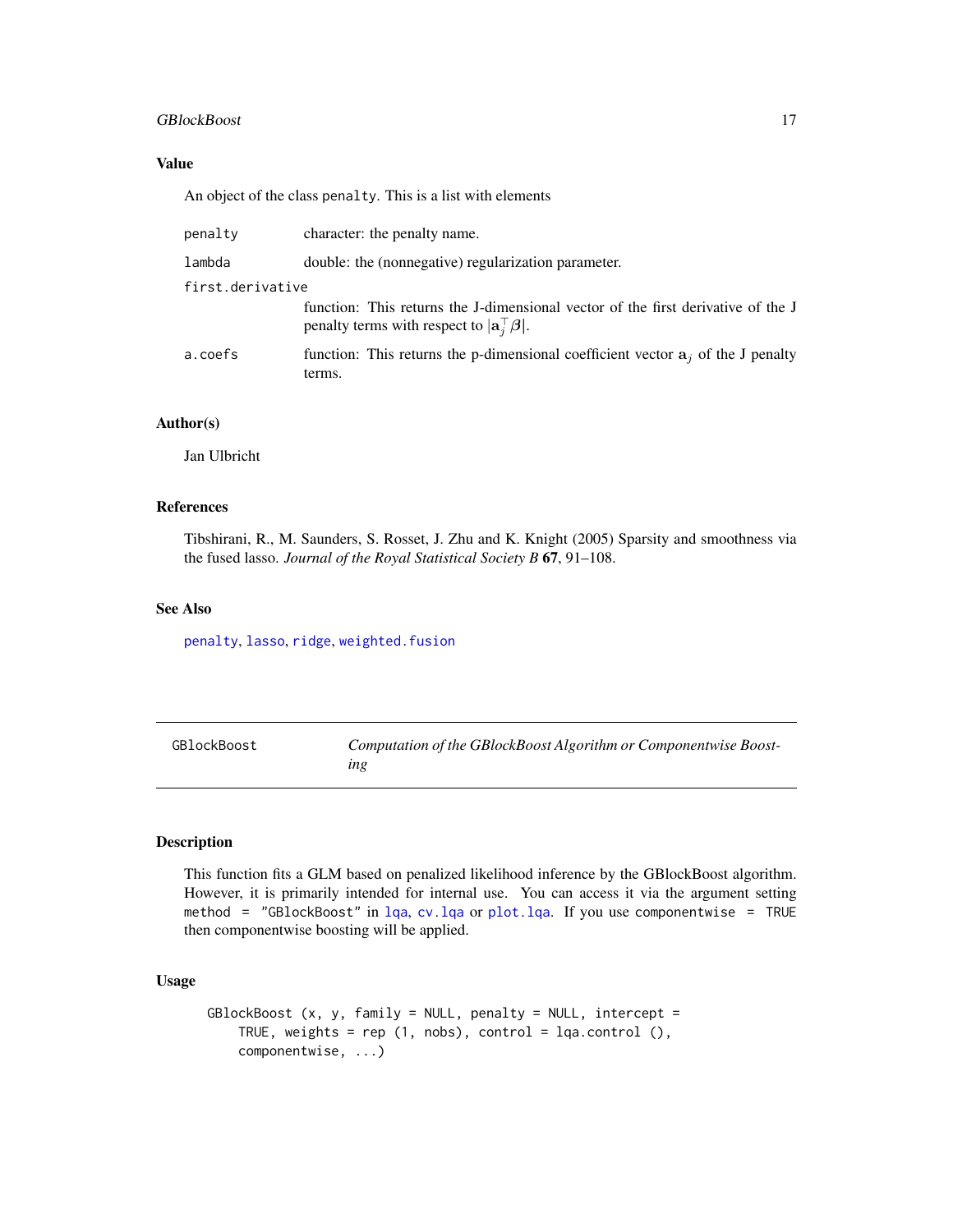# <span id="page-17-0"></span>Arguments

| $\mathsf{x}$  | matrix of standardized regressors. This matrix does not need to include a first<br>column of ones when a GLM with intercept is to be fitted.                                                                                                                                                                                                                                                                                           |  |
|---------------|----------------------------------------------------------------------------------------------------------------------------------------------------------------------------------------------------------------------------------------------------------------------------------------------------------------------------------------------------------------------------------------------------------------------------------------|--|
| у             | vector of observed response values.                                                                                                                                                                                                                                                                                                                                                                                                    |  |
| family        | a description of the error distribution and link function to be used in the model.<br>This can be a character string naming a family function, a family function or the<br>result of a call to a family function. See family () for further details.                                                                                                                                                                                   |  |
| penalty       | a description of the penalty to be used in the fitting procedure, e.g. penalty = lasso (lambda = 1.7).                                                                                                                                                                                                                                                                                                                                 |  |
| intercept     | a logical object indicating whether the model should include an intercept (this is<br>recommended) or not. The default value is intercept $=$ TRUE.                                                                                                                                                                                                                                                                                    |  |
| weights       | some additional weights for the observations.                                                                                                                                                                                                                                                                                                                                                                                          |  |
| control       | a list of parameters for controlling the fitting process. See 1qa. control.                                                                                                                                                                                                                                                                                                                                                            |  |
| componentwise | if TRUE then componentwise boosting will be applied, e.g. there is just a sin-<br>gle regressors updated during each iteration. Otherwise GBlockBoost will be<br>applied. If this argument is missing and your penalty is ridge then it is set to<br>componentwise = TRUE. Note that this will coincide with an application of the<br>RidgeBoost algorithm. In all other cases of a missing argument componentwise = FALSE<br>is used. |  |
| .             | further arguments.                                                                                                                                                                                                                                                                                                                                                                                                                     |  |

# Details

The GBlockBoost algorithm has been introduced in Ulbricht \& Tutz (2008). For a more detailed technical description, also for componentwise boosting, see Ulbricht (2010).

# Value

GBlockBoost returns a list containing the following elements:

| coefficients | the vector of standardized estimated coefficients.                           |
|--------------|------------------------------------------------------------------------------|
| beta.mat     | matrix containing the estimated coefficients from all iterations (rowwise).  |
| m.stop       | the number of iterations until AIC reaches its minimum.                      |
| stop.at      | the number of iterations until convergence.                                  |
| aic.vec      | vector of AIC criterion through all iterations.                              |
| bic.vec      | vector of BIC criterion through all iterations.                              |
| converged    | a logical variable. This will be TRUE if the algorithm has indeed converged. |
| min.aic      | minimum value of AIC criterion.                                              |
| min.bic      | minimum value of BIC criterion.                                              |
| tr.H         | the trace of the hat matrix.                                                 |
| tr.Hatmat    | vector of hat matrix traces through all iterations.                          |
| dev.m        | vector of deviances through all iterations.                                  |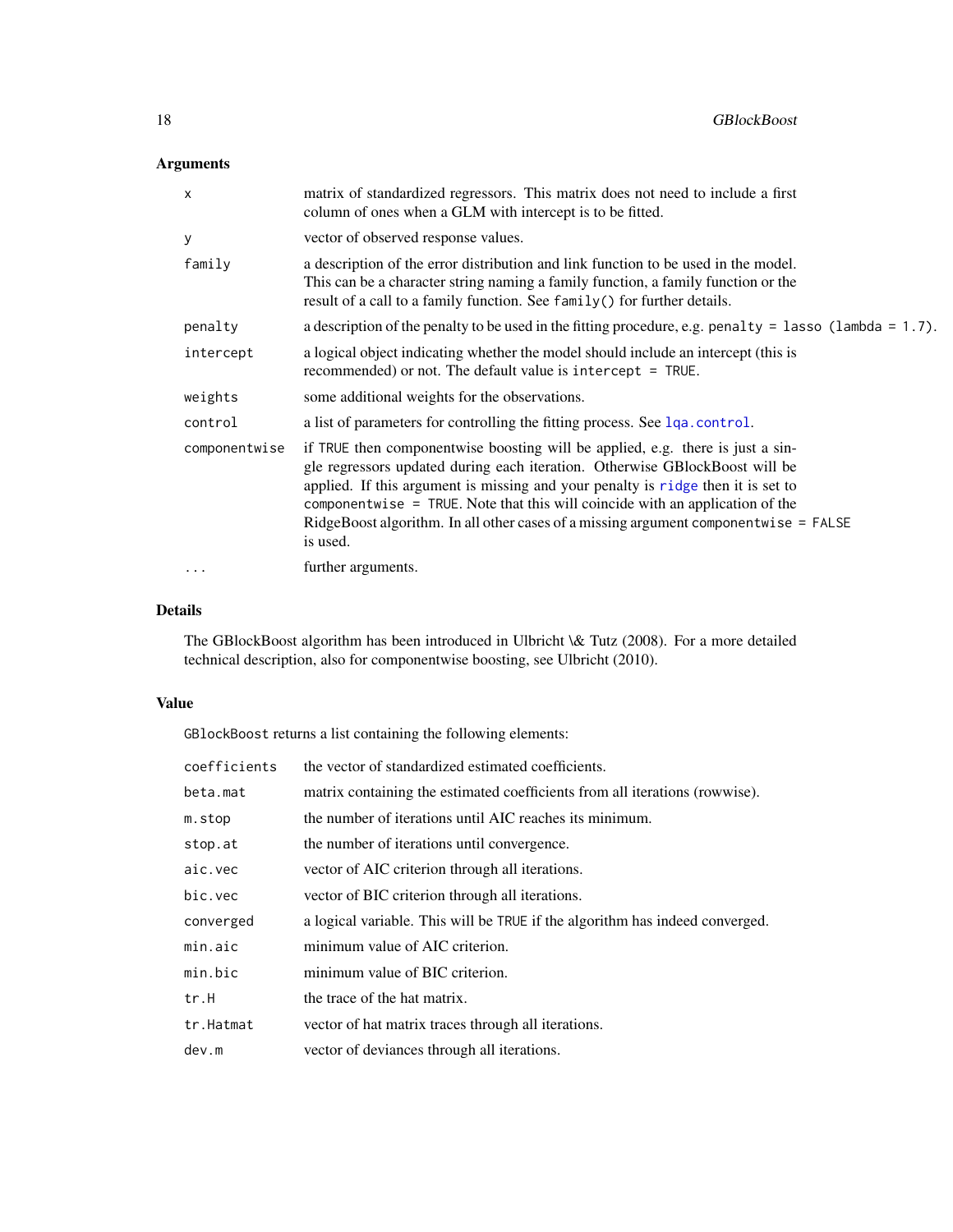#### <span id="page-18-0"></span>genet 19

#### Author(s)

Jan Ulbricht

#### References

Ulbricht, Jan (2010) *Variable Selection in Generalized Linear Models*. Ph.D. Thesis. LMU Munich.

Ulbricht, J. \& G. Tutz (2008) Boosting correlation based penalization in generalized linear models. In Shalabh \& C. Heumann (Eds.) *Recent Advances in Linear Models and Related Areas*. Heidelberg: Springer.

#### See Also

[lqa](#page-23-1), [ForwardBoost](#page-13-1)

#### <span id="page-18-1"></span>genet *Generalized Elastic Net Penalty*

#### Description

Object of the [penalty](#page-31-1) to handle the Generalized Elastic Net (GENET) penalty (Ulbricht, 2010).

#### Usage

genet (lambda =  $NULL, ...)$ 

#### Arguments

lambda three-dimensional tuning parameter. The first component corresponds to the regularization parameter  $\lambda$ . This must be a nonnegative real number. The second component  $0 \le \alpha \le 1$  drives the linear combination of  $L_1$  penalty and the bridge penalty. The third component indicates the exponent  $\gamma$  of the bridge penalty term. See details below. It must hold that  $\gamma > 1$ .

... further arguments.

#### Details

The GENET penalty can be defined as

$$
P_{\overline{\lambda}}^{genet}(\boldsymbol{\beta}) = \lambda \left\{ \alpha \sum_{i=1}^{p} |\beta_i| + (1 - \alpha) \sum_{i=1}^{p} |\beta_i|^{\gamma} \right\}, \quad 0 \le \alpha \le 1, \gamma > 1
$$

with tuning parameter vector  $\bar{\lambda} = (\lambda, \alpha, \gamma)$ .

The regularization parameter  $\lambda$  determines the overall relevance of the GENET penalty. The balance between  $L_1$ -norm penalization, and hence variable selection, and bridge penalization for incorporating the grouping effect is managed by an overall tuning parameter  $\alpha$ . For motivation and further details on the GENET penalty see Ulbricht (2010).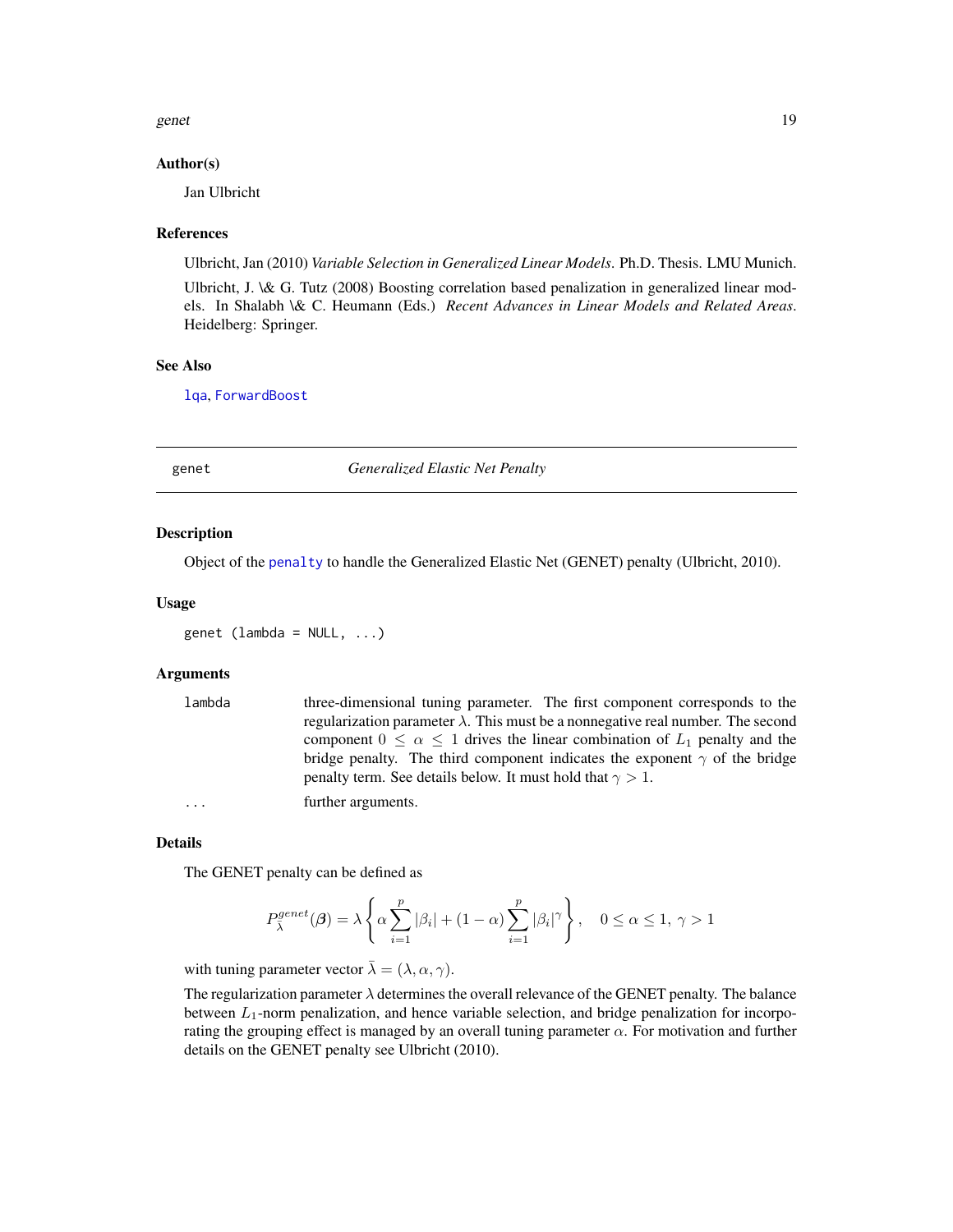20 get.Amat

# Value

An object of the class penalty. This is a list with elements

| penalty   | character: the penalty name.                    |
|-----------|-------------------------------------------------|
| lambda    | double: the (nonnegative) tuning parameter.     |
| getpenmat | function: computes the diagonal penalty matrix. |

# Author(s)

Jan Ulbricht

# References

Ulbricht, Jan (2010) *Variable Selection in Generalized Linear Models*. Ph.D. Thesis. LMU Munich.

# See Also

[penalty](#page-31-1), [ao](#page-3-1)

get.Amat *Computation of the approximated penalty matrix.*

#### Description

The function get.Amat computes and returns

$$
\mathbf{A}_{\lambda} = \sum_{j=1}^J \frac{p'_{\lambda,j}(|\mathbf{a}_j^{\top} \boldsymbol{\beta}|)}{\sqrt{(\mathbf{a}_j^{\top} \boldsymbol{\beta})^2 + c}} \mathbf{a}_j \mathbf{a}_j^{\top},
$$

where  $c > 0$  is a small real number. However, this function is primarily intended for internal use. It acts as a link between penalty objects and methods which require the approximated penalty matrix  $\mathbf{A}_{\lambda}$ .

#### Usage

```
get.Amat (initial.beta = NULL, penalty = NULL, intercept = TRUE,
     c1 = lqa.contrib()$c1, x = NULL, ...)
```

| initial.beta | the current beta vector.                                                                                                    |
|--------------|-----------------------------------------------------------------------------------------------------------------------------|
| penalty      | member of the penalty class, the penalty to be used.                                                                        |
| intercept    | logical. If 'TRUE' an intercept is included in the model.                                                                   |
| c1           | double: small positive real number used in the approximation of the linear com-<br>binations in the penalty.                |
| x            | optional argument containing the original regressor matrix. This will be used by<br>some penalties, such as penalreg or ao. |
| $\cdots$     | further arguments.                                                                                                          |

<span id="page-19-0"></span>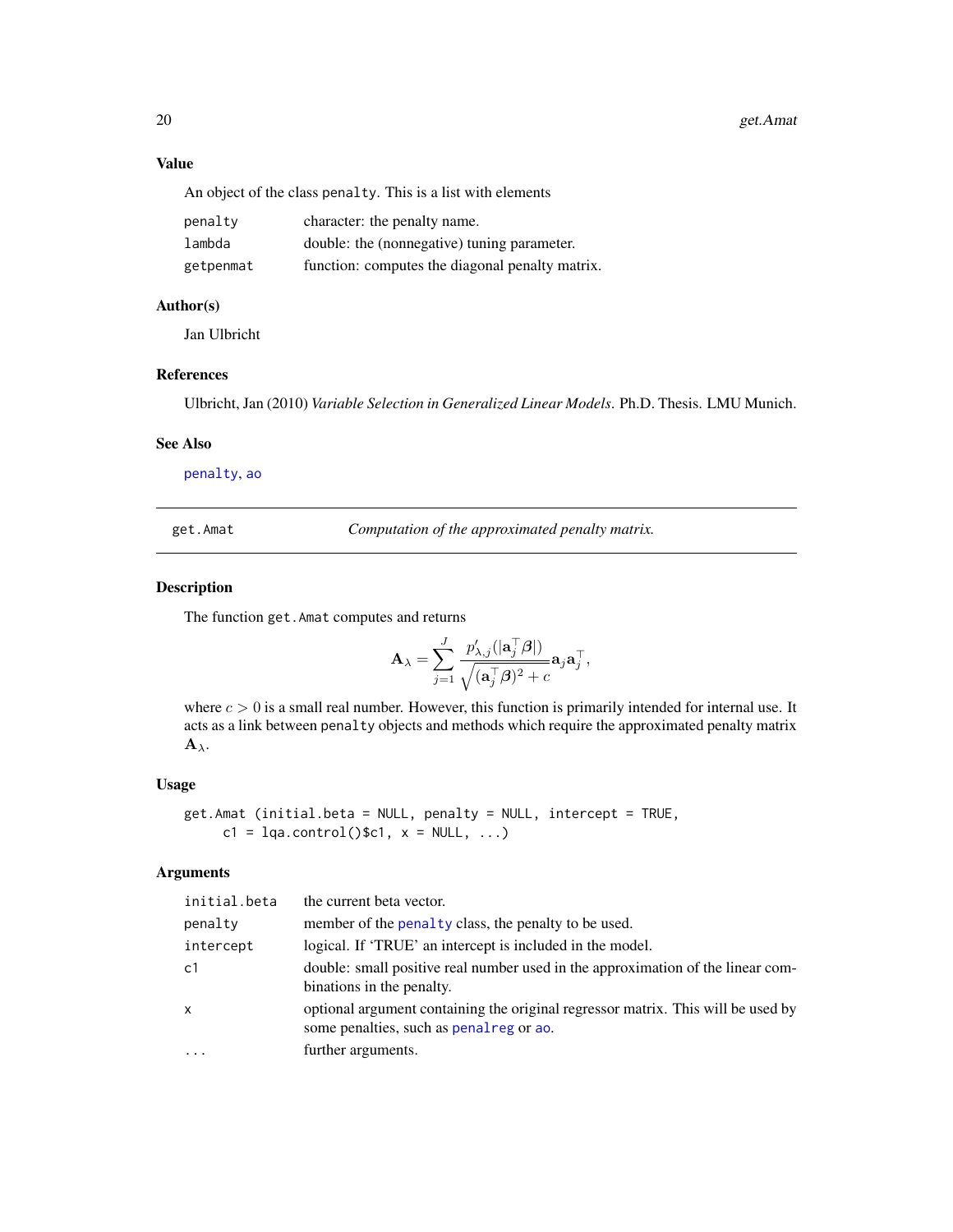<span id="page-20-0"></span>See [penalty](#page-31-1) or the accompanying 'User's Guide' for further details on  $\mathbf{A}_{\lambda}$ .

## Value

This function returns a  $(p \times p)$ -dimensional matrix or if an intercept is included a  $((p+1) \times (p+1))$ dimensional matrix.

# Author(s)

Jan Ulbricht

# See Also

[penalty](#page-31-1), [lqa](#page-23-1)

# Examples

```
penalty <- lasso (lambda = 1.5)
beta <-c (1, -2, 3, -4)
get.Amat (initial.beta = beta, penalty = penalty, intercept = FALSE)
```
<span id="page-20-1"></span>icb *Improved Correlation-based Penalty*

# Description

Object of the [penalty](#page-31-1) class to handle the Improved Correlation-Based (ICB) Penalty (Ulbricht, 2010).

# Usage

 $icb(lambda = NULL, ...)$ 

| lambda   | two dimensional tuning parameter parameter. The first component corresponds                        |
|----------|----------------------------------------------------------------------------------------------------|
|          | to the regularization parameter $\lambda_1$ for the lasso penalty term, the second one $\lambda_2$ |
|          | for the correlation-based penalty. Both parameters must be nonnegative.                            |
| $\cdots$ | further arguments                                                                                  |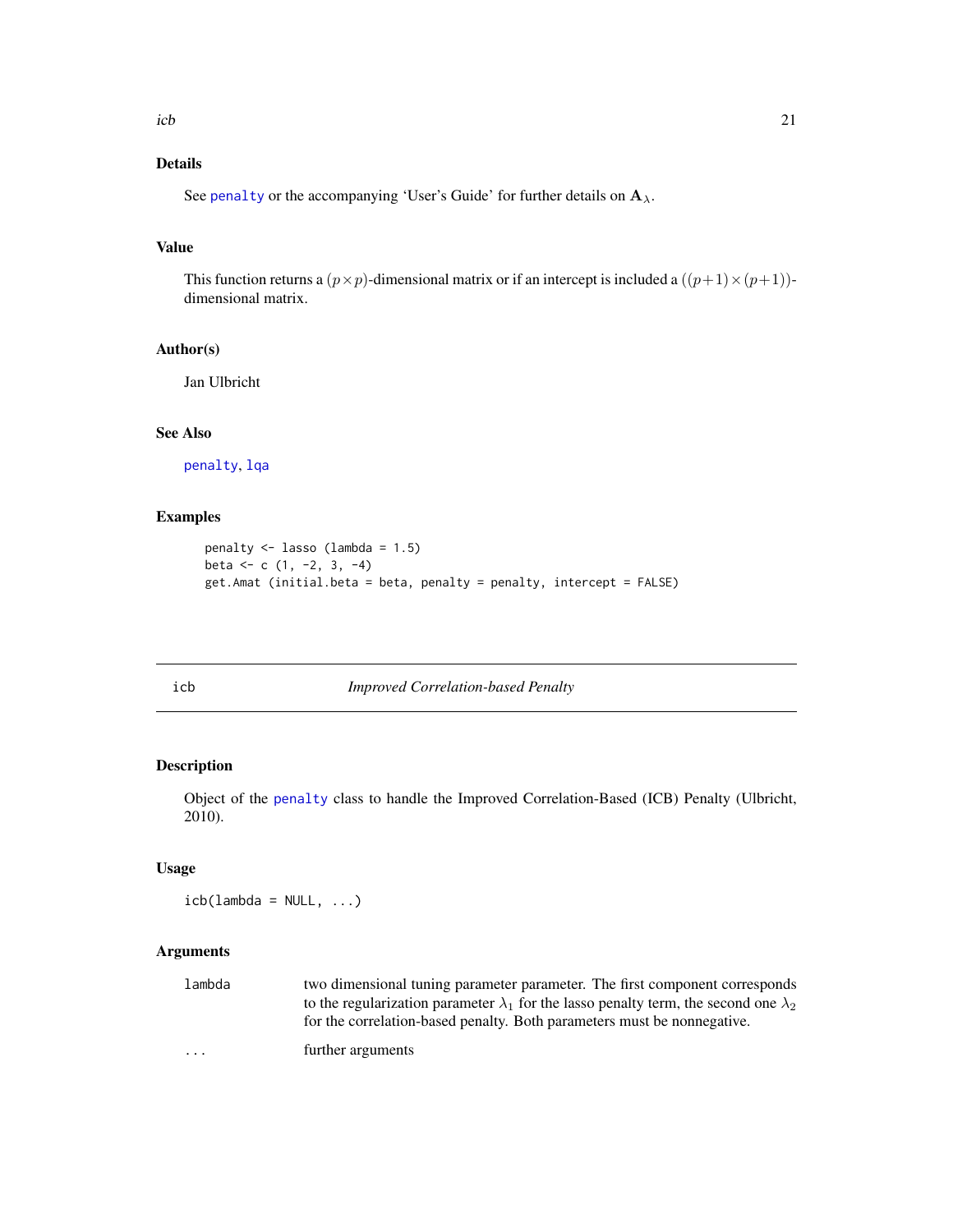<span id="page-21-0"></span>The improved correlation-based (ICB) penalty is defined as

$$
P_{\lambda}^{icb}(\boldsymbol{\beta}) = \lambda_1 |\boldsymbol{\beta}|_1 + \frac{1}{2} \lambda_2 \boldsymbol{\beta}^\top \mathbf{M}^{cb} \boldsymbol{\beta},
$$

with tuning parameter  $\lambda = (\lambda_1, \lambda_2)$ , where  $\mathbf{M}^{cb} = (m_{ij})$  is determined by  $m_{ij} = 2 \sum_{s \neq i} \frac{1}{1 - \varrho_s^2}$ if  $i = j$ , and  $m_{ij} = -2 \frac{\rho_{ij}}{1-\rho^2}$  otherwise. The ICB has been introduced to overcome the major  $\frac{\rho_{ij}}{1-\rho_{ij}^2}$  otherwise. The ICB has been introduced to overcome the major drawback of the correlation based-penalized estimator, that is its lack of sparsity. See Ulbricht (2010) for details.

# Value

An object of the class penalty. This is a list with elements

| penalty   | character: the penalty name.                        |
|-----------|-----------------------------------------------------|
| lambda    | double: the (nonnegative) regularization parameter. |
| getpenmat | function: computes the diagonal penalty matrix.     |

#### Author(s)

Jan Ulbricht

# References

Ulbricht, Jan (2010) *Variable Selection in Generalized Linear Models*. Ph.D. Thesis. LMU Munich.

#### See Also

[penalty](#page-31-1), [penalreg](#page-30-1), [licb](#page-22-1), [weighted.fusion](#page-39-1)

<span id="page-21-1"></span>lasso *Lasso Penalty*

# Description

Object of the [penalty](#page-31-1) class to handle the lasso penalty (Tibshirani, 1996).

# Usage

lasso (lambda =  $NULL, ...)$ 

| lambda                  | regularization parameter. This must be a nonnegative real number. |
|-------------------------|-------------------------------------------------------------------|
| $\cdot$ $\cdot$ $\cdot$ | further arguments                                                 |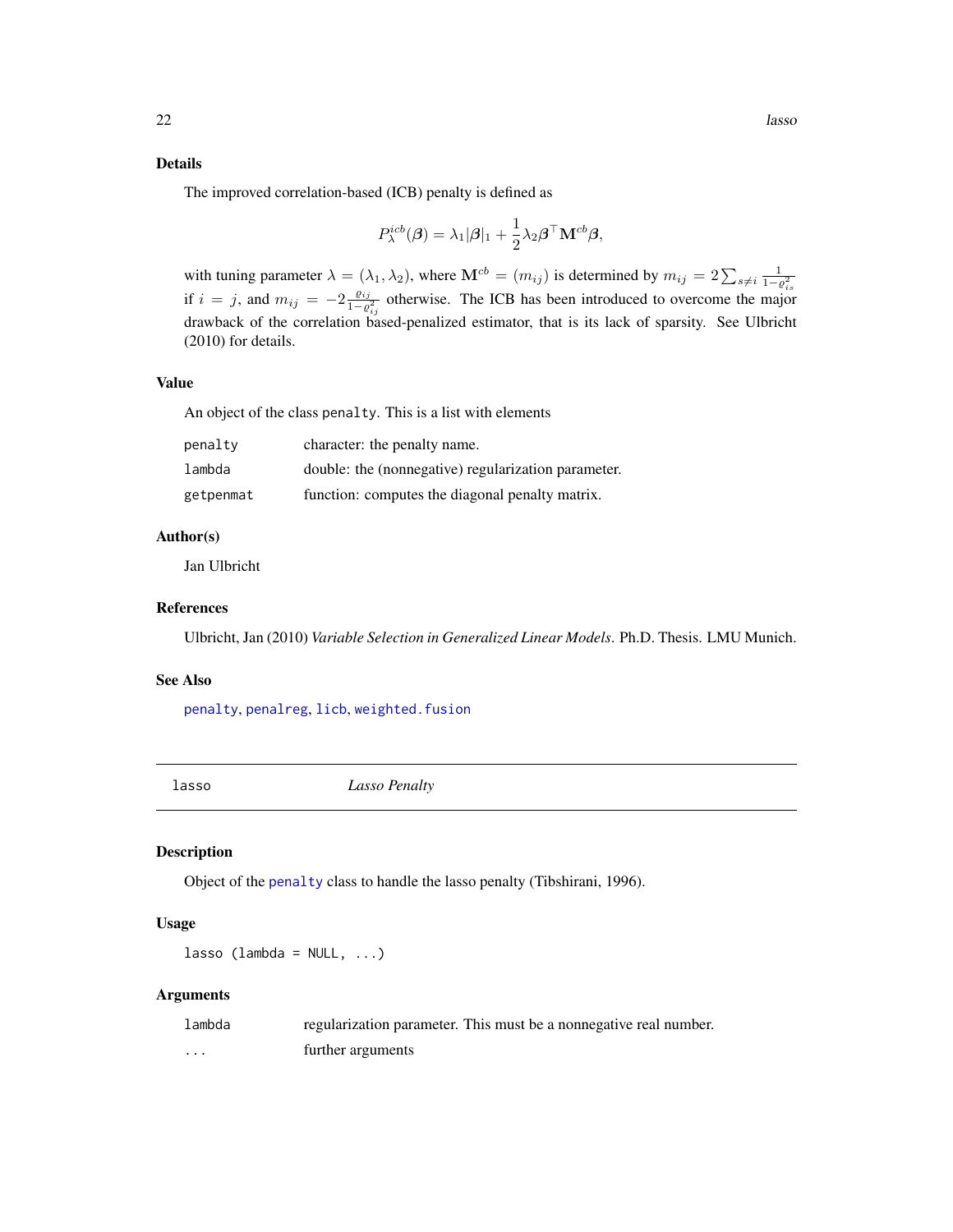<span id="page-22-0"></span>The 'classic' penalty that incorporates variables selection. As introduced in Tibshirani (1996) the lasso penalty is defined as

$$
P_{\lambda}^{r}(\boldsymbol{\beta}) = \lambda \sum_{i=1}^{p} |\beta_{j}|.
$$

# Value

An object of the class penalty. This is a list with elements

| penalty   | character: the penalty name.                        |
|-----------|-----------------------------------------------------|
| lambda    | double: the (nonnegative) regularization parameter. |
| getpenmat | function: computes the diagonal penalty matrix.     |

# Author(s)

Jan Ulbricht

# References

Tibshirani, R. (1996) Regression shrinkage and selection via the lasso. *Journal of the Royal Statistical Society B* 58, 267–288.

# See Also

[penalty](#page-31-1), [ridge](#page-36-1), [penalreg](#page-30-1)

<span id="page-22-1"></span>licb *L1-Norm based Improved Correlation-based Penalty*

# Description

Object of the [penalty](#page-31-1) class to handle the L1-Norm based Improved Correlation-Based (LICB) Penalty (Ulbricht, 2010).

# Usage

 $\text{lib }(\text{lambda} = \text{NULL}, \ldots)$ 

#### Arguments

| lambda | two-dimensional tuning parameter parameter. The first component corresponds                      |
|--------|--------------------------------------------------------------------------------------------------|
|        | to the regularization parameter $\lambda_1$ for the lasso penalty term, the second one           |
|        | $\lambda_2$ for the L <sub>1</sub> -norm based correlation penalty term. Both parameters must be |
|        | nonnegative.                                                                                     |
|        |                                                                                                  |

... further arguments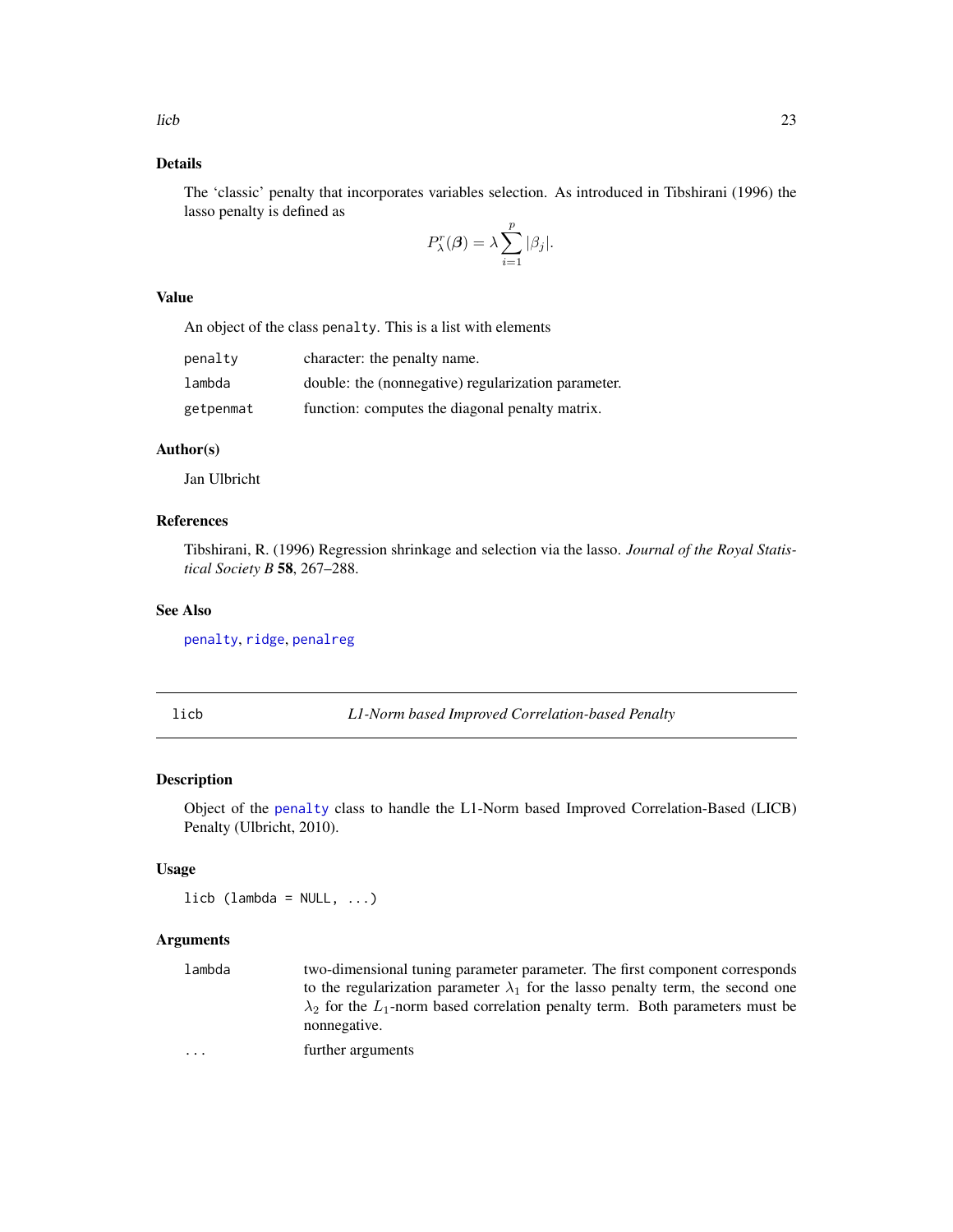<span id="page-23-0"></span>The improved correlation-based (LICB) penalty is defined as

$$
P_\lambda^{licb}(\pmb{\beta}) = \lambda_1 \sum_{i=1}^p |\beta_i| + \lambda_2 \sum_{i=1}^{p-1} \sum_{j>i} \left\{ \frac{|\beta_i - \beta_j|}{1 - \varrho_{ij}} + \frac{|\beta_i + \beta_j|}{1 + \varrho_{ij}} \right\}.
$$

The LICB has been introduced to overcome the major drawback of the correlation based-penalized estimator, that is its lack of sparsity. See Ulbricht (2010) for details.

# Value

An object of the class penalty. This is a list with elements

| penalty          | character: the penalty name.                                                                                                                                      |  |
|------------------|-------------------------------------------------------------------------------------------------------------------------------------------------------------------|--|
| lambda           | double: the (nonnegative) regularization parameter.                                                                                                               |  |
| first.derivative |                                                                                                                                                                   |  |
|                  | function: This returns the J-dimensional vector of the first derivative of the J<br>penalty terms with respect to $ \mathbf{a}_i^{\dagger} \boldsymbol{\beta} $ . |  |
| a.coefs          | function: This returns the p-dimensional coefficient vector $a_i$ of the J penalty<br>terms.                                                                      |  |

# Author(s)

Jan Ulbricht

# References

Ulbricht, Jan (2010) *Variable Selection in Generalized Linear Models*. Ph.D. Thesis. LMU Munich.

# See Also

[penalty](#page-31-1), [penalreg](#page-30-1), [icb](#page-20-1), [weighted.fusion](#page-39-1)

<span id="page-23-1"></span>lqa *Fitting penalized Generalized Linear Models with the LQA algorithm*

# Description

'lqa' is used to fit penalized generalized linear models, specified by giving a symbolic description of the linear predictor and descriptions of the error distribution and the penalty.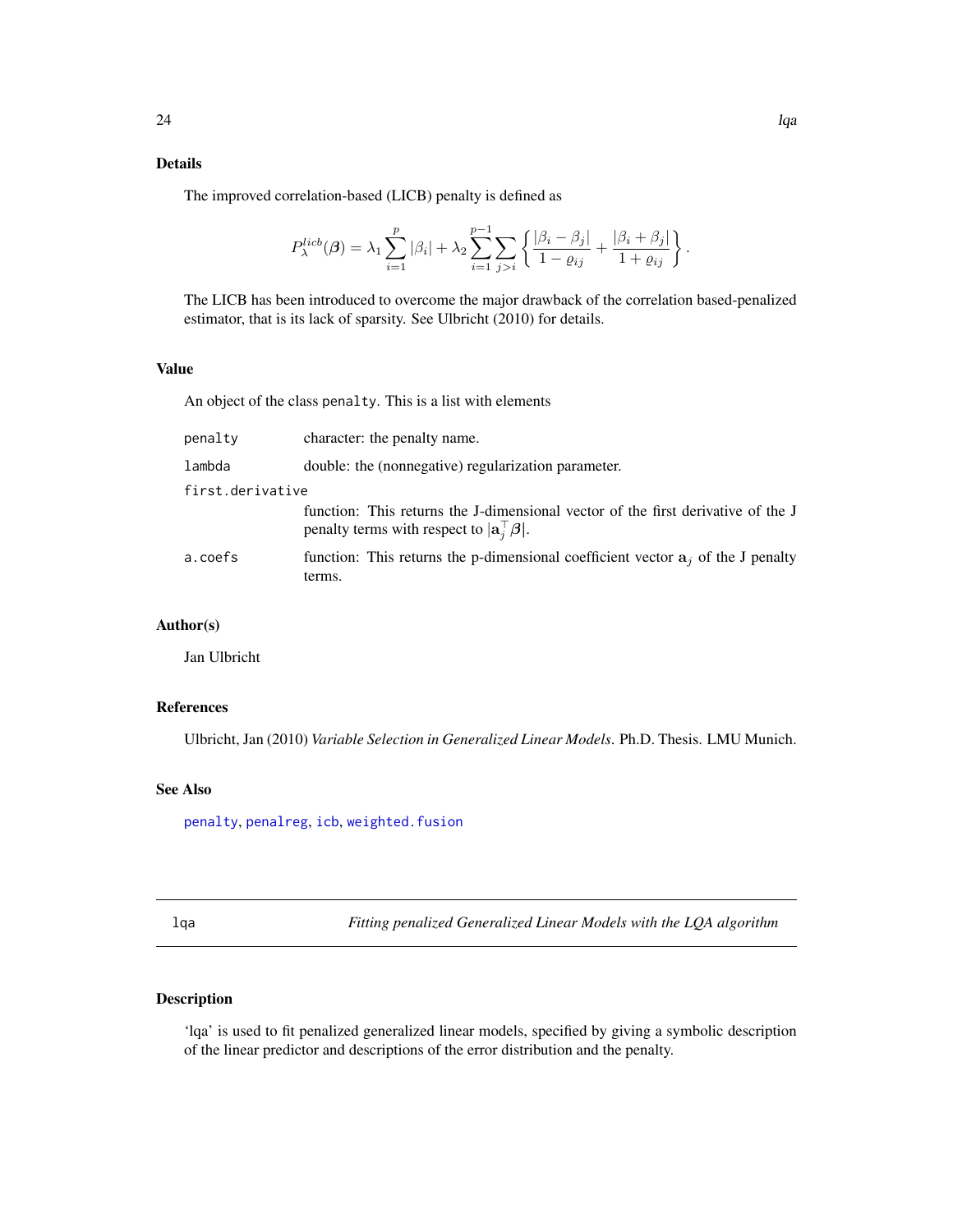# Usage

```
lqa (x, ...)
lqa.update2 (x, y, family = NULL, penalty = NULL, intercept = TRUE,
             weights = rep (1, \text{nobs}), control = lqa.control (),initial.beta, mustart, eta.new, gamma1 = 1, ...)
## S3 method for class 'formula'
lqa(formula, data = list (), weights = rep (1, nobs), subset,
            na.action, start = NULL, etastart, mustart, offset, ...)
## Default S3 method:
lqa(x, y, family = gaussian(), penalty = NULL, method = "lqa.update2",weights = rep(1, nobs), start = NULL,etastart = NULL, mustart = NULL, offset = rep (0, nobs),
            control = lqa.control (), intercept = TRUE,
            standardize = TRUE, ...)
```
# Arguments

| formula     | a symbolic description of the model to be fit. The details of model specification<br>are given below.                                                                                                                                                                |
|-------------|----------------------------------------------------------------------------------------------------------------------------------------------------------------------------------------------------------------------------------------------------------------------|
| data        | an optional data frame containing the variables in the model. If not found in<br>'data', the variables are taken from 'environment(formula)', typically the envi-<br>ronment from which 'lqa' is called.                                                             |
| family      | a description of the error distribution and link function to be used in the model.<br>This can be a character string naming a family function, a family function or<br>the result of a call to a family function. (See family() for details of family<br>functions.) |
| penalty     | a description of the penalty to be used in the fitting procedure. This must be a<br>penalty object. See penalty for details on penalty functions.                                                                                                                    |
| method      | a character string naming the function used to estimate the model. The default<br>value method = $1qa$ . update2 applies the LQA algorithm.                                                                                                                          |
| intercept   | a logical object whether the model should include an intercept (this is recom-<br>mended) or not. The default value is TRUE.                                                                                                                                         |
| standardize | a logical object, whether the regressors should be standardized (this is recom-<br>mended) or not. The default value is TRUE.                                                                                                                                        |
| weights     | an optional vector of weights to be used in the fitting process.                                                                                                                                                                                                     |
| start       | starting values for the parameters in the linear predictor.                                                                                                                                                                                                          |
| etastart    | starting values for the linear predictor.                                                                                                                                                                                                                            |
| mustart     | starting values for the vector of means (response).                                                                                                                                                                                                                  |

lqa **25**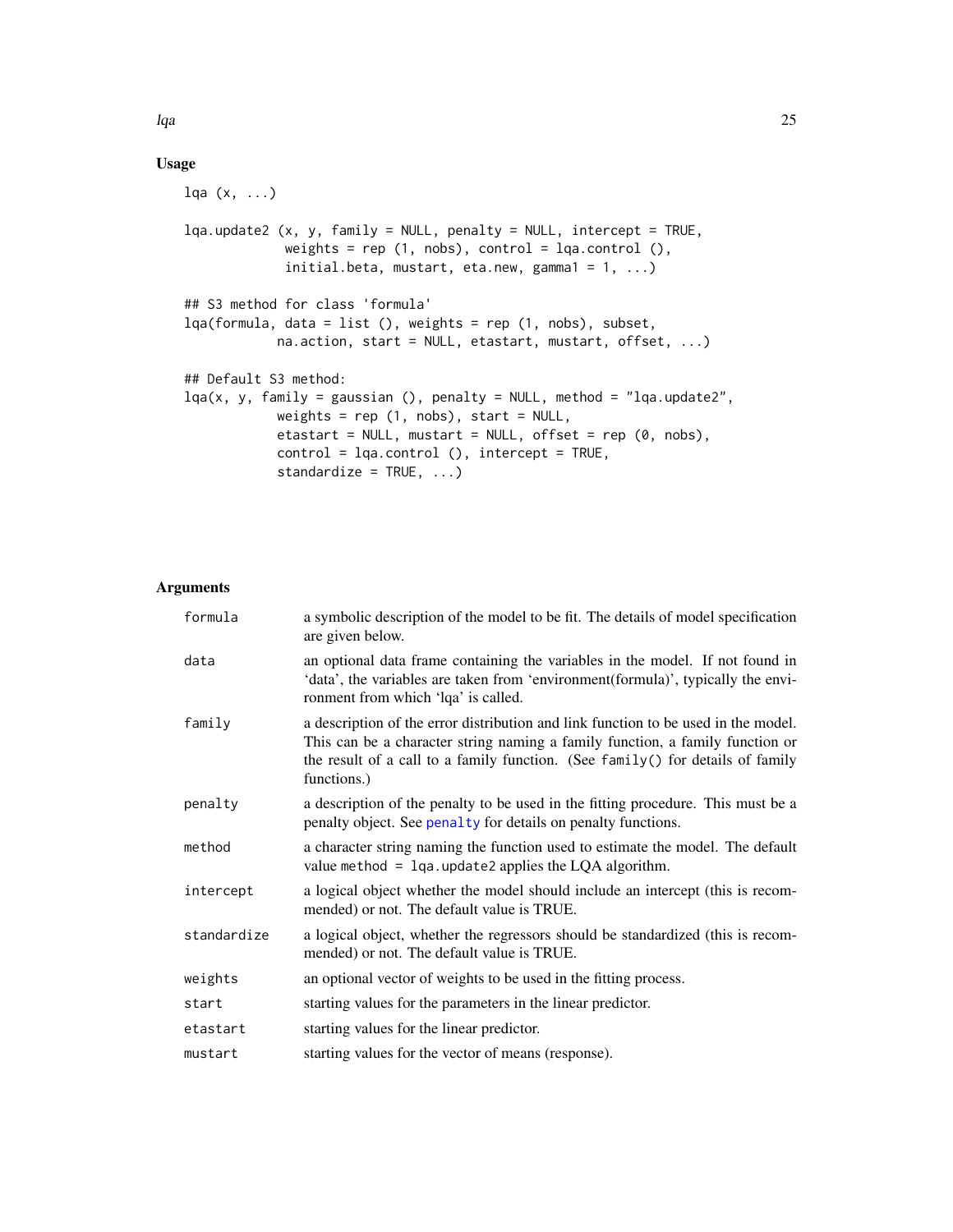<span id="page-25-0"></span>

| additional step length parameter used in 1qa. update2 to enforce convergence<br>if necessary.                                                                                                                   |
|-----------------------------------------------------------------------------------------------------------------------------------------------------------------------------------------------------------------|
| this can be used to specify an a priori known component to be included in the<br>linear predictor during fitting.                                                                                               |
| a list of parameters for controlling the fitting process. See the documentation of<br>lga.control for details.                                                                                                  |
| a function which indicates what should happen when the data contain 'NA's.                                                                                                                                      |
| an optional vector specifying a subset of observations to be used in the fitting<br>process.                                                                                                                    |
| Used in 'lqa.default': 'x' is a design matrix (with additional column of ones if<br>an intercept should be included in the model) of dimension 'n $*$ p', and 'y' is a<br>vector of observations of length 'n'. |
| optional initial values of beta used in the fitting procedures.                                                                                                                                                 |
| optional initial values of predictors used in the fitting procedures.                                                                                                                                           |
| further arguments passed to or from other methods.                                                                                                                                                              |
|                                                                                                                                                                                                                 |

A typical formula has the form 'response ~ terms' where 'response' is the (numeric) response vector and 'terms' is a series of terms which specifies a linear predictor for 'response'. The use is similar to that of the glm() function. As there, the right hand side of the model formula specifies the form of the linear predictor and hence gives the link function of the mean of the response, rather than the mean of the response directly. Per default an intercept is included in the model. If it should be removed then use formulae of the form 'response  $\sim 0 + \text{terms'}$  or 'response  $\sim \text{terms} - 1'$ .

Also [lqa](#page-23-1) takes a family argument, which is used to specify the distribution from the exponential family to use, and the link function that is to go with it. The default value is the canonical link.

# Value

[lqa](#page-23-1) returns an object of class lqa which inherits from the classes glm and lm.

The generic accessor functions coefficients, fitted.values and residuals can be used to extract various useful features of the object returned by [lqa](#page-23-1).

Note it is highly recommended to include an intercept in the model (e.g. use Intercept = TRUE). If you use Intercept = FALSE in the classical linear model then make sure that your y argument is already centered! Otherwise the model would not be valid.

An object of class lqa is a list containing at least the following components:

| coefficients  | a named vector of unstandardized coefficients.                                                                 |
|---------------|----------------------------------------------------------------------------------------------------------------|
| residuals     | the residuals based on the estimated coefficients.                                                             |
| fitted.values | the fitted mean values, obtained by transforming the linear predictors by the<br>inverse of the link function. |
| family        | the family object used.                                                                                        |
| penalty       | the penalty object used, indicating which penalty has been used.                                               |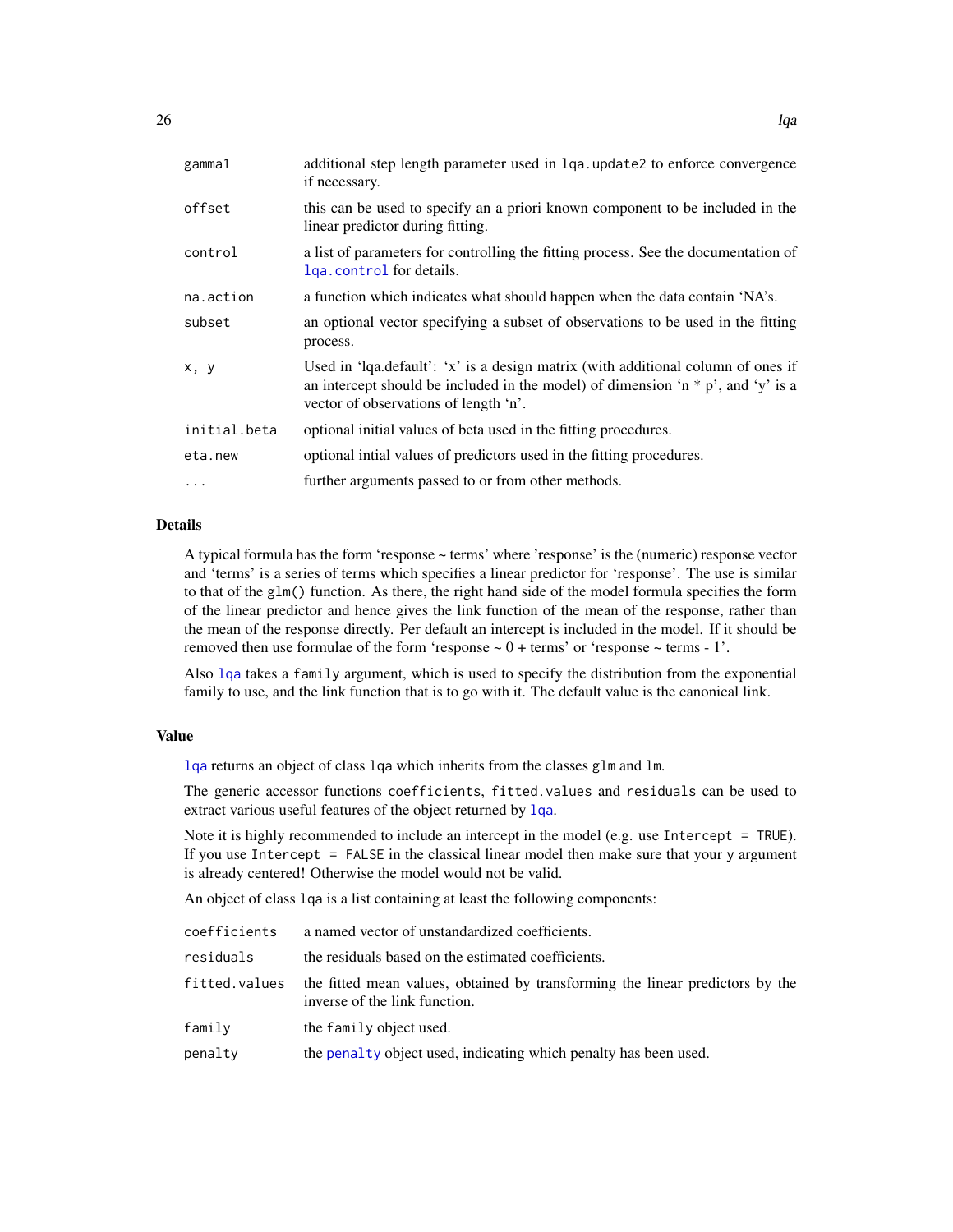# <span id="page-26-0"></span>lqa qabala qabala qabala qabala qabala qabala qabala qabala qabala qabala qabala qabala qabala qabala qabala q

# linear.predictors

|               | the linear fit on link scale.                                                                                                                                                |
|---------------|------------------------------------------------------------------------------------------------------------------------------------------------------------------------------|
| deviance      | up to a constant, minus twice the maximimized (unpenalized) log-likelihood.                                                                                                  |
| aic           | Akaike's Information Criterion, minus twice the maximized log-likelihood plus<br>twice the trace of the hat matrix (so assuming that the dispersion is known).               |
| bic           | Bayesian Information Criterion, minus twice the maximized log-likelihood plus<br>log (nobs) times the trace of the hat matrix (so assuming that the dispersion is<br>known). |
| null.deviance | deviance of the null model (that only includes a constant)                                                                                                                   |
| n.iter        | the number of iterations until convergence.                                                                                                                                  |
| best.iter     | the number of iterations until AIC reaches its minimum.                                                                                                                      |
| weights       | diagonal elements of the weight matrix in GLMs.                                                                                                                              |
| prior.weights | the weights as optionally given as argument.                                                                                                                                 |
| df.residual   | the residual degrees of freedom.                                                                                                                                             |
| df.null       | the residual degrees of freedom for the null model.                                                                                                                          |
| converged     | a logical variable. TRUE if the algorithm indeed converged.                                                                                                                  |
| mean.x        | The vector of means of the regressors.                                                                                                                                       |
| norm.x        | The vector of Euclidean norms of the regressors.                                                                                                                             |
| Amat          | The quadratically approximated penalty matrix corresponding to the penalty<br>used.                                                                                          |
| method        | The argument indicating the fitting method.                                                                                                                                  |
| rank          | The trace of the hat matrix.                                                                                                                                                 |
| y             | the original response vector used to fit the model.                                                                                                                          |
| х             | the original regressor matrix (including an intercept if given) used to fit the<br>model.                                                                                    |
| fit.obj       | the fitted object as returned from the fitting method (e.g. from 1qa. update2).                                                                                              |

# Author(s)

Jan Ulbricht

# See Also

[cv.lqa](#page-6-1), [penalty](#page-31-1)

# Examples

```
set.seed (1111)
n <- 200
p \le -5X \leftarrow matrix (rnorm (n * p), ncol = p)
X[, 2] \leftarrow X[, 1] + \text{norm} (\text{n, sd} = 0.1)X[, 3] <- X[, 1] + rnorm (n, sd = 0.1)
```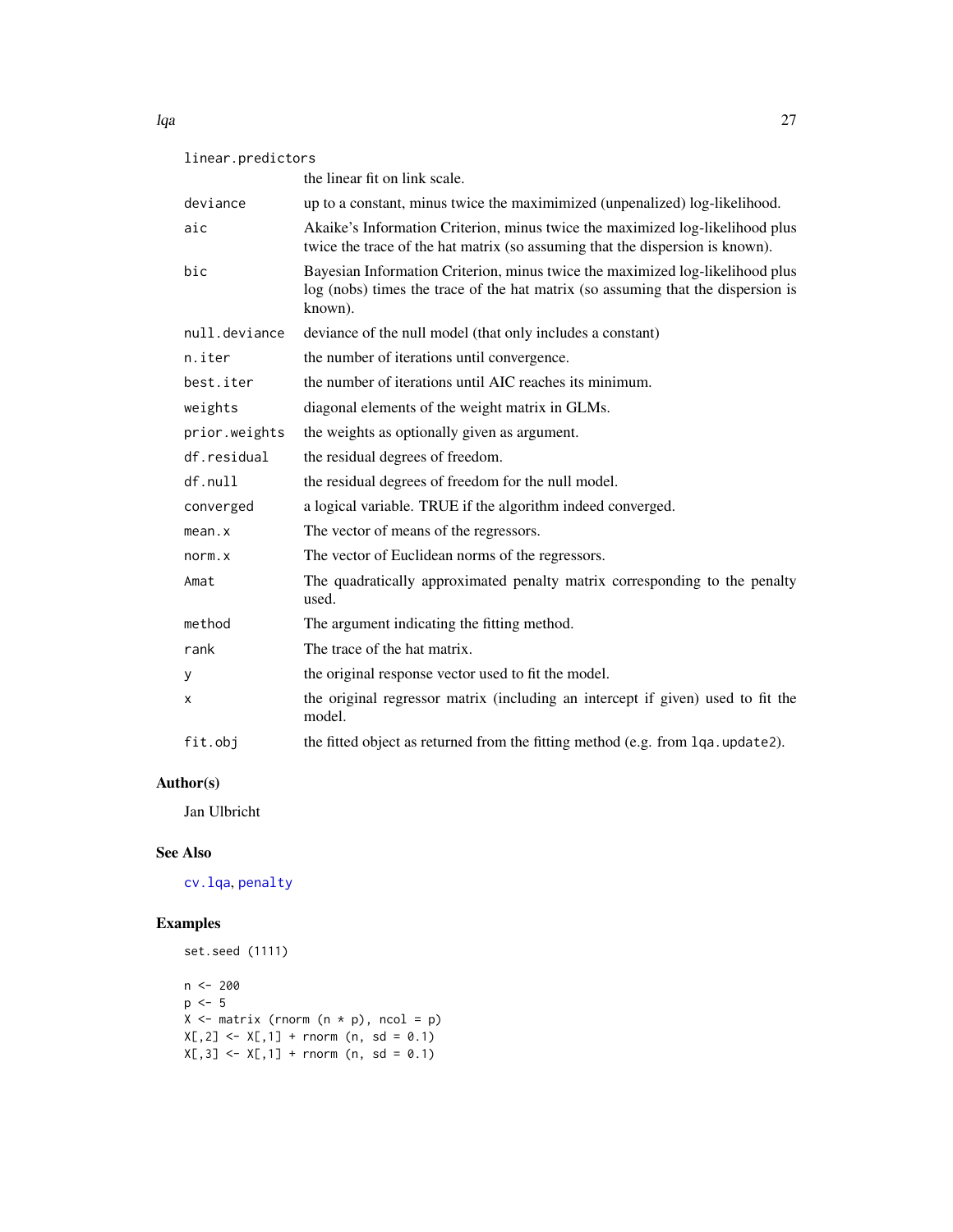# <span id="page-27-0"></span>28 lqa.control

```
true.beta \leq -c (1, 2, 0, 0, -1)
y <- drop (X %*% true.beta) + rnorm (n)
obj1 <- lqa (y \sim X, family = gaussian (), penalty = lasso (1.5),
             control = lqa.contrib()obj1$coef
set.seed (4321)
n < -25p \le -5X \le matrix (rnorm (n * p), ncol = p)
X[, 2] \leftarrow X[, 1] + \text{norm} (n, sd = 0.1)X[, 3] <- X[, 1] + rnorm (n, sd = 0.1)
true.beta <- c (1, 2, 0, 0, -1)family1 <- binomial ()
eta.true <- drop (X %*% true.beta)
mu.true <- family1$linkinv (eta.true)
prob1 <- sum (as.integer (y > 0)) / n
nvec <-1 : n
y2 <- sapply (mu.true, function (n.vec) {rbinom (1, 1, mu.true)})
obj2 <- lqa (y2 \sim X, family = binomial (),
             penalty = fused.lasso (c (0.0001, 0.2)))
obj2$coef
```
<span id="page-27-1"></span>lqa.control *Auxiliary for controlling lqa fitting*

#### Description

Auxiliary function as user interface for [lqa](#page-23-1) fitting. Typically only used when calling [lqa](#page-23-1) or lqa.update2.

#### Usage

```
lqa.control (x = NULL, var.eps = .Machine$double.eps, max.steps = 5000,
         conv.eps = 0.001, conv.stop = TRUE, c1 = 1e-08,
         digits = 5, ...)
```

|           | object of class 'lqa'. This optional argument is just included to be in line with<br>the S3 class concept. |
|-----------|------------------------------------------------------------------------------------------------------------|
| var.eps   | tolerance in checking for zero variance of some regressors.                                                |
| max.steps | maximum number of steps in the lga algorithm.                                                              |
| conv.eps  | tolerance for convergence break in parameter updating.                                                     |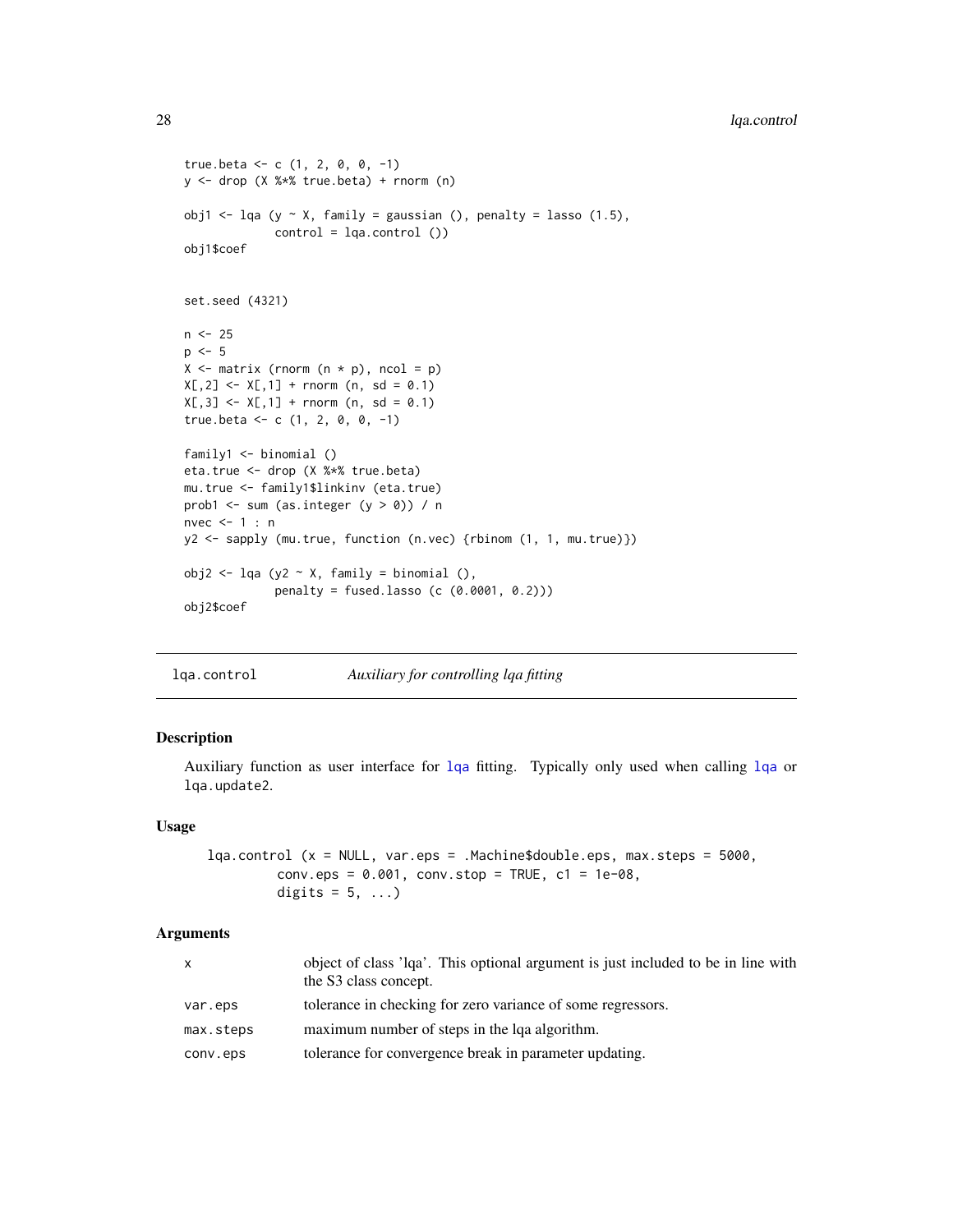<span id="page-28-0"></span>

| conv.stop | whether or not to stop the iterations when estimated coefficients are converged.                                                       |
|-----------|----------------------------------------------------------------------------------------------------------------------------------------|
| c1        | controls the amount of approximation of linear combinations in the penalty term.                                                       |
| digits    | number of digits of tuning parameter candidates to take into consideration when<br>returning the loss array and mean array in cv. 1qa. |
| .         | further arguments.                                                                                                                     |

#### Value

A list with the arguments as components.

# Author(s)

Jan Ulbricht

# See Also

[lqa](#page-23-1), [cv.lqa](#page-6-1)

# Examples

```
set.seed (1111)
n <- 200
p \le -5X \le - matrix (rnorm (n * p), ncol = p)
X[, 2] <- X[, 1] + rnorm (n, sd = 0.1)
X[, 3] <- X[, 1] + rnorm (n, sd = 0.1)
true.beta <- c (1, 2, 0, 0, -1)y <- drop (X %*% true.beta) + rnorm (n)
control.obj <- lqa.control (max.steps = 200, conv.eps = 1e-3,
   conv.stop = FALSE)
obj \leq 1qa (y \sim X, family = gaussian (), penalty = lasso (1.5),
            control = control.obj)
obj$coef
```
oscar *OSCAR Penalty*

# Description

Object of the [penalty](#page-31-1) class to handle the OSCAR penalty (Bondell \& Reich, 2008)

# Usage

oscar (lambda = NULL, ...)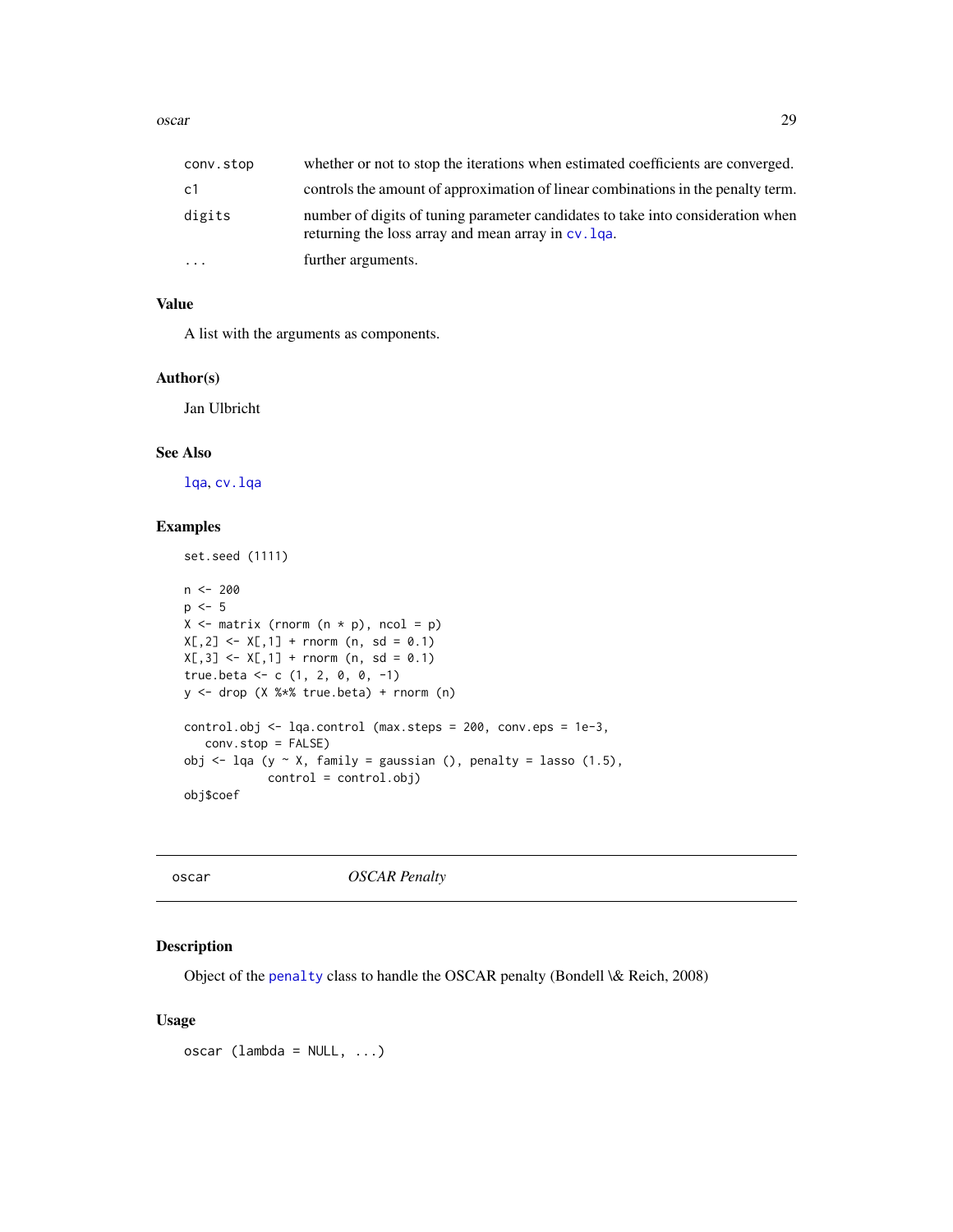#### Arguments

lambda two-dimensional tuning parameter. The first component corresponds to the regularization parameter  $\lambda$  that drives the relevance of the OSCAR penalty for likelihood inference. The second component corresponds to  $c$  (see details below) Both must be nonnegative.

... further arguments

#### Details

Bondell \& Reich (2008) propose a shrinkage method for linear models called OSCAR that simultaneously select variables while grouping them into predictive clusters. The OSCAR penalty is defined as

$$
P_{\tilde{\lambda}}^{osc}(\boldsymbol{\beta}) = \lambda \left( \sum_{k=1}^{p} |\beta_k| + c \sum_{j < k} \max\{ |\beta_j|, |\beta_k| \} \right), \quad \tilde{\lambda} = (\lambda, c)
$$

where  $c \ge 0$  and  $\lambda > 0$  are tuning parameters with c controlling the relative weighting of the  $L_{\infty}$ -norms and  $\lambda$  controlling the magnitude of penalization. The  $L_1$ -norm entails sparsity, while the pairwise maximum ( $L_{\infty}$ -)norm encourages equality of coefficients.

Due to equation (3) in Bondell \& Reich (2008), we use the alternative formulation

$$
P_{\tilde{\lambda}}^{osc}(\boldsymbol{\beta}) = \lambda \sum_{j=1}^{p} \{c(j-1)+1\} |\beta|_{(j)},
$$

where  $|\beta|_{(1)} \leq |\beta|_{(2)} \leq \ldots \leq |\beta|_{(p)}$  denote the ordered absolute values of the coefficients. However, there could be some difficulties in the LQA algorithm since we need an ordering of regressors which can differ between two adjacent iterations. In the worst case, this can lead to oscillations and hence to no convergence of the algorithm. Hence, for the OSCAR penalty it is recommend to use  $\gamma < 1$ , e.g.  $\gamma = 0.01$  when to apply 1qa. update2 for fitting the GLM in order to facilitate convergence.

#### Value

An object of the class penalty. This is a list with elements

| penalty          | character: the penalty name.                                                                                                                                   |  |
|------------------|----------------------------------------------------------------------------------------------------------------------------------------------------------------|--|
| lambda           | double: the (nonnegative) regularization parameter.                                                                                                            |  |
| first.derivative |                                                                                                                                                                |  |
|                  | function: This returns the J-dimensional vector of the first derivative of the J<br>penalty terms with respect to $ \mathbf{a}_i^{\top} \boldsymbol{\beta} $ . |  |
| a.coefs          | function: This returns the p-dimensional coefficient vector $a_i$ of the J penalty<br>terms.                                                                   |  |

#### Author(s)

Jan Ulbricht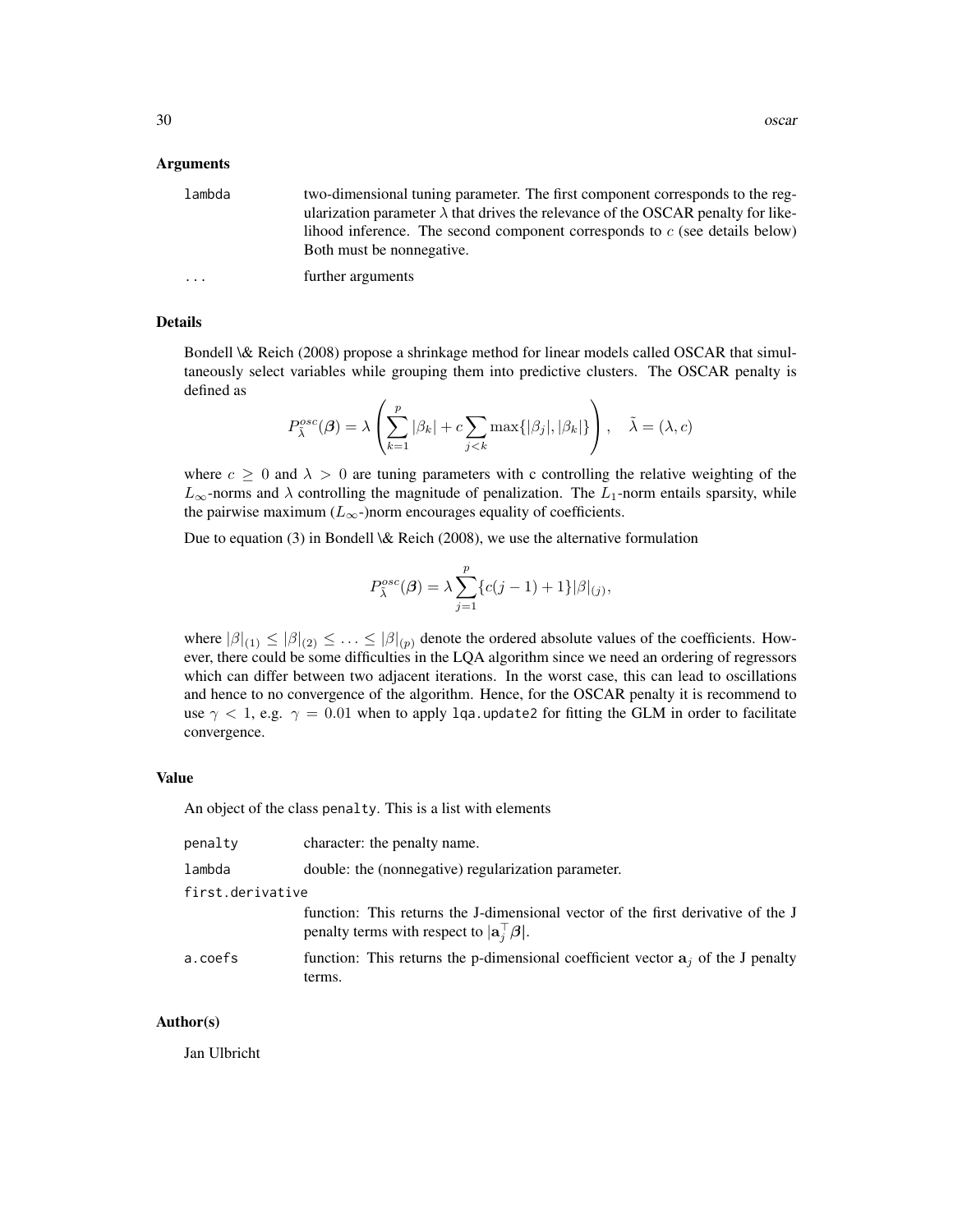#### <span id="page-30-0"></span>penalreg 31

#### References

Bondell, H. D. \& B. J. Reich (2008) Simultaneous regression shrinkage, variable selection and clustering of predictors with oscar. *Biometrics* 64, 115–123.

#### See Also

[penalty](#page-31-1), [lasso](#page-21-1), [fused.lasso](#page-15-1), [weighted.fusion](#page-39-1)

<span id="page-30-1"></span>penalreg *Correlation-based Penalty*

#### **Description**

Object of the [penalty](#page-31-1) to handle the correlation-based penalty (Tutz \& Ulbricht, 2009).

#### Usage

 $penalreg(lambda = NULL, ...)$ 

#### Arguments

| lambda | regularization parameter. This must be a nonnegative real number. |
|--------|-------------------------------------------------------------------|
| .      | further arguments                                                 |

#### Details

The method proposed in Tutz \& Ulbricht (2009) and Ulbricht \& Tutz (2008) utilizes the correlation between regressors explicitly in the penalty term. Coefficients which correspond to pairs of covariates are weighted according to their marginal correlation. The *correlation-based penalty* is given by

$$
P_{\lambda}^{cb}(\mathcal{B}) = \frac{\lambda}{2} \sum_{i=1}^{p-1} \sum_{j>i} \left\{ \frac{(\beta_i - \beta_j)^2}{1 - \varrho_{ij}} + \frac{(\beta_i + \beta_j)^2}{1 + \varrho_{ij}} \right\}
$$

where  $\varrho_{ij}$  denotes the (empirical) correlation between the i-th and the j-th regressor. It is designed in a way so that for strong positive correlation ( $\varrho_{ij} \uparrow 1$ ) the first term becomes dominant having the effect that estimates for  $\beta_i$  and  $\beta_j$  are similar  $(\hat{\beta}_i \approx \hat{\beta}_j)$ . For strong negative correlation  $(\varrho_{ij} \downarrow -1)$ the second term becomes dominant and  $\hat{\beta}_i$  will be close to  $-\hat{\beta}_j$ . The effect is grouping, highly correlated effects show comparable values of estimates  $(|\hat{\beta}_i|\approx|\hat{\beta}_j|)$  with the sign being determined by positive or negative correlation. If the regressors are uncorrelated  $(\varrho_{ij} = 0)$  one obtains (up to a constant) the ridge penalty, i.e.  $P_{\lambda}^{cb}(\beta) \propto \lambda \sum_{i=1}^{p} \beta_i^2$ . Consequently, for weakly correlated data the performance is quite close to the ridge estimator. Therefore, as for the elastic net ridge regression is a limiting case.

The correlation-based penalty is a quadratic penalty. Consequently, in general it will not be able to select variables. For this reason there have been introduced some advanced boosting techniques, such as GBlockBoost or ForwardBoost. See [GBlockBoost](#page-16-1) and [ForwardBoost](#page-13-1) for further details.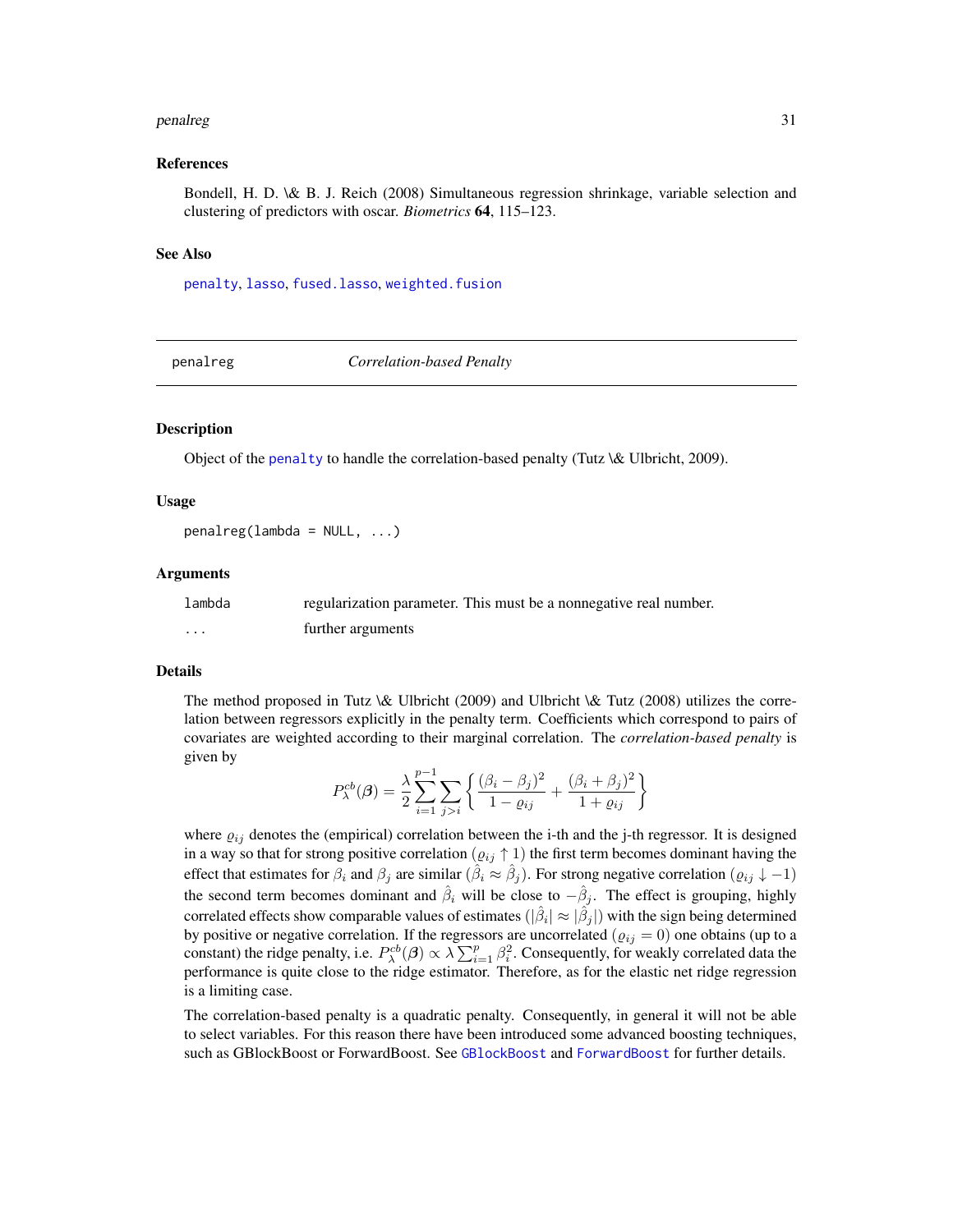#### 32 penalty

# Value

An object of the class penalty. This is a list with elements

| penalty   | character: the penalty name.                        |
|-----------|-----------------------------------------------------|
| lambda    | double: the (nonnegative) regularization parameter. |
| getpenmat | function: computes the diagonal penalty matrix.     |

# Author(s)

Jan Ulbricht

#### References

Tutz, G. \& J. Ulbricht (2009) Penalized Regression with correlation based penalty. *Statistics and Computing* 19, 239–253.

Ulbricht, J. \& G. Tutz (2008) Boosting correlation based penalization in generalized linear models. In Shalabh \& C. Heumann (Eds.) *Recent Advances in Linear Models and Related Areas*. Heidelberg: Springer.

# See Also

[penalty](#page-31-1), [ridge](#page-36-1), [lasso](#page-21-1), [GBlockBoost](#page-16-1), [ForwardBoost](#page-13-1)

<span id="page-31-1"></span>penalty *Penalty Objects*

# Description

Penalty objects provide a convenient way to specify the details of the penalty terms used by functions for penalized regression problems as in [lqa](#page-23-1). See the documentation for [lqa](#page-23-1) for the details on how such model fitting takes place.

#### Usage

penalty (x, ...)

|                         | the function penalty accesses the penalty objects which are stored within ob-<br>jects created by modelling functions (e.g. 1ga). |
|-------------------------|-----------------------------------------------------------------------------------------------------------------------------------|
| $\cdot$ $\cdot$ $\cdot$ | further arguments passed to methods.                                                                                              |

<span id="page-31-0"></span>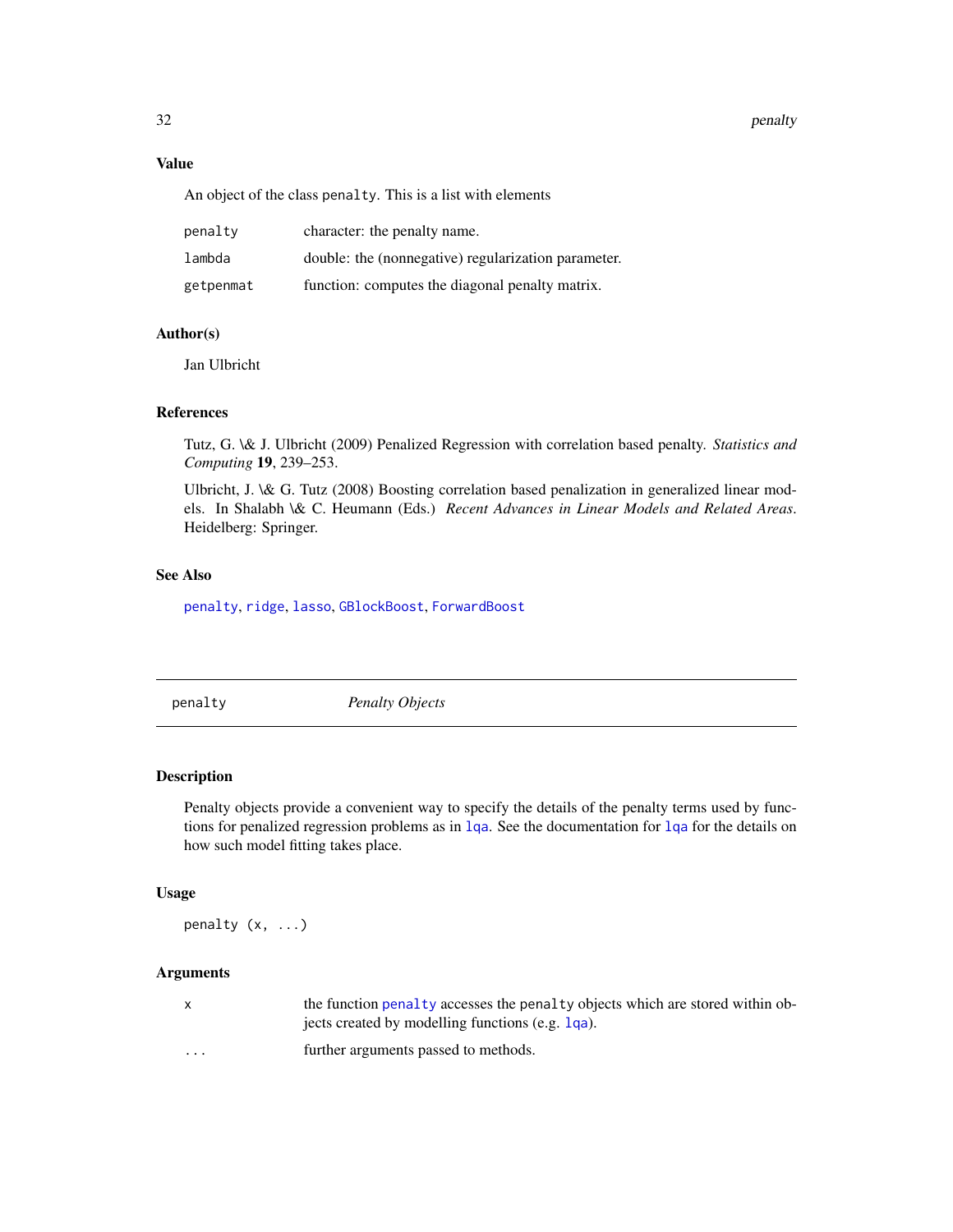#### <span id="page-32-0"></span>penalty 33

#### Details

penalty is a generic function with methods for objects of the lqa class. The most crucial issue of penalty objects is to compute

$$
\mathbf{A}_{\lambda} = \sum_{j=1}^J \frac{p'_{\lambda,j}(|\mathbf{a}_j^\top \boldsymbol{\beta}|)}{\sqrt{(\mathbf{a}_j^\top \boldsymbol{\beta})^2 + c}} \mathbf{a}_j \mathbf{a}_j^\top,
$$

where  $c > 0$  is a small real number. This approximated penalty matrix will be used in the fitting procedures lqa.update2, [GBlockBoost](#page-16-1) or [ForwardBoost](#page-13-1).

There are five basic methods for penalty objects: penalty, lambda, getpenmat, first.derivative, a.coefs. The methods penalty and lambda are mandatory. They are necessary to identify the penalty family and, respectively, the tuning parameter vector in the other functions of the [lqa-package](#page-1-1). But they just appear as list elements in the structure() environment. The function getpenmat() and the functions first.derivative() and a.coefs() are mutually exclusive. Whether we need the first one or the last two depends on the nature of the penalty. Hence we have to distinguish two cases

- 1. (i)The use of a function getpenmat() is more efficient (in a numerical sense) if
	- •the penalty matrix  $\mathbf{A}_{\lambda}$  as given above is a diagonal matrix, e.g. if  $J = p$  and  $\mathbf{a}_j$ ,  $j =$  $1, \ldots, J$  just contains one non-zero element, or
	- • the penalty is quadratic.

Then the (approximate) penalty matrix  $\mathbf{A}_{\lambda}$  can be computed directly. Most implemented penalties are of those types, e.g. [ridge](#page-36-1), [lasso](#page-21-1), [scad](#page-37-1) and [penalreg](#page-30-1).

2. (ii)The combination of the functions first.derivative and a.coefs is necessary in all other cases. The [fused.lasso](#page-15-1) penalty is an example for it.

#### Value

An object of the class penalty (which has a concise print method). This is a list with elements

| penalty          | character: the penalty name.                                                                                                                      |  |
|------------------|---------------------------------------------------------------------------------------------------------------------------------------------------|--|
| lambda           | double: the (non-negative) tuning parameter.                                                                                                      |  |
| getpenmat        | function: the penalty matrix. Note this element is optional. Either get penmat<br>or first. derivative (and if necessary a. coefs) must be given. |  |
| first.derivative |                                                                                                                                                   |  |
|                  | function: This returns a J dimensional vector of the first derivative of the J<br>penalty terms with respect to $\xi_i$ not(!!!) to $\beta$ .     |  |
| a.coefs          | a $p \times J$ matrix containing the coefficients of the linear combinations.                                                                     |  |

# Author(s)

Jan Ulbricht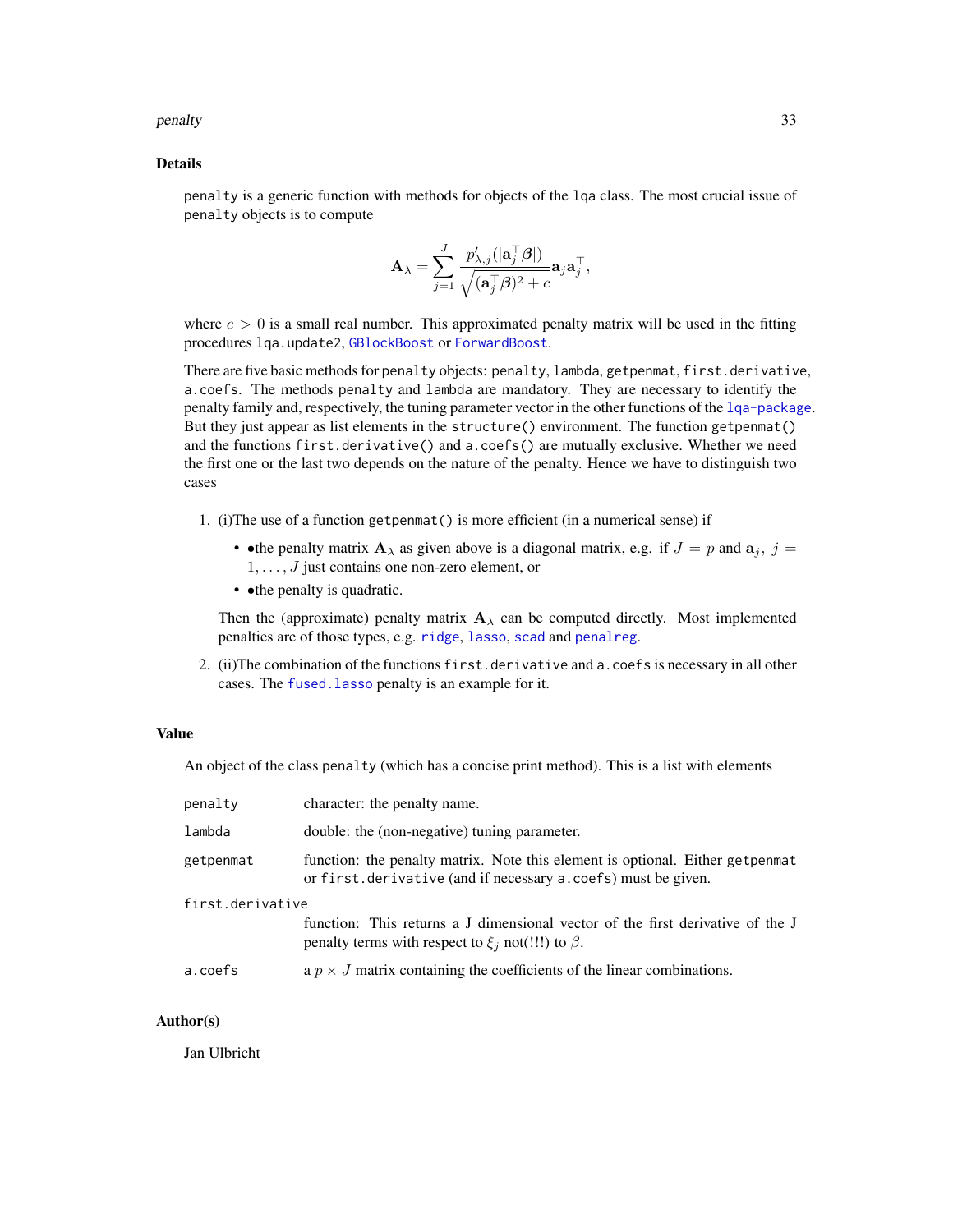# Examples

```
penalty <- lasso (lambda = 1.5)
penalty
beta \leq c (1, -2, 3, -4)penalty$first.deriv (beta)
```
<span id="page-33-1"></span>plot.lqa *Coefficient build-ups for penalized GLMs*

#### Description

This function plots coefficient build-ups for GLMs that can be estimated with [lqa](#page-23-1).

# Usage

```
plot.lqa (x, y, family, penalty.family, intercept = TRUE,
  standardize = TRUE, lambdaseq = NULL, offset.values = NULL,
  show.standardized = FALSE, add.MLE = TRUE, control = lqa.control(),
  plot.type = "l", ret.true = FALSE, really.plot = TRUE, ...)
```

| X                 | the augmented design matrix. It must contain a column of ones if an intercept is<br>included in the model.                                                                                                                                                                               |
|-------------------|------------------------------------------------------------------------------------------------------------------------------------------------------------------------------------------------------------------------------------------------------------------------------------------|
| У                 | the vector of observed responses.                                                                                                                                                                                                                                                        |
| family            | a description of the error distribution and link function to be used in the model.<br>This can be a character string naming a family function, a family function or the<br>result of a call to a family function. (See family for details of family functions.)                          |
| penalty.family    | a function argument identifying the penalty family. See examples below.                                                                                                                                                                                                                  |
| intercept         | a logical object whether the model should include an intercept (this is recom-<br>mended) or not. The default value is TRUE.                                                                                                                                                             |
| standardize       | a logical object, whether the regressors should be standardized (this is recom-<br>mended) or not. The default value is TRUE.                                                                                                                                                            |
| lambdaseq         | a sequence of tuning parameter candidates for the dimension you want to plot.                                                                                                                                                                                                            |
| offset.values     | a vector of the same dimension as your tuning parameter. At the position of the<br>dimension you want to plot there must be entry 'NA'. The other positions should<br>be filled with given (and fixed) tuning parameter values, as e.g. returned from<br>$cv$ . 1qa. See examples below. |
| show.standardized |                                                                                                                                                                                                                                                                                          |
|                   | logical. If 'TRUE' the standardized coefficients are plotted, otherwise the un-<br>standardized coefficients are plotted.                                                                                                                                                                |
| add.MLE           | logical. If 'TRUE' the unrestricted MLE is also plotted. Note this only works<br>for 'n $> p$ ' settings. Otherwise this argument is set to 'FALSE' automatically.                                                                                                                       |
| control           | list of control parameters as returned by lqa. control. See there for details.                                                                                                                                                                                                           |

<span id="page-33-0"></span>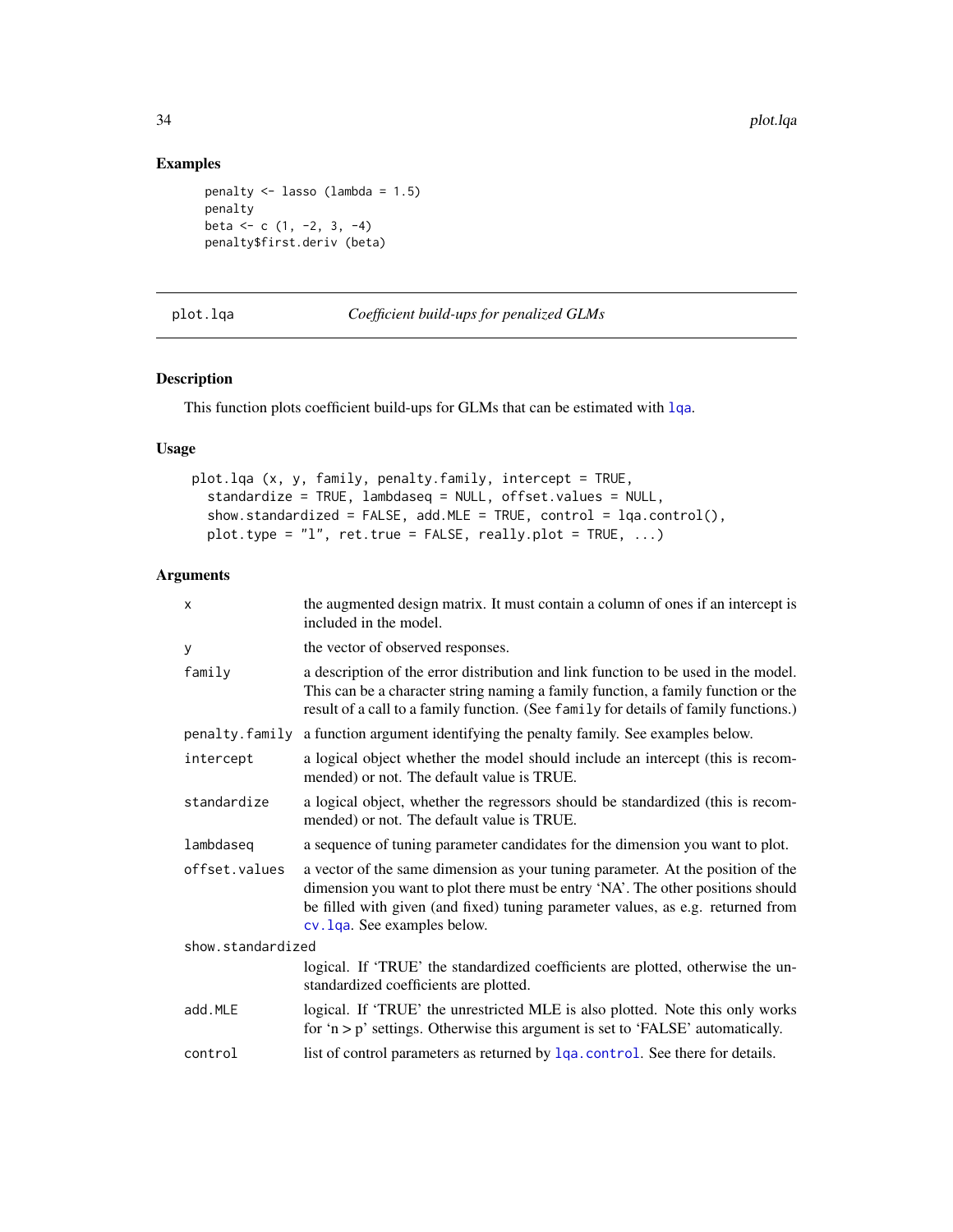#### <span id="page-34-0"></span>plot.lqa 35

| plot.type   | determines the line type.                                                                                                                       |
|-------------|-------------------------------------------------------------------------------------------------------------------------------------------------|
| ret.true    | logical. If 'TRUE' then plot. 1qa returns a list ret. obj with the abscissa (s1)<br>and ordinate (beta.mat) values of the coefficient build-up. |
| really.plot | logical. If 'FALSE' then plot. 1qa just computes and returns the ret. obj ob-<br>ject.                                                          |
| $\ddotsc$   | further arguments.                                                                                                                              |

#### Details

This function plots coefficient build-ups for a given dimension of your tuning parameter(s). The argument lambdaseq can be omitted. In this case a default sequence lambdaseq <- exp (seq (-10, 6, length = 60) is used. If your penalty consists of more than one tuning parameter you must identify the relevant dimension to plot using offset.values where you state the fixed values for the other tuning parameters. See examples below for further details.

#### Value

This returns a plot object, if really.plot = TRUE, or ret.obj, if really.plot = FALSE.

# Author(s)

Jan Ulbricht

#### See Also

[lqa](#page-23-1), [cv.lqa](#page-6-1)

#### Examples

```
set.seed (434534)
family <- binomial ()
nobs <- 50
nvars <-5beta.true <-c(1, 2, 0, 0, -1)intercept <- TRUE
standardize <- TRUE
x \le - matrix (rnorm (nvars * nobs), ncol = nvars)
x[, 2] \le x[, 1] + \text{norm} \text{ (nobs, sd = 0.1)}x[, 3] <- x[, 1] + rnorm (nobs, sd = 0.2)
eta.true <- drop (x %*% beta.true)
mu.true <- family$linkinv (eta.true)
vec1 <- 1 : nobs
y <- sapply (mu.true, function (vec1) {rbinom (1, 1, vec1)})
pdf ("fusedlasso_lambda1.pdf", width = 6, height = 6)
    # here lambda1 'lambda1' is getting varied:
plot.lqa (y = y, x = x, family = binomial (), penalty.family = fused.lasso,
```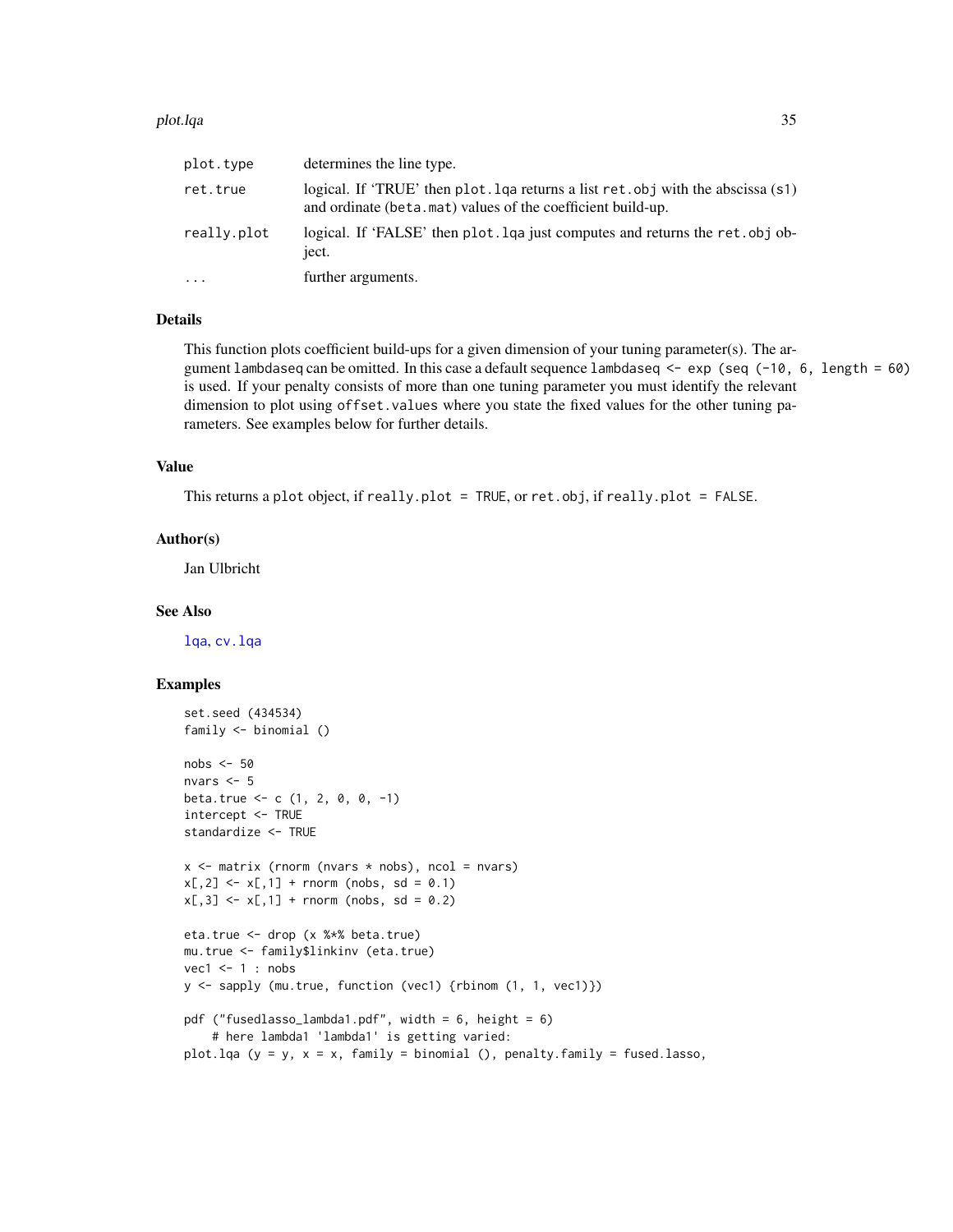```
offset.values = c (NA, 0.2), add. MLE = FALSE, really.plot = TRUE)
dev.off ()
```
<span id="page-35-1"></span>predict.lqa *Prediction Method for lqa Fits*

# Description

This function computes predictions based on an lqa object.

# Usage

```
## S3 method for class 'lqa'
predict(object, new.x = NULL, new.y = NULL,
          weights = rep(1, n.newobs), ...## S3 method for class 'pred.lqa'
print(x, \ldots)
```
# Arguments

| object       | a fitted object of class 1qa. Usually this will be an object returned from the<br>function lga.                                                                                                                                                                                                               |
|--------------|---------------------------------------------------------------------------------------------------------------------------------------------------------------------------------------------------------------------------------------------------------------------------------------------------------------|
| new.x        | Optionally, a new data frame from which to make the predictions. If omitted,<br>the fitted linear predictors are used. Note, if given new x must have the same<br>number of entries as the estimated coefficient vectors has. That is it must include<br>$\hat{\beta}_0$ if your model includes an intercept. |
| new.y        | Optionally, a vector of new responses. If given, the deviance can be computed.                                                                                                                                                                                                                                |
| weights      | an optional vector including weights of the new observations.                                                                                                                                                                                                                                                 |
| $\mathsf{x}$ | an object of class pred. 1qa as returned from predict. 1qa.                                                                                                                                                                                                                                                   |
| $\ddotsc$    | additional arguments.                                                                                                                                                                                                                                                                                         |

# Value

predict.lqa returns an object of class pred.lqa, i.e. this is a list with the following elements

| deviance | the deviance based on the new observations. This element is NULL if new $y =$<br>NULL, i.e. no new responses are used in predict. 1qa.                                                     |
|----------|--------------------------------------------------------------------------------------------------------------------------------------------------------------------------------------------|
| tr.H     | the trace of the hat matrix of the design matrix used to fit the model. This is just<br>an extraction from the 1qa. obj object that is used as argument of the internal<br>loss functions. |
| n.newobs | the number of new observations.                                                                                                                                                            |
| eta.new  | the estimated new predictors.                                                                                                                                                              |
| mu.new   | the estimated new responses.                                                                                                                                                               |
| lga.obj  | the lqa.obj argument.                                                                                                                                                                      |
| new.y    | the new. y argument.                                                                                                                                                                       |
|          |                                                                                                                                                                                            |

<span id="page-35-0"></span>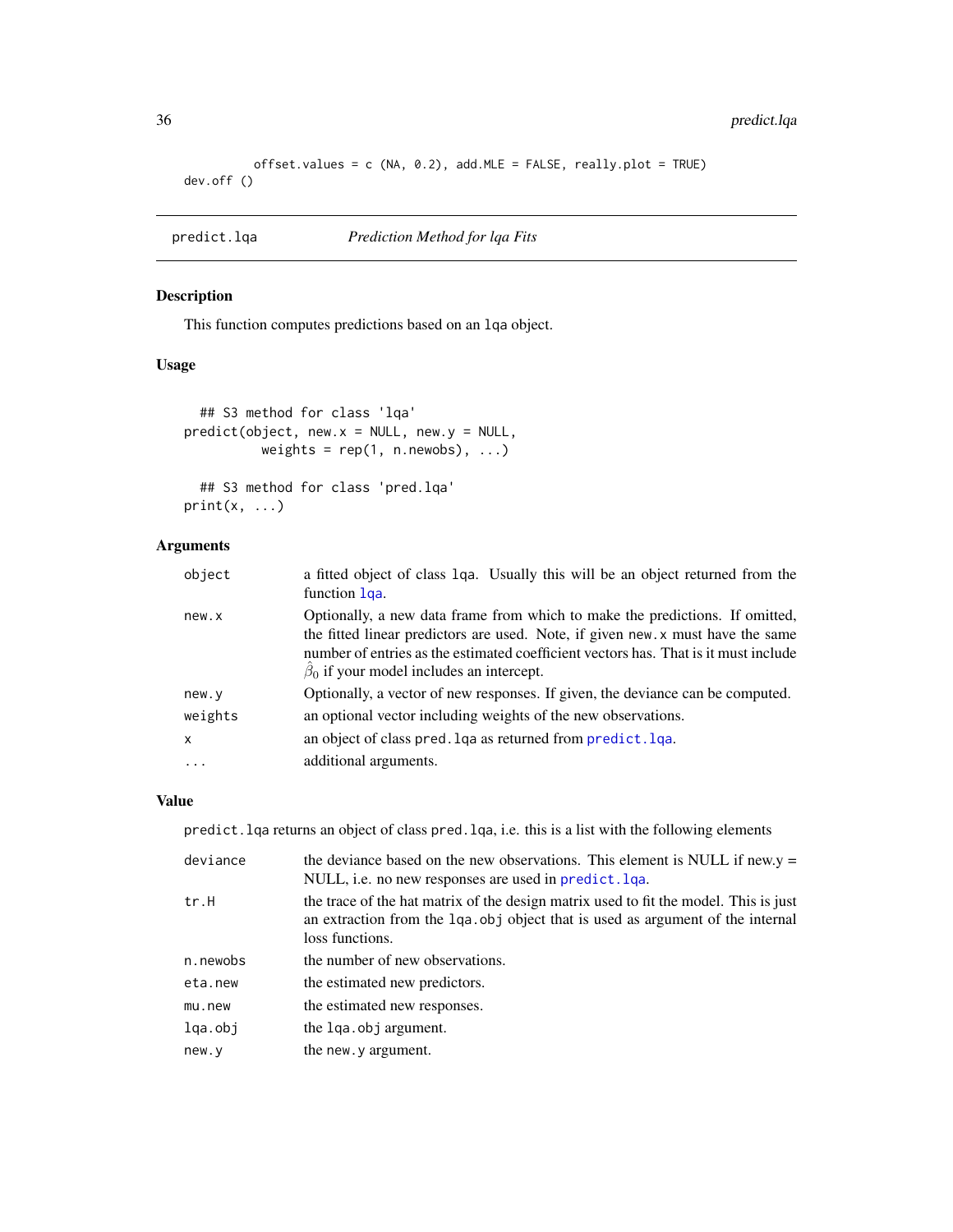<span id="page-36-0"></span>ridge 37

#### Author(s)

Jan Ulbricht

# See Also

[lqa](#page-23-1), [cv.lqa](#page-6-1)

#### Examples

```
set.seed (1111)
n < - 200p \le -5X \le matrix (rnorm (n * p), ncol = p)
X[, 2] \leftarrow X[, 1] + \text{norm} (n, sd = 0.1)X[, 3] <- X[, 1] + rnorm (n, sd = 0.1)
true.beta <- c (1, 2, 0, 0, -1)y <- drop (X %*% true.beta) + rnorm (n)
cv.obj1 <- cv.lqa (y, X, intercept = TRUE, lambda.candidates =
   list (c (0.001, 0.05, 1, 5, 10), c (0.1, 0.5, 1)), family = gaussian (),
   penalty.family = fused.lasso, loss.func = "gcv.loss")
cv.obj1
beta0.hat <- coef (cv.obj1$best.obj)[1] # extracts the estimated intercept
pred.obj <- predict.lqa (cv.obj1$best.obj, new.x = c (beta0.hat, 1, 2, 3, 4, 5))
pred.obj
cv.obj2 <- cv.lqa (y, X, intercept = TRUE, lambda.candidates =
   list (c (0.001, 0.05, 1, 5, 10), c (0.1, 0.5, 1)), family = gaussian (),
   penalty.family = fused.lasso, n.fold = 5, loss.func = "squared.loss")
cv.obj2
beta0.hat <- coef (cv.obj2$best.obj)[1] # extracts the estimated intercept
predict.lqa (cv.obj2$best.obj, new.x = cbind (beta0.hat, matrix (1 : 10, nrow = 2)))
```
<span id="page-36-1"></span>ridge *Ridge Penalty*

# Description

Object of the [penalty](#page-31-1) class to handle the ridge penalty (Hoerl \& Kennard, 1970).

#### Usage

 $ridge(lambda = NULL, ...)$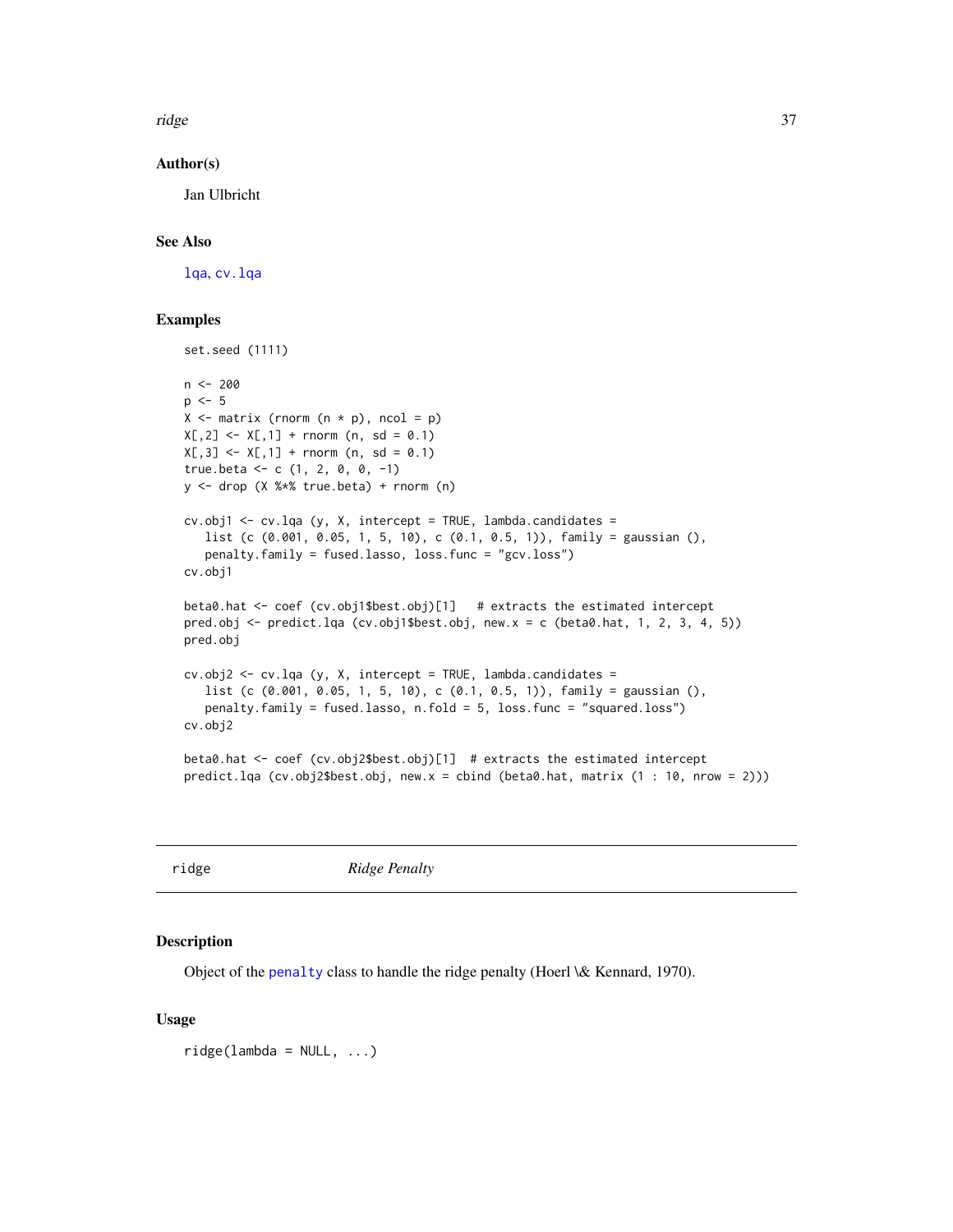# <span id="page-37-0"></span>Arguments

| lambda   | regularization parameter. This must be a nonnegative real number. |
|----------|-------------------------------------------------------------------|
| $\cdots$ | further arguments.                                                |

# Details

The 'classic' penalty as introduced in Hoerl \& Kennard (1970). The ridge penalty is defined as

$$
P_{\lambda}^{r}(\boldsymbol{\beta}) = \lambda \sum_{i=1}^{p} \beta_{j}^{2}.
$$

# Value

An object of the class penalty. This is a list with elements

| penalty   | character: the penalty name.                        |
|-----------|-----------------------------------------------------|
| lambda    | double: the (nonnegative) regularization parameter. |
| getpenmat | function: computes the diagonal penalty matrix.     |

# Author(s)

Jan Ulbricht

# References

Hoerl, A. E. \& R. W. Kennard (1970) Ridge Regression: Bias estimation for nonorthogonal problems. *Technometrics* 12, 55–67.

# See Also

[penalty](#page-31-1), [lasso](#page-21-1), [penalreg](#page-30-1), [ForwardBoost](#page-13-1)

<span id="page-37-1"></span>

scad *The SCAD Penalty*

# Description

Object of the [penalty](#page-31-1) class to handle the SCAD penalty (Fan \& Li, 2001)

# Usage

 $scad(lambda = NULL, ...)$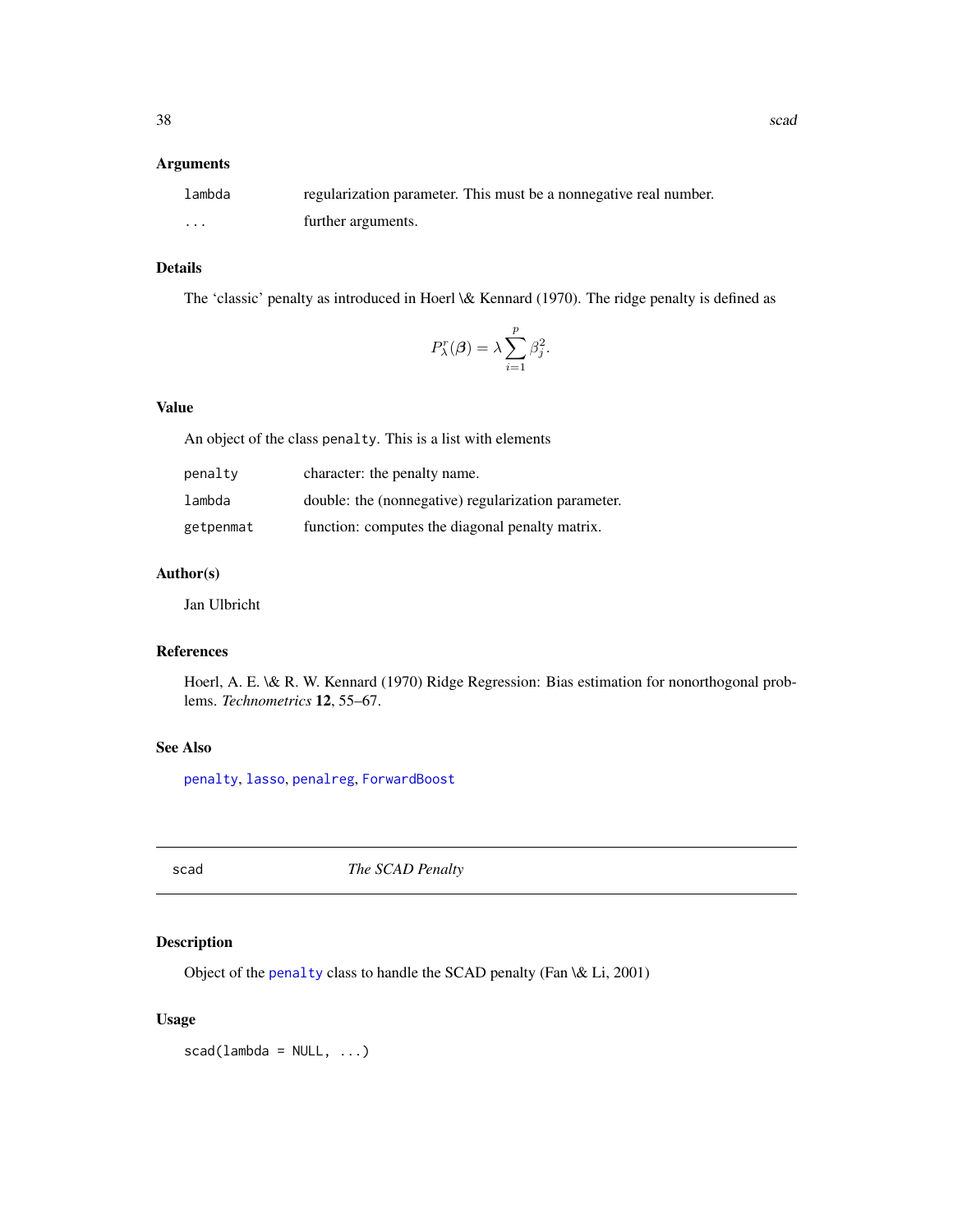#### <span id="page-38-0"></span>scad 39

#### Arguments

lambda two-dimensional tuning parameter. The first component corresponds to the regularization parameter  $\lambda$  that drives the relevance of the SCAD penalty for likelihood inference. It must be nonnegative. The second component corresponds to a (see details below). It must be greater than two. ... further arguments.

#### Details

The *SCAD* penalty is formally defined as

$$
P_{\tilde{\lambda}}^{sc}(\boldsymbol{\beta}) = \sum_{j=1}^{p} p_{\tilde{\lambda},j}^{sc}(|\beta_j|), \quad \tilde{\lambda} = (\lambda, s),
$$

where  $p_{\lambda,j}^{sc}(|\beta_j|)$  is complicated to be specified directly. Fan \& Li (2001) just give the penalty by the first derivatives of its components as

$$
\frac{dp_{\tilde{\lambda},j}^{sc}(|\beta_j|)}{d|\beta_j|} = \lambda \left\{ 1_{|\beta_j| \leq \lambda}(|\beta_j|) + \frac{(a\lambda - |\beta_j|)_+}{(a-1)\lambda} 1_{|\beta_j| > \lambda}(|\beta_j|) \right\},\,
$$

where we use the notation  $b_+ := \max\{0, b\}$  and  $1_A(x)$  denotes the indicator function. The penalty depends on two tuning parameters,  $\lambda > 0$  and  $a > 2$ . It is continuously differentiable in  $\beta_j$ , but not in their tuning parameters. If  $|\beta_j| \leq \lambda$  then the lasso penalty is applied to  $\beta_j$ . Afterwards this penalization smoothly clipped apart until the threshold *a* is reached. For  $|\beta_i| > a$  there is no penalization at all at this coefficient. Fan \& Li (2001) suggest to use  $a = 3.7$ . The SCAD penalty leaves large values of  $\beta_j$  not excessively penalized and makes the solution continuous.

#### Value

An object of the class penalty. This is a list with elements

| penalty   | character: the penalty name.                    |
|-----------|-------------------------------------------------|
| lambda    | double: the (nonnegative) tuning parameter.     |
| getpenmat | function: computes the diagonal penalty matrix. |

#### Author(s)

Jan Ulbricht

#### References

Fan, J. \& R. Li (2001) Variable selection via nonconcave penalized likelihood and its oracle properties. *Journal of the American Statistical Association* 96, 1348–1360.

#### See Also

[penalty](#page-31-1), [lasso](#page-21-1), [ridge](#page-36-1)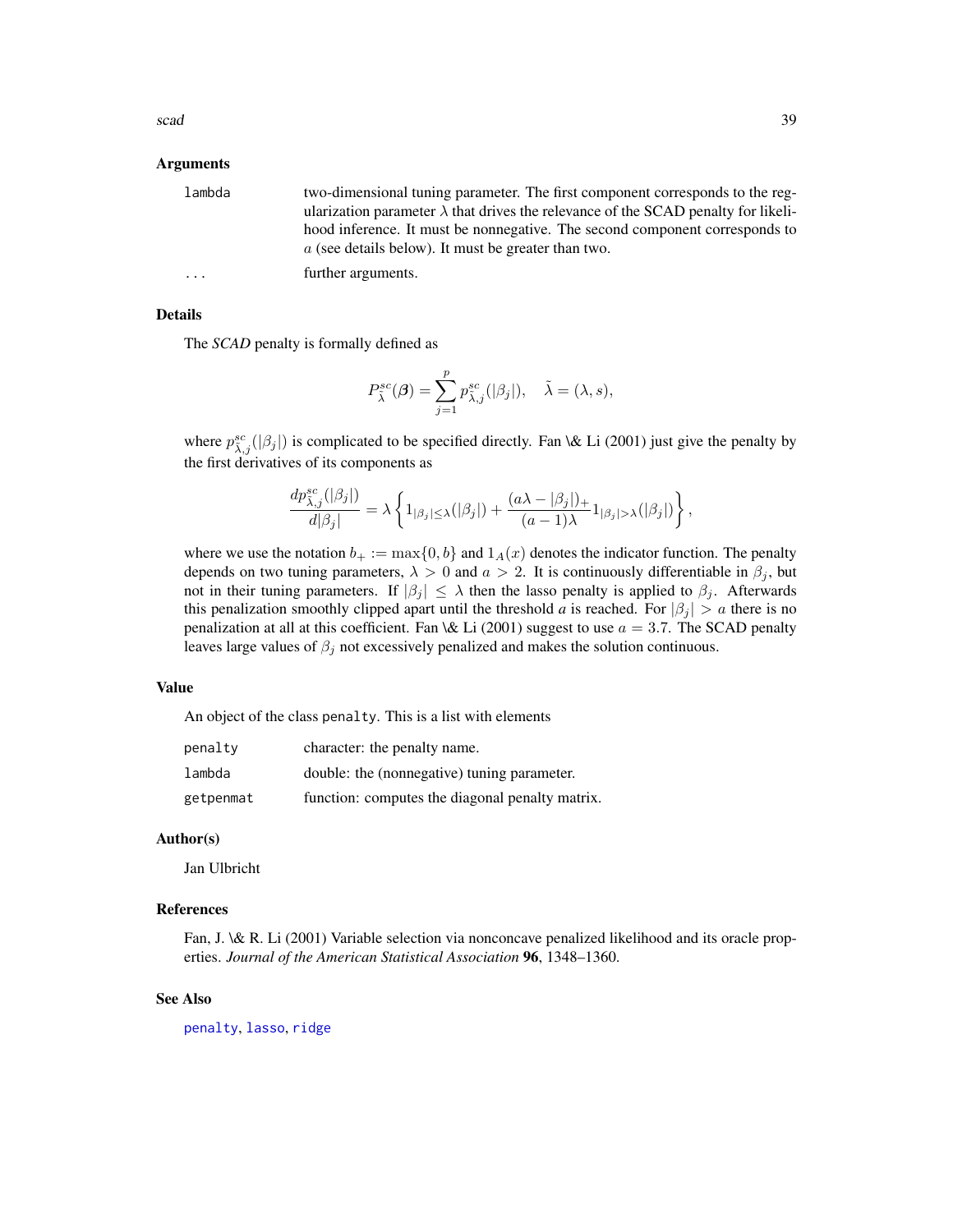<span id="page-39-1"></span><span id="page-39-0"></span>

# Description

Object of the [penalty](#page-31-1) class to handle the weighted fusion penalty (Daye \& Jeng, 2009)

#### Usage

```
weighted.fusion(lambda = NULL, ...)
```
#### Arguments

| lambda    | three-dimensional tuning parameter. The first component corresponds to the            |
|-----------|---------------------------------------------------------------------------------------|
|           | regularization parameter $\lambda_1$ of the lasso penalty. The second component cor-  |
|           | responds to the regularization parameter $\lambda_2$ of the fusion penalty. Both com- |
|           | ponents must be nonnegative. The third component corresponds to $\gamma > 0$ that     |
|           | determines the fusion penalty.                                                        |
| $\ddotsc$ | further arguments.                                                                    |

#### Details

Another extension of correlation-based penalization has been proposed by Daye \& Jeng (2009). They introduce the *weighted fusion penalty* to utilize the correlation information from the data by penalizing the pairwise differences of coefficients via correlation-driven weights. As a consequence, highly correlated regressors are allowed to be treated similarly in regression. The weighted fusion penalty is defined as

$$
P_{\lambda}^{wf}(\boldsymbol{\beta}) = \lambda_1 \sum_{j=1}^{p} |\beta_j| + P_{\lambda_2}^{cd}(\boldsymbol{\beta}),
$$

where

$$
P_{\lambda_2}^{cd}(\boldsymbol{\beta}) = \frac{\lambda_2}{p} \sum_{i < j} \omega_{ij} \{ \beta_i - \text{sign}(\varrho_{ij}) \beta_j \}^2
$$

is referred to as *correlation-driven penalty* function. Daye \& Jeng (2009) propose to use

$$
\omega_{ij} = \frac{|\varrho_{ij}|^{\gamma}}{1 - |\varrho_{ij}|},
$$

where  $\gamma > 0$  is an additional tuning parameter. Consequently, the weighted fusion penalty consists of three tuning parameters  $\lambda = (\lambda_1, \lambda_2, \gamma)$ . The effect is that  $\omega_{ij} \to \infty$  as  $|\varrho_{ij}| \to 1$  so that the correlation-driven penalty function tends to equate the magnitude of the coefficients of the corresponding regressors  $x_i$  and  $x_j$ . Note that the lasso penalty term in the weighted fusion penalty is responsible for variable selection.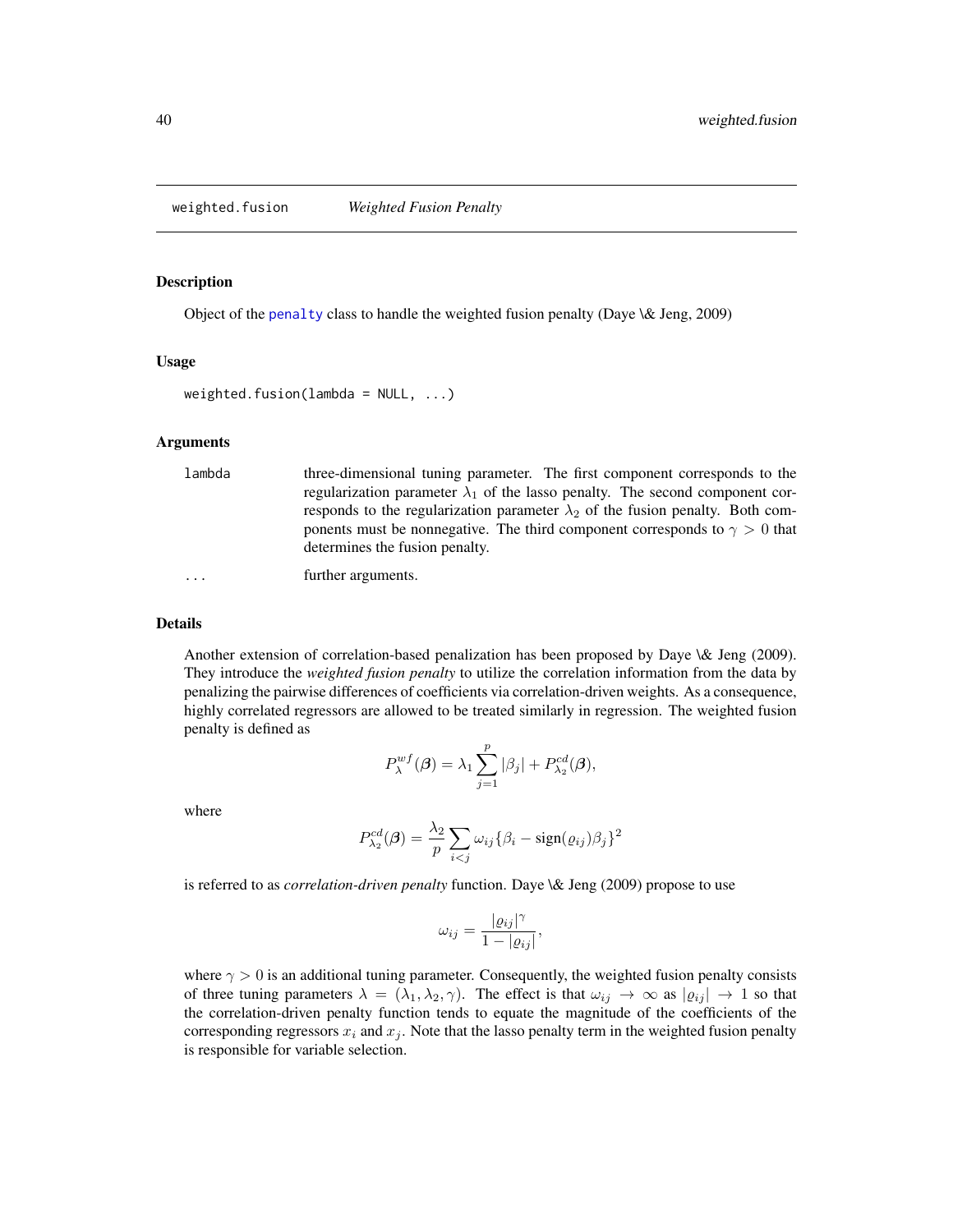# <span id="page-40-0"></span>weighted.fusion 41

# Value

An object of the class penalty. This is a list with elements

| penalty   | character: the penalty name.                        |
|-----------|-----------------------------------------------------|
| lambda    | double: the (nonnegative) regularization parameter. |
| getpenmat | function: computes the diagonal penalty matrix.     |

# Author(s)

Jan Ulbricht

# References

Daye, Z. J. \& X. J. Jeng (2009) Shrinkage and model selection with correlated variabeles via weighted fusion. *Computational Statistics and Data Analysis* 53, 1284–1298.

# See Also

[penalty](#page-31-1), [penalreg](#page-30-1), [icb](#page-20-1), [licb](#page-22-1), [ForwardBoost](#page-13-1)